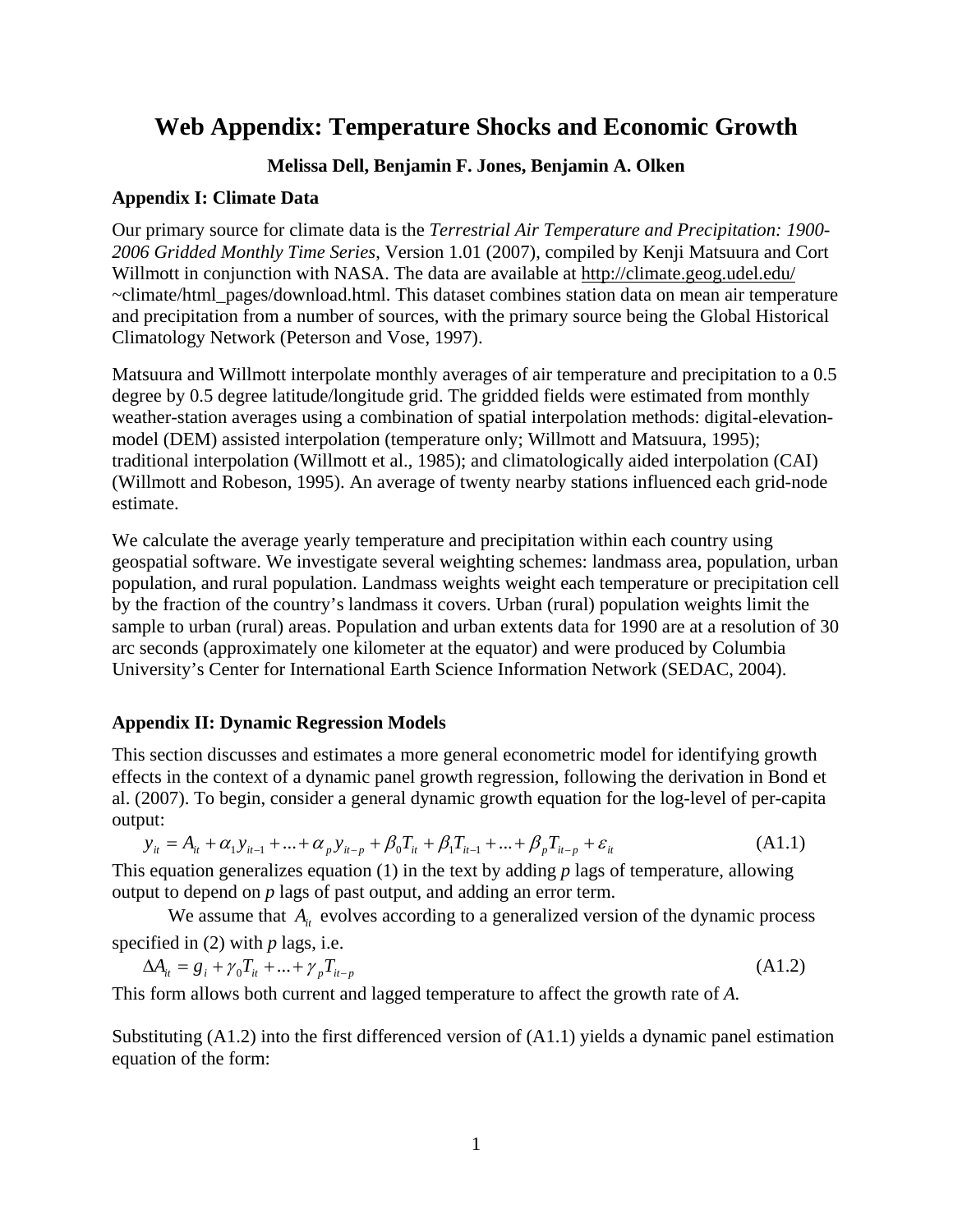$$
\Delta y_{it} = g_i + \alpha_1 \Delta y_{it-1} + ... + \alpha_p \Delta y_{it-p} + \gamma_0 T_{it} + ... + \gamma_p T_{it-p} + \beta_0 \Delta T_{it} + \beta_1 \Delta T_{it-1} + ... + \beta_p \Delta T_{it-p} + \Delta \varepsilon_{it}
$$
\n(A1.3)

Rewriting the ∆*T* terms as *T* terms yields

$$
\Delta y_{it} = g_i + \alpha_1 \Delta y_{it-1} + \dots + \alpha_p \Delta y_{it-p} +
$$
\n
$$
(A1.4)
$$

$$
(\gamma_o + \beta_0)T_{it} + (\gamma_1 + \beta_1 - \beta_0)T_{it-1} + \dots + (\gamma_p + \beta_p - \beta_{p-1})T_{it-p} - \beta_p T_{t-p-1} + \Delta \varepsilon_{it}
$$
\nwhich gives the coefficients on  $T$ .

or, relabeling the coefficients on *T*,

$$
\Delta y_{it} = g_i + \alpha_1 \Delta y_{it-1} + \dots + \alpha_p \Delta y_{it-p} + \sum_{j=0}^{p+1} \rho_j T_{ij} + \Delta \varepsilon_{it}
$$
\n(A1.5)

To find the growth effect, consider what happens if temperature is constant and growth is in steady-state, i.e.,  $\Delta y_{it-1} = \Delta y$  and  $T_{ij} = T$ . Solving equation (A1.5) shows that

$$
\Delta y_i = \frac{g_i}{1 - \alpha_1 - \dots - \alpha_p} + \frac{\sum_{j=0}^{p+1} \rho_j}{1 - \alpha_1 - \dots - \alpha_p} T_i
$$
\n(A1.6)

so that the growth effect of temperature is simply *p*  $\sum_{j=0}^{\infty} P_j$  $\alpha$  - ... -  $\alpha$ ρ  $- \alpha_1 - ... \sum^{p+1}$ =  $1 - \alpha_1 - ...$  $\sigma^{P_j}$  . From (A1.4), it is also clear that

this is identical to *p p j j*  $\alpha$  .  $-\alpha$ γ  $- \alpha_1 - ... \sum_{j=0}$  $1 - \alpha_1 - ...$  $\delta^{'}$ , since the  $\beta$  terms all cancel.

As noted by Bond et al. (2007), estimation of (A1.5) is complicated by the fact that the error term,  $\Delta \varepsilon_i$ , is correlated with the lagged dependent variable,  $\Delta y_{i-1}$ . Bond at al. suggest instrumenting for  $\Delta y_{it-1}$  with further lags of growth. However, since growth is only very weakly serially correlated (the correlation of growth and lagged growth is only 0.07), these instruments are very weak.

Given these issues, as well as the very low serial correlation in growth, we focus in the text on (4), which imposes  $\alpha_i = 0$  for all *j*. However, for completeness, Appendix Table 1 presents estimates of the growth effect for poor countries under a variety of alternative empirical specifications that estimate  $\alpha$  flexibly. For convenience, the first row of Appendix Table 1 replicates the equivalent results from Table 3, which imposes  $\alpha_j = 0$  for all *j*. The second row of Appendix Table 1 report estimates of (A1.5) with 1 lag of growth. The reported coefficients are the implied growth effects for poor countries from equation (A1.6). The third and fourth rows of Appendix Table 1 estimate (A1.5) with *p* lags of growth, where  $p = 1$  in column (1),  $p = 4$  in column (2) and  $p = 9$  in column (3), which means that a total of 1, 5 and 10 lags of temperature, respectively, are included in the regression. The third row presents OLS results and the fourth row presents results instrumenting for the first lag of growth with the  $p+1$  lag.

Broadly speaking, these results are very similar to the main results shown in the paper. If anything, the estimated growth effects from the dynamic panel specifications tend to be slightly larger in magnitude than the results that do not include lags of growth. As expected given the low serial correlation of growth, the IV results are less precisely estimated than the OLS results, although the 10 lag IV results remain statistically significant.

As an additional check on the empirical specification, we have run Monte Carlo analyses of (4) using actual output and climate data to ensure that this econometric specification provides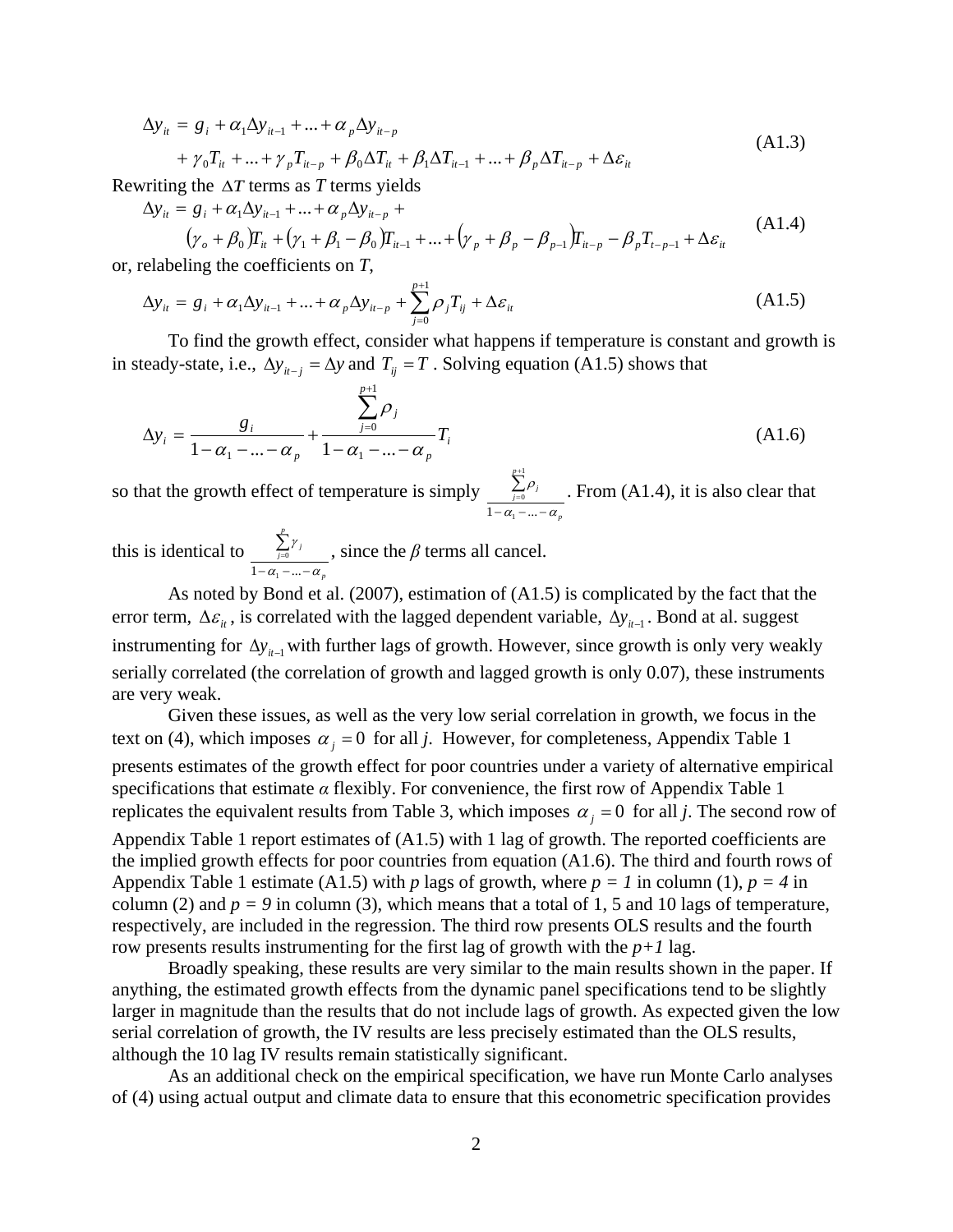correct inference and unbiased estimates. Specifically, in each Monte Carlo iteration, we randomly reassigned the temperature series from one to country to another country's real output series, and then tested for temperature effects in model (4). With random reassignment, we rejected the null of no climate effects at the 5% significance level approximately 4% of the time, suggesting that our inference is accurate against the null hypothesis of no climate effects and, if anything, is slightly conservative.

Finally, in additional simulations, we again randomly reassigned the real climate series of one country to the real output series of another country, but then adjusted each output series according to assumed growth and level effects of temperature. These Monte Carlos showed that the distributed lag coefficients, and the cumulated lags, provided unbiased estimates for both level effects and growth effects of temperature. These Monte Carlo results are summarized in Tables A2 through A4.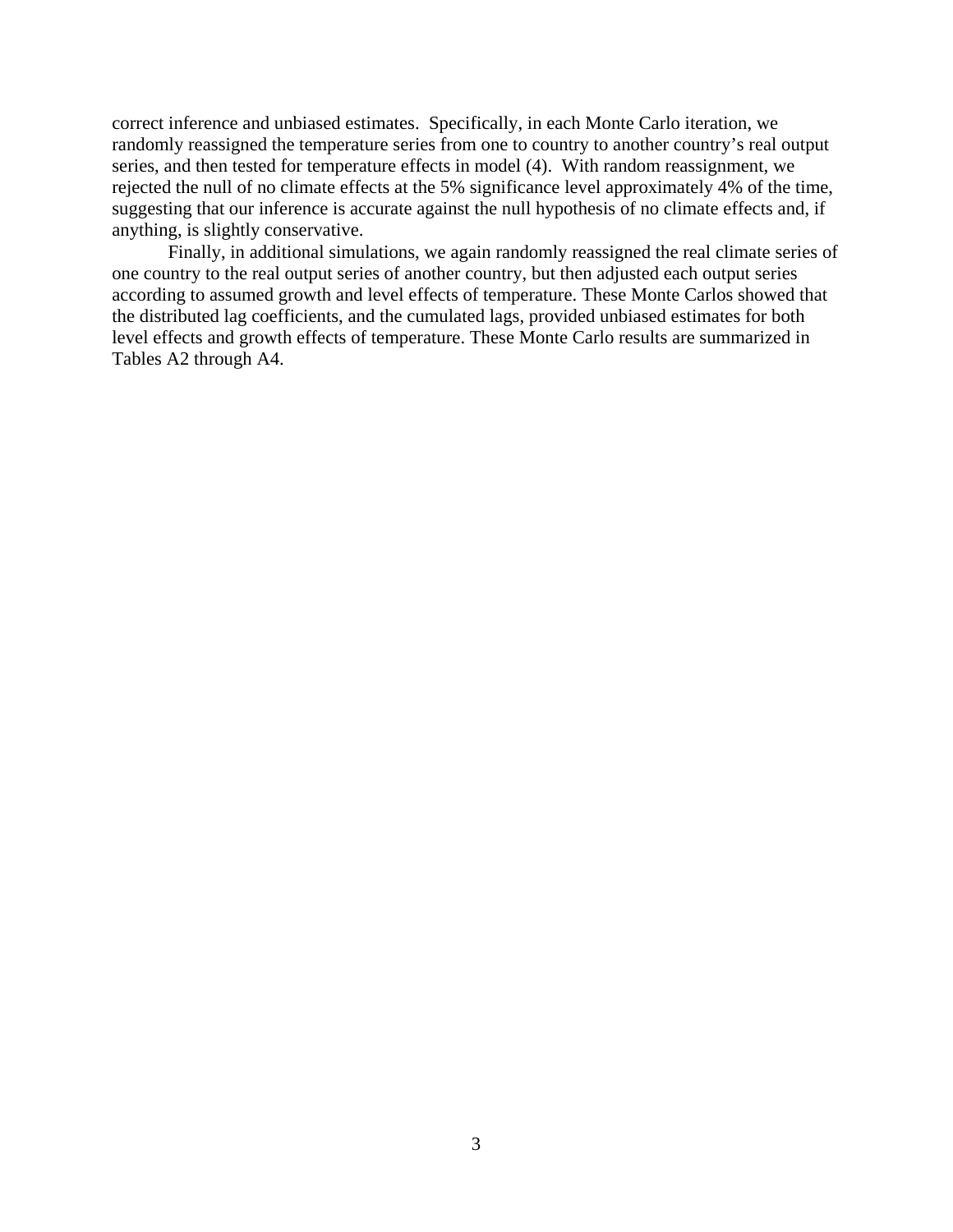#### **Table A1: Dynamic Panel Estimates**

|                                                      |            | Implied growth effects for poor countries |             |  |  |  |  |  |
|------------------------------------------------------|------------|-------------------------------------------|-------------|--|--|--|--|--|
|                                                      | (1)        | (2)                                       | (3)         |  |  |  |  |  |
|                                                      | $1$ lag    | $5 \text{ lag}$                           | 10 lags     |  |  |  |  |  |
| Panel A: WDI growth data                             |            |                                           |             |  |  |  |  |  |
| No lagged growth effects                             | $-0.983**$ | $-1.041**$                                | $-0.858$    |  |  |  |  |  |
|                                                      | (0.374)    | (0.480)                                   | (0.592)     |  |  |  |  |  |
| 1 lag of growth, OLS                                 | $-0.952**$ | $-1.192**$                                | $-1.042$    |  |  |  |  |  |
|                                                      | (0.412)    | (0.529)                                   | (0.676)     |  |  |  |  |  |
| $p$ lags of growth, OLS                              |            | $-1.281***$                               | $-0.806$    |  |  |  |  |  |
|                                                      |            | (0.496)                                   | (0.763)     |  |  |  |  |  |
|                                                      |            |                                           |             |  |  |  |  |  |
| $p$ lags of growth, IV                               | $-0.982**$ | $-0.806$                                  | $-0.710$    |  |  |  |  |  |
|                                                      | (0.439)    | (0.671)                                   | (0.768)     |  |  |  |  |  |
|                                                      |            |                                           |             |  |  |  |  |  |
| Panel B: PWT growth data<br>No lagged growth effects | $-1.275*$  | $-1.662**$                                | $-1.946**$  |  |  |  |  |  |
|                                                      | (0.681)    | (0.728)                                   | (0.869)     |  |  |  |  |  |
| 1 lag of growth, OLS                                 | $-1.397*$  | $-1.794**$                                | $-2.058**$  |  |  |  |  |  |
|                                                      | (0.726)    | (0.748)                                   | (0.894)     |  |  |  |  |  |
| $p$ lags of growth, OLS                              |            | $-1.780**$                                | $-2.382***$ |  |  |  |  |  |
|                                                      |            | (0.807)                                   | (0.877)     |  |  |  |  |  |
| $p$ lags of growth, IV                               | $-1.745$   | $-1.275$                                  | $-2.004**$  |  |  |  |  |  |
|                                                      | (1.174)    | (1.053)                                   | (0.806)     |  |  |  |  |  |

Notes: Each reported coefficient is the estimated growth effect of temperature in poor countries, calculated using equation (A1.6), from a separate regression of the form in equation (A1.5). The underlying equations include country fixed effects, region × time fixed effects, poor x year FE, temperature and precipitation interacted with poor/rich dummies, and the number of lags of temperature and precipitation shown in the column. Robust standard errors are in parentheses, adjusted for clustering at the country level. Note that the estimates in the first row exactly replicate the 'sum of all temp. coefficients in poor countries' shown in columns (7), (9), and (10) of Table 3. In row 2, the equation includes 1 lag of growth as an independent variable. In row 3, the equation includes 4 lags of growth in column (2) and 9 lags of growth in column (3). In row 4, the equation includes 4 lags of growth in column (2), with the  $1<sup>st</sup>$  lag instrumented using the  $5<sup>th</sup>$  lag, and 9 lags of growth in column (3), with the  $1<sup>st</sup>$  lag instrumented using the  $10<sup>th</sup>$  lag.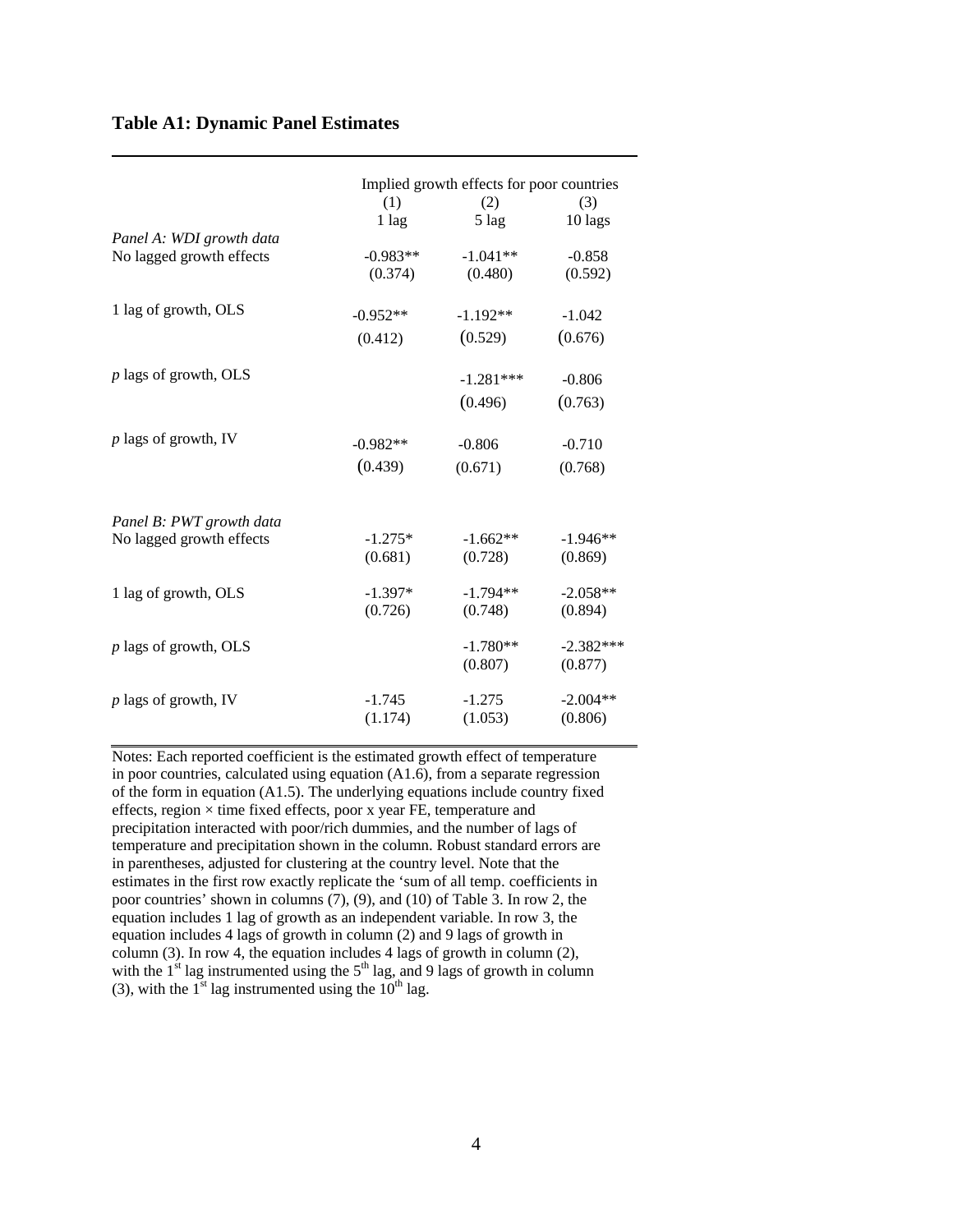|                      | Table A2: Growth effect is -.02; Level effect is 0 |                         |                       |                        |  |  |  |  |  |  |
|----------------------|----------------------------------------------------|-------------------------|-----------------------|------------------------|--|--|--|--|--|--|
|                      |                                                    | First-differenced Model |                       | Levels Model           |  |  |  |  |  |  |
|                      | <b>True Parameter</b>                              | Estimated<br>Parameter  | <b>True Parameter</b> | Estimated<br>Parameter |  |  |  |  |  |  |
| Tit                  | $-.020$                                            | $-.019$                 | $-.020$               | $-.011$                |  |  |  |  |  |  |
|                      |                                                    | (.006)                  |                       | (.013)                 |  |  |  |  |  |  |
| $Tit-1$              | $\theta$                                           | $-.000$                 | $-.020$               | $-.013$                |  |  |  |  |  |  |
|                      |                                                    | (.007)                  |                       | (.012)                 |  |  |  |  |  |  |
| $Tit-2$              | $\theta$                                           | .000                    | $-.020$               | $-.011$                |  |  |  |  |  |  |
|                      |                                                    | (.006)                  |                       | (.012)                 |  |  |  |  |  |  |
| $Tit-3$              | $\overline{0}$                                     | .000                    | $-.020$               | $-.011$                |  |  |  |  |  |  |
|                      |                                                    | (.007)                  |                       | (.013)                 |  |  |  |  |  |  |
| $Sum(Tit to Tit-10)$ | $-.020$                                            | $-.020$                 | $-.220$               | $-.103$                |  |  |  |  |  |  |
|                      |                                                    | (.013)                  |                       | (.080)                 |  |  |  |  |  |  |
| Sum(Tit-2 to Tit-    | $\overline{0}$                                     | .000                    | $-.180$               | $-.078$                |  |  |  |  |  |  |
| 10)                  |                                                    | (.013)                  |                       | (.069)                 |  |  |  |  |  |  |

# **Table A2-4: Monte Carlo Simulations**

**Table A3: Growth effect is 0; Level effect is -.02**

|                      |                       | First-differenced Model |                       | Levels Model |
|----------------------|-----------------------|-------------------------|-----------------------|--------------|
|                      | <b>True Parameter</b> | Estimated               | <b>True Parameter</b> | Estimated    |
|                      |                       | Parameter               |                       | Parameter    |
| Tit                  | $-.020$               | $-.019$                 | $-.020$               | $-.019$      |
|                      |                       | (.006)                  |                       | (.013)       |
| $Tit-1$              | $+.020$               | $+.020$                 | $\theta$              | .001         |
|                      |                       | (.007)                  |                       | (.012)       |
| $Tit-2$              | $\overline{0}$        | .000                    | $\theta$              | .001         |
|                      |                       | (.006)                  |                       | (.012)       |
| $Tit-3$              | $\overline{0}$        | .000                    | $\theta$              | .001         |
|                      |                       | (.007)                  |                       | (.013)       |
| $Sum(Tit to Tit-10)$ | $\theta$              | .000                    | $-.020$               | $-.011$      |
|                      |                       | (.013)                  |                       | (.080)       |
| Sum(Tit-2 to Tit-    | $\overline{0}$        | $-.000$                 | $\theta$              | .001         |
| 10)                  |                       | (.013)                  |                       | (.069)       |

#### **Table A4: Growth effect is -.02; Level effect is -.02**

|                      |                       | First-differenced Model |                       | Levels Model |
|----------------------|-----------------------|-------------------------|-----------------------|--------------|
|                      | <b>True Parameter</b> | Estimated               | <b>True Parameter</b> | Estimated    |
|                      |                       | Parameter               |                       | Parameter    |
| Tit                  | $-.040$               | $-.039$                 | $-.040$               | $-.032$      |
|                      |                       | (.006)                  |                       | (.013)       |
| $Tit-1$              | $+.020$               | $+.020$                 | $-.020$               | $-.013$      |
|                      |                       | (.007)                  |                       | (.012)       |
| $Tit-2$              | $\theta$              | $-.000$                 | $-.020$               | $-.011$      |
|                      |                       | (.006)                  |                       | (.012)       |
| $Tit-3$              | $\overline{0}$        | $-.000$                 | $-.020$               | $-.011$      |
|                      |                       | (.007)                  |                       | (.013)       |
| $Sum(Tit to Tit-10)$ | $-.020$               | $-.020$                 | $-.240$               | $-123$       |
|                      |                       | (.013)                  |                       | (.080)       |
| $Sum(Tit-2 to Tit-$  | $\theta$              | $-.000$                 | $-.180$               | $-.078$      |
| 10)                  |                       | (.013)                  |                       | (.069)       |

Note: Estimated Parameter column presents the mean and, in parentheses, the standard deviation of the estimate across 500 Monte Carlo runs.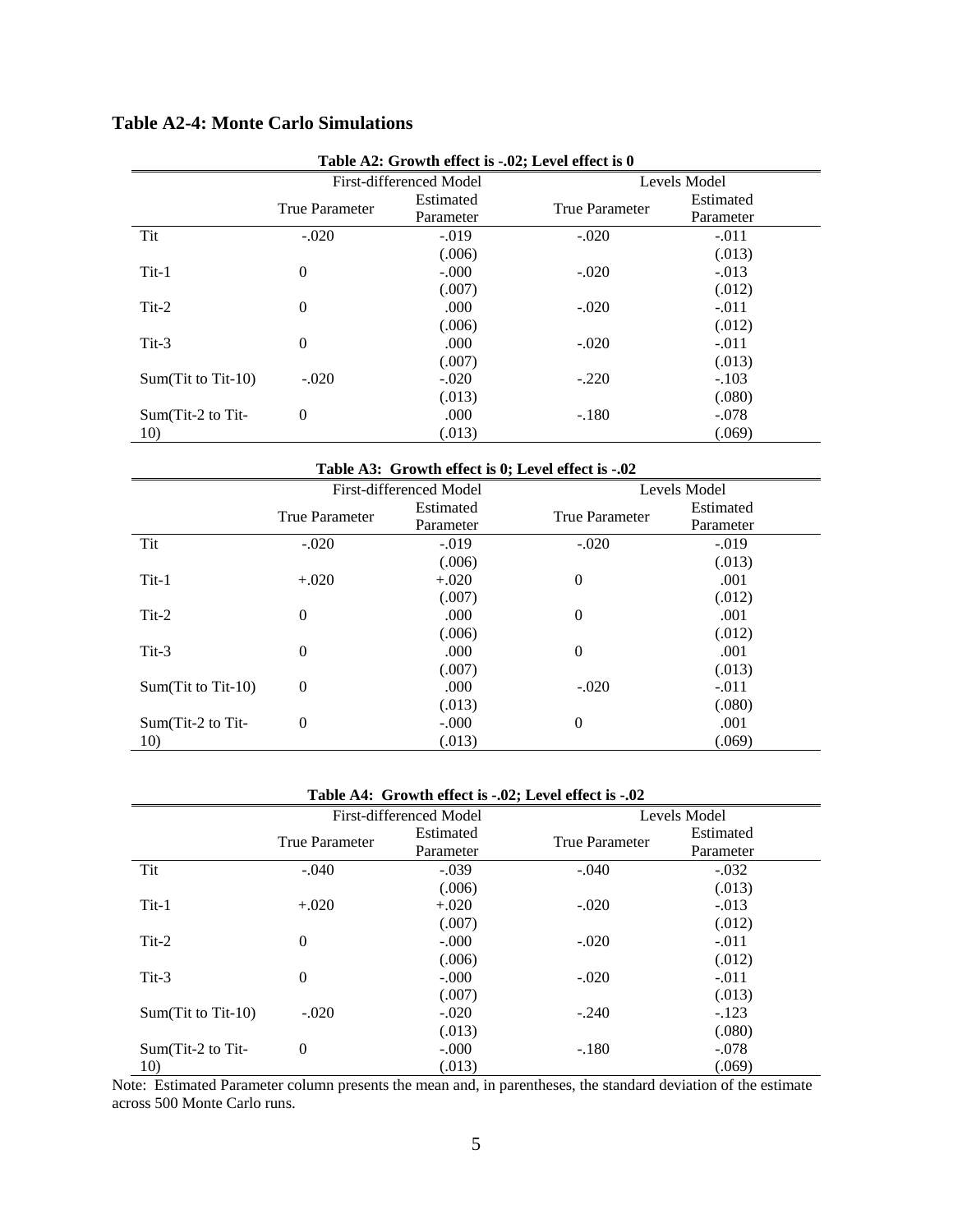# **Appendix III: Supplemental Analyses**

| Section 5: Comparison of Our Precipitation Data to Other African Precipitation Data Sets  21 |  |
|----------------------------------------------------------------------------------------------|--|
| Section 6: Reconciling Our Results with Miguel, Satyanath, and Sergenti (2004) 24            |  |
|                                                                                              |  |
|                                                                                              |  |
|                                                                                              |  |
|                                                                                              |  |
|                                                                                              |  |
|                                                                                              |  |
|                                                                                              |  |
|                                                                                              |  |
|                                                                                              |  |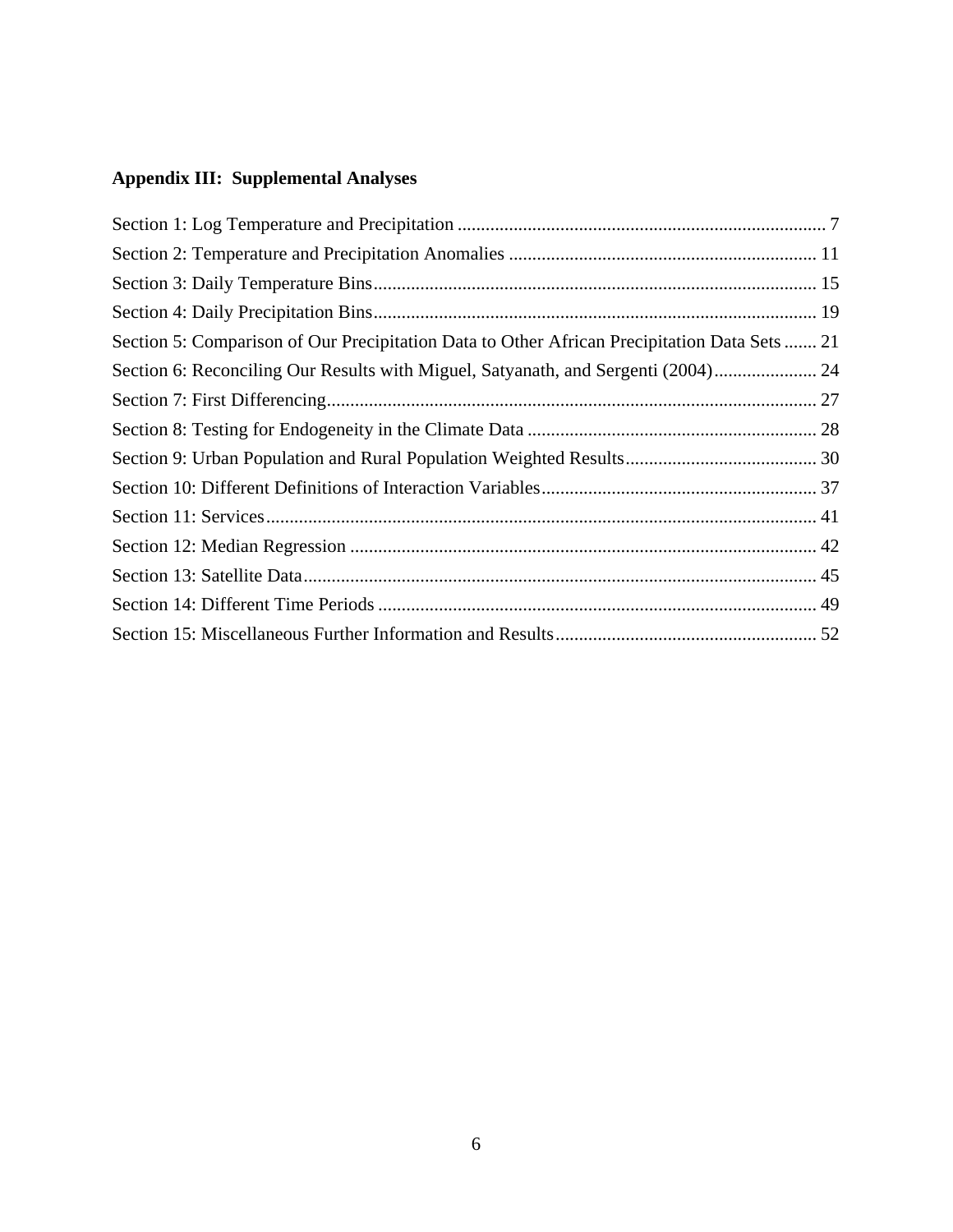# <span id="page-6-0"></span>**Section 1: Log Temperature and Precipitation**

Tables 2, 4, and 7 of the paper are repeated below – in Tables A5 through A7 - using the natural log of temperature and precipitation instead of the linear versions of these variables. The observation count differs slightly from that in the main text, as Mongolia is dropped from the sample since its average temperature in degrees C is negative. The summary of results is as follows:

1. Using log temperature typically produces more significant results than using linear temperature. The gain in significance is about "one star" on average (i.e., results previously significant at 5% are now significant at 1%, etc).

2. The effect on rich countries continues to be far more modest than in poor countries, but the rich country effect now tends to be mildly significant (e.g. see Tables A5 and A6).

3. Results continue to be very robust to different samples and specifications (Table A6). The robustness patterns appear very similar to those with linear temperature.

4. The medium run effects using log temperature are consistent with those using linear temperature, and tend to increase in statistical significance.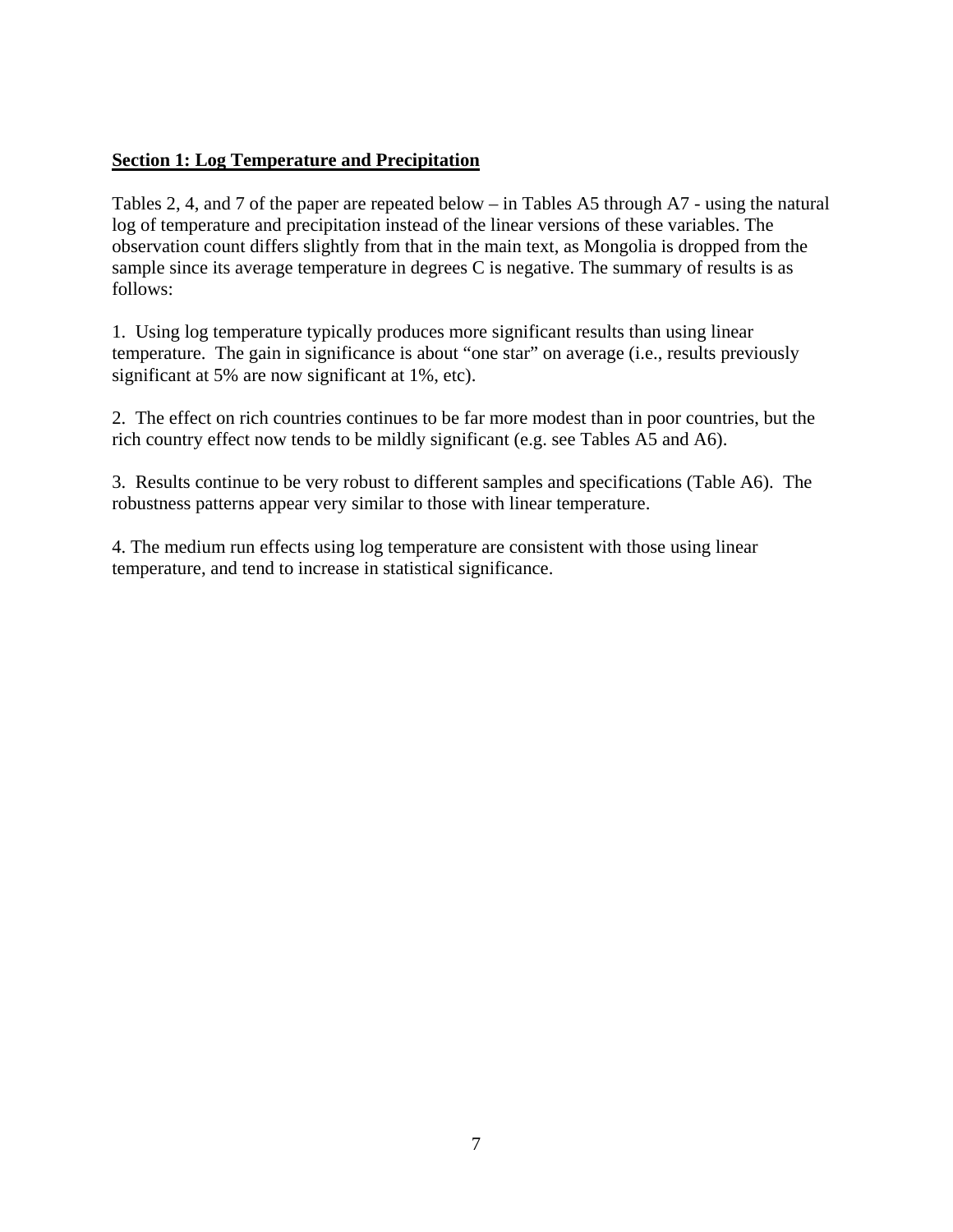### **Table A5: Log weather variables baseline**

|                                        | (1)     | (2)          | (3)          | (4)          | (5)         |
|----------------------------------------|---------|--------------|--------------|--------------|-------------|
| Temperature                            | 0.311   | 1.540*       | 1.540*       | 1.494*       | 1.273       |
|                                        | (1.036) | (0.798)      | (0.798)      | (0.784)      | (0.777)     |
| Temperature interacted with            |         |              |              |              |             |
| Poor country dummy                     |         | $-20.146***$ | $-19.331***$ | $-20.077***$ | $-17.690**$ |
|                                        |         | (6.178)      | (6.375)      | (6.184)      | (7.182)     |
| Hot country dummy                      |         |              |              | 5.195        |             |
|                                        |         |              |              | (10.668)     |             |
| Agricultural country dummy             |         |              |              |              | $-1.755$    |
|                                        |         |              |              |              | (6.521)     |
| Precipitation                          |         |              | $-0.076$     | $-0.816$     | $-0.132$    |
|                                        |         |              | (0.635)      | (0.591)      | (0.714)     |
| Precipitation interacted with          |         |              |              |              |             |
| Poor country dummy                     |         |              | 0.766        | 0.917        | 1.909       |
|                                        |         |              | (1.030)      | (0.992)      | (1.274)     |
| Hot country dummy                      |         |              |              | 1.256        |             |
|                                        |         |              |              | (0.996)      |             |
| Agricultural country dummy             |         |              |              |              | $-0.742$    |
|                                        |         |              |              |              | (1.209)     |
| <b>Observations</b>                    | 5982    | 5982         | 5982         | 5982         | 5432        |
| R-squared                              | 0.14    | 0.15         | 0.15         | 0.15         | 0.15        |
| Temperature effect in poor countries   |         | $-18.606***$ | $-17.791***$ | $-18.582***$ | $-16.417**$ |
|                                        |         | (6.086)      | (6.291)      | (6.049)      | (7.202)     |
| Precipitation effect in poor countries |         |              | 0.690        | 0.102        | 1.777       |
|                                        |         |              | (0.771)      | (0.861)      | (1.257)     |

Notes: All specifications use PWT data and include country FE, region × year FE, and poor x year FE. Robust standard errors in parentheses, adjusted for clustering at parent-country level. Sample includes all countries with at least 20 years of growth observations. Poor is defined as a dummy for a country having below median PPP gdp per capita in its first year in the data. Hot is defined as a dummy for a country having above median average temperature in the 1950s. Agricultural is defined as a dummy for a country having above median share of GDP in agriculture in 1995. Temperature is in degrees Celsius and precipitation is in units of 100mm per year. \* significant at 10%; \*\* significant at 5%; \*\*\* significant at 1%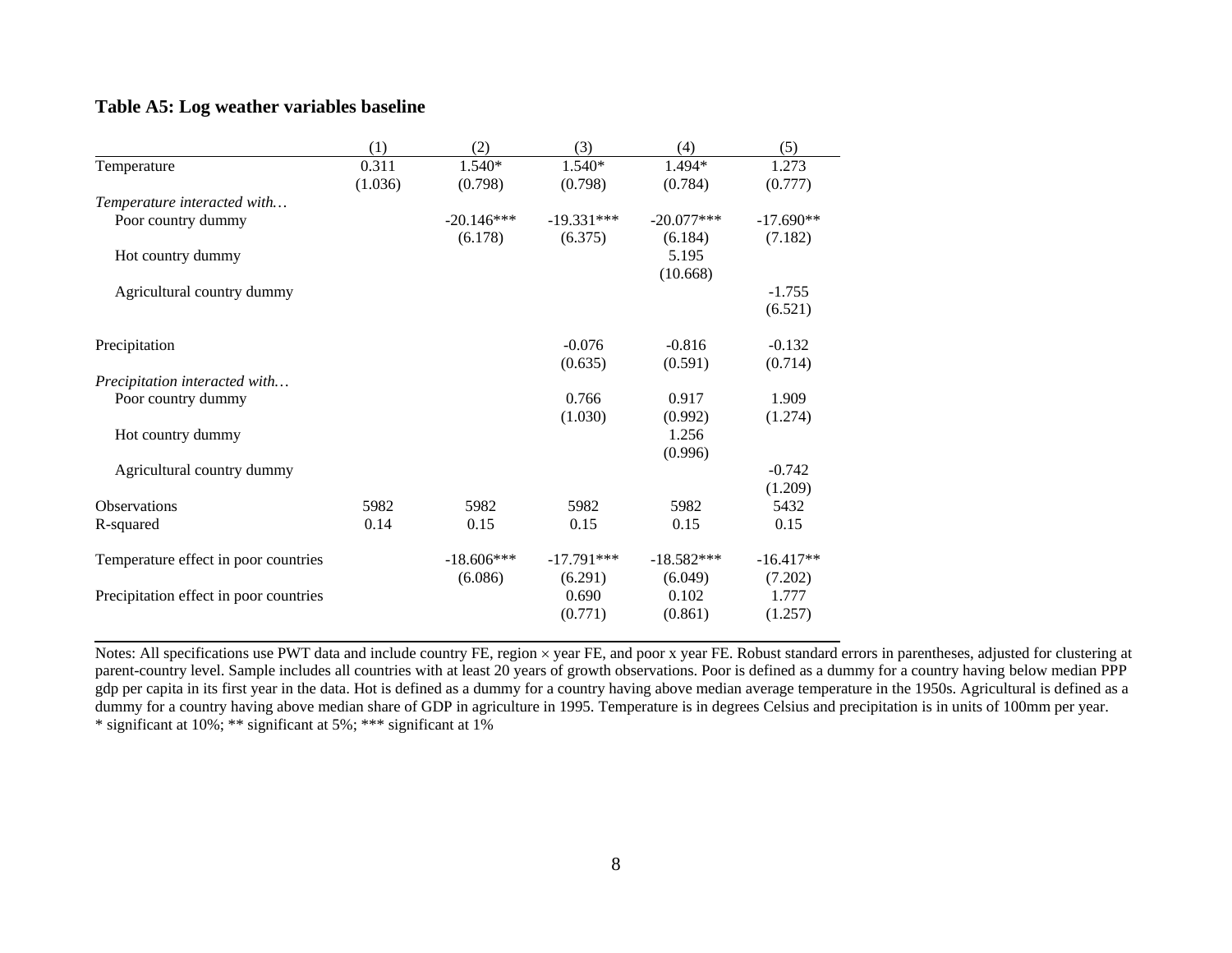# **Table A6: Log weather variables robustness**

|                         | (1)             | (2)          | (3)               | (4)         | (5)         | (6)          | (7)          | (8)          | (9)        | (10)       |
|-------------------------|-----------------|--------------|-------------------|-------------|-------------|--------------|--------------|--------------|------------|------------|
|                         | <b>Baseline</b> | Country FE   | <b>Country FE</b> | All FE and  | Balanced    | Add          | GDP data     | Area-        | Sub-       | Sub-       |
|                         |                 | and          | and Year          | country     | sample:     | countries    | from World   | weighted     | Saharan    | Saharan    |
|                         |                 | Region×Yr    | FE only           | specific    | 1971 - 2003 | with $< 20$  | Devel.       | climate data | Africa     | Africa     |
|                         |                 | FE only      |                   | trends      |             | years of     | Indicators   |              | Only       | Excluded   |
|                         |                 |              |                   |             |             | data         |              |              |            |            |
| Panel A: No lags        |                 |              |                   |             |             |              |              |              |            |            |
| Temp. immediate-Poor    | $-17.791***$    | $-14.316***$ | $-18.724***$      | $-12.108**$ | $-21.816**$ | $-17.382***$ | $-23.505***$ | $-0.594$     | $-29.539*$ | $-11.235*$ |
|                         | (6.291)         | (5.189)      | (4.374)           | (5.656)     | (10.352)    | (6.125)      | (6.543)      | (0.708)      | (14.871)   | (6.515)    |
| Temp. immediate-Rich    | 1.540*          | 0.795        | 0.453             | 1.986**     | 0.697       | $3.021**$    | 1.408        | $0.766**$    | $-0.597$   | $1.640**$  |
|                         | (0.798)         | (0.755)      | (0.714)           | (0.771)     | (1.575)     | (1.247)      | (0.948)      | (0.333)      | (41.778)   | (0.777)    |
| Precip. immediate-Poor  | 0.690           | 0.331        | 0.833             | 0.679       | 1.026       | 0.153        | 1.983**      | 1.490*       | 2.439      | $-0.540$   |
|                         | (0.771)         | (0.871)      | (0.855)           | (0.830)     | (1.006)     | (0.764)      | (0.862)      | (0.865)      | (1.546)    | (0.869)    |
| Precip. immediate-Rich  | $-0.076$        | $-0.003$     | 0.446             | $-0.781$    | $-0.162$    | 0.227        | $-0.874$     | 0.157        | 3.453      | $-0.200$   |
|                         | (0.635)         | (0.631)      | (0.570)           | (0.535)     | (0.735)     | (0.619)      | (0.529)      | (0.674)      | (3.177)    | (0.606)    |
| Observations            | 5982            | 5982         | 5982              | 5982        | 3169        | 6315         | 4906         | 5937         | 1809       | 4173       |
| Panel B: 5 lags         |                 |              |                   |             |             |              |              |              |            |            |
| Temp. cumulative-Poor   | $-30.589**$     | $-22.647*$   | $-24.214*$        | $-11.873$   | $-42.216**$ | $-22.197*$   | $-18.185$    | $-27.842*$   | $-33.617*$ | $-20.659$  |
|                         | (14.085)        | (13.118)     | (12.287)          | (16.743)    | (20.119)    | (11.909)     | (11.076)     | (14.250)     | (18.755)   | (23.899)   |
| Temp. cumulative-Rich   | $-0.047$        | $-1.741$     | $-3.443**$        | $-0.482$    | 0.252       | $-0.019$     | $-0.237$     | $-1.236$     | 49.411     | $-0.325$   |
|                         | (1.726)         | (1.750)      | (1.686)           | (2.129)     | (2.280)     | (1.756)      | (1.475)      | (1.845)      | (74.289)   | (1.652)    |
| Precip. cumulative-Poor | 0.950           | 0.318        | 0.713             | 1.164       | 1.014       | $-0.684$     | $3.608*$     | 1.343        | 4.535      | $-0.995$   |
|                         | (1.650)         | (1.661)      | (1.789)           | (1.697)     | (1.948)     | (1.228)      | (1.885)      | (1.591)      | (3.918)    | (1.701)    |
| Precip. cumulative-Rich | $-0.861$        | $-0.549$     | 0.425             | $-3.675***$ | $-2.702**$  | 0.517        | $-1.903*$    | $-0.742$     | 14.265     | $-0.937$   |
|                         | (1.198)         | (1.140)      | (1.072)           | (1.400)     | (1.223)     | (1.226)      | (1.079)      | (1.235)      | (12.098)   | (1.052)    |
| Observations            | 5752            | 5752         | 5752              | 5752        | 3168        | 5996         | 4897         | 5690         | 1785       | 3967       |
| Panel C: 10 lags        |                 |              |                   |             |             |              |              |              |            |            |
| Temp. cumulative-Poor   | $-43.978***$    | $-42.098***$ | $-44.235***$      | $-25.158$   | $-59.809**$ | $-39.295***$ | $-15.369$    | $-39.748**$  | $-38.293$  | $-37.151$  |
|                         | (15.550)        | (14.851)     | (16.055)          | (22.351)    | (22.976)    | (12.783)     | (13.846)     | (15.463)     | (25.700)   | (23.622)   |
| Temp. cumulative-Rich   | 0.650           | 0.107        | $-3.794$          | $-0.230$    | 2.361       | 0.825        | 1.074        | 0.097        | 87.241     | $-0.026$   |
|                         | (2.464)         | (2.619)      | (3.010)           | (5.061)     | (4.016)     | (2.546)      | (1.903)      | (2.503)      | (111.892)  | (2.424)    |
| Precip. cumulative-Poor | $-1.382$        | $-2.223$     | $-1.570$          | $-2.631$    | $-3.947$    | $-3.163*$    | $4.013*$     | $-0.937$     | $-0.133$   | $-2.047$   |
|                         | (2.146)         | (2.172)      | (2.219)           | (2.480)     | (2.746)     | (1.756)      | (2.268)      | (2.047)      | (4.000)    | (2.755)    |
| Precip. cumulative-Rich | $-0.063$        | $-0.068$     | 0.598             | $-5.664**$  | $-2.106$    | 1.436        | 0.042        | 0.147        | 10.456     | 0.494      |
|                         | (1.750)         | (1.513)      | (1.400)           | (2.537)     | (1.919)     | (2.029)      | (1.918)      | (1.757)      | (15.394)   | (1.632)    |
| Observations            | 5416            | 5416         | 5416              | 5416        | 3166        | 5530         | 4887         | 5361         | 1737       | 3679       |

Notes: All specifications use PWT data and include country FE, region × year FE, and poor x year FE unless otherwise noted. Robust standard errors in parentheses, adjusted for clustering at parent-country level. Except where noted in the text, panel A follows the same specification as column (5) of Table 2, panel B follows the same specification as column (9) of Table 3, and panel C follows the same specification as column (10) of Table 3. \* significant at 10%; \*\* significant at 5%; \*\*\* significant at 1%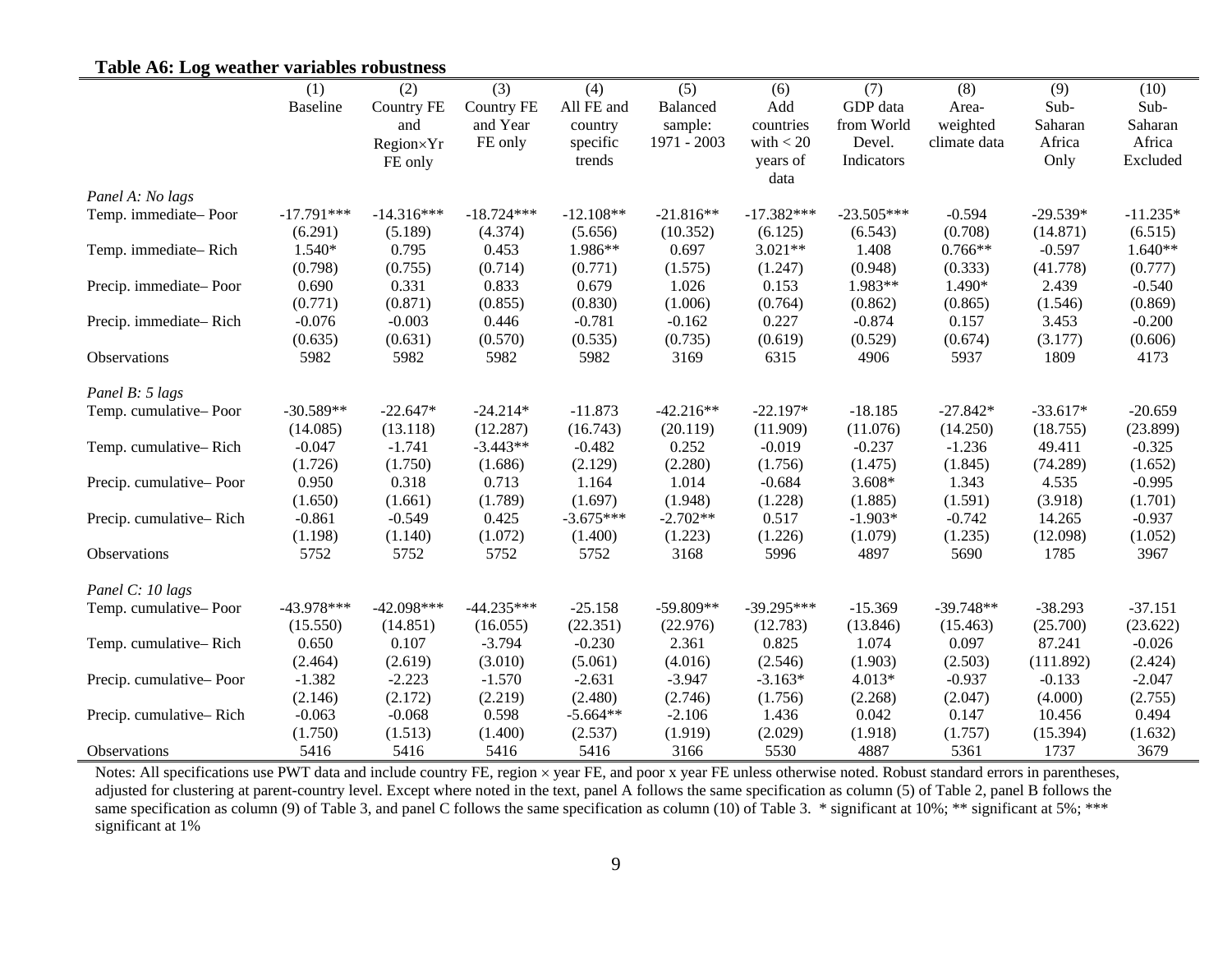| Dependent variable: change in mean growth rate                                               |                                            |                                               |                                               |                                         |                                           |                                            |                                         |                                              |                                            |
|----------------------------------------------------------------------------------------------|--------------------------------------------|-----------------------------------------------|-----------------------------------------------|-----------------------------------------|-------------------------------------------|--------------------------------------------|-----------------------------------------|----------------------------------------------|--------------------------------------------|
|                                                                                              | (1)                                        | (2)                                           | (3)                                           | (4)                                     | (5)                                       | (6)                                        | (7)                                     | (8)                                          | (9)                                        |
|                                                                                              | <b>Baseline</b>                            |                                               |                                               |                                         | Alternative comparison years              |                                            | Africa Only                             | Excluding                                    | <b>WDI</b>                                 |
|                                                                                              | Sample                                     |                                               |                                               |                                         |                                           |                                            |                                         | Africa                                       | data                                       |
| Change in Temperature                                                                        | 0.709                                      | 4.399                                         | $-1.100$                                      | $-1.098$                                | 10.495                                    | 1.788                                      | $-51.878$                               | 4.999                                        | $-0.703$                                   |
|                                                                                              | (5.449)                                    | (7.232)                                       | (3.417)                                       | (3.978)                                 | (9.424)                                   | (6.160)                                    | (42.102)                                | (7.428)                                      | (5.288)                                    |
| Change in Temperature                                                                        | $-84.049***$                               | $-81.139***$                                  | $-68.539***$                                  | $-36.695$                               | $-80.493**$                               | $-31.689$                                  | $-0.824$                                | $-79.845**$                                  | $-37.568$                                  |
| X Poor Country                                                                               | (22.591)                                   | (24.765)                                      | (20.245)                                      | (25.310)                                | (31.438)                                  | (41.211)                                   | (63.170)                                | (32.079)                                     | (24.625)                                   |
| Change in Precipitation                                                                      | 6.287*                                     | $6.261*$                                      | 4.513*                                        | 0.062                                   | 5.019                                     | 2.477                                      | 6.796                                   | $6.172*$                                     | 0.540                                      |
|                                                                                              | (3.263)                                    | (3.194)                                       | (2.604)                                       | (1.518)                                 | (3.132)                                   | (2.750)                                    | (21.669)                                | (3.282)                                      | (3.072)                                    |
| Change in Precipitation                                                                      | $-6.181$                                   | $-7.800*$                                     | $-5.207$                                      | 2.597                                   | $-4.360$                                  | $-3.165$                                   | 2.717                                   | $-9.308*$                                    | $-1.187$                                   |
| X Poor Country                                                                               | (4.736)                                    | (4.519)                                       | (3.824)                                       | (3.357)                                 | (4.350)                                   | (3.702)                                    | (23.656)                                | (4.837)                                      | (4.302)                                    |
| <b>Region FE</b>                                                                             | No                                         | Yes                                           | Yes                                           | Yes                                     | Yes                                       | Yes                                        | N <sub>o</sub>                          | Yes                                          | Yes                                        |
| Poor Country Dummy                                                                           | Yes                                        | Yes                                           | Yes                                           | Yes                                     | Yes                                       | Yes                                        | Yes                                     | Yes                                          | Yes                                        |
| <b>Early Period</b>                                                                          | 1970-1985                                  | 1970-1985                                     | 1970-1987                                     | 1961-1970                               | 1971-1980                                 | 1981-<br>1990                              | 1970-1985                               | 1970-1985                                    | 1970-1985                                  |
| Late Period                                                                                  | 1986-2000                                  | 1986-2000                                     | 1988-2003                                     | 1991-2000                               | 1991-2000                                 | 1991-<br>2000                              | 1986-2000                               | 1986-2000                                    | 1986-2000                                  |
| <b>Observations</b>                                                                          | 133                                        | 133                                           | 133                                           | 93                                      | 133                                       | 133                                        | 41                                      | 92                                           | 120                                        |
| R-squared                                                                                    | 0.13                                       | 0.20                                          | 0.18                                          | 0.11                                    | 0.16                                      | 0.13                                       | 0.11                                    | 0.28                                         | 0.10                                       |
| Tem effect poor countries<br>SE <sub>1</sub><br>Pre effect poor countries<br>SE <sub>2</sub> | $-83.34***$<br>(21.92)<br>0.107<br>(3.433) | $-76.74***$<br>(24.15)<br>$-1.539$<br>(3.124) | $-69.64***$<br>(20.22)<br>$-0.694$<br>(2.711) | $-37.79$<br>(24.98)<br>2.659<br>(2.832) | $-70.00**$<br>(30.65)<br>0.658<br>(3.231) | $-29.90$<br>(42.00)<br>$-0.688$<br>(2.579) | $-52.70$<br>(47.09)<br>9.513<br>(9.490) | $-74.85**$<br>(32.07)<br>$-3.136$<br>(3.443) | $-38.27$<br>(24.14)<br>$-0.646$<br>(2.498) |

### **Table A7: Log weather variables, Changes in growth and climate in the medium-run**

Notes: All specifications have one observation per country. Change in temperature and precipitation are computed for each country as the difference between the log mean value in the Late Period and the log mean value in the Early Period (these periods are indicated in the table for each specification). The dependent variable is the change in mean growth rate comparing the indicated Late and Early Periods. Region fixed effects and a dummy for being an initially poor country are included as indicated for each specification. Robust standard errors in parentheses. \* significant at 10%; \*\* significant at 5%; \*\*\* significant at 1%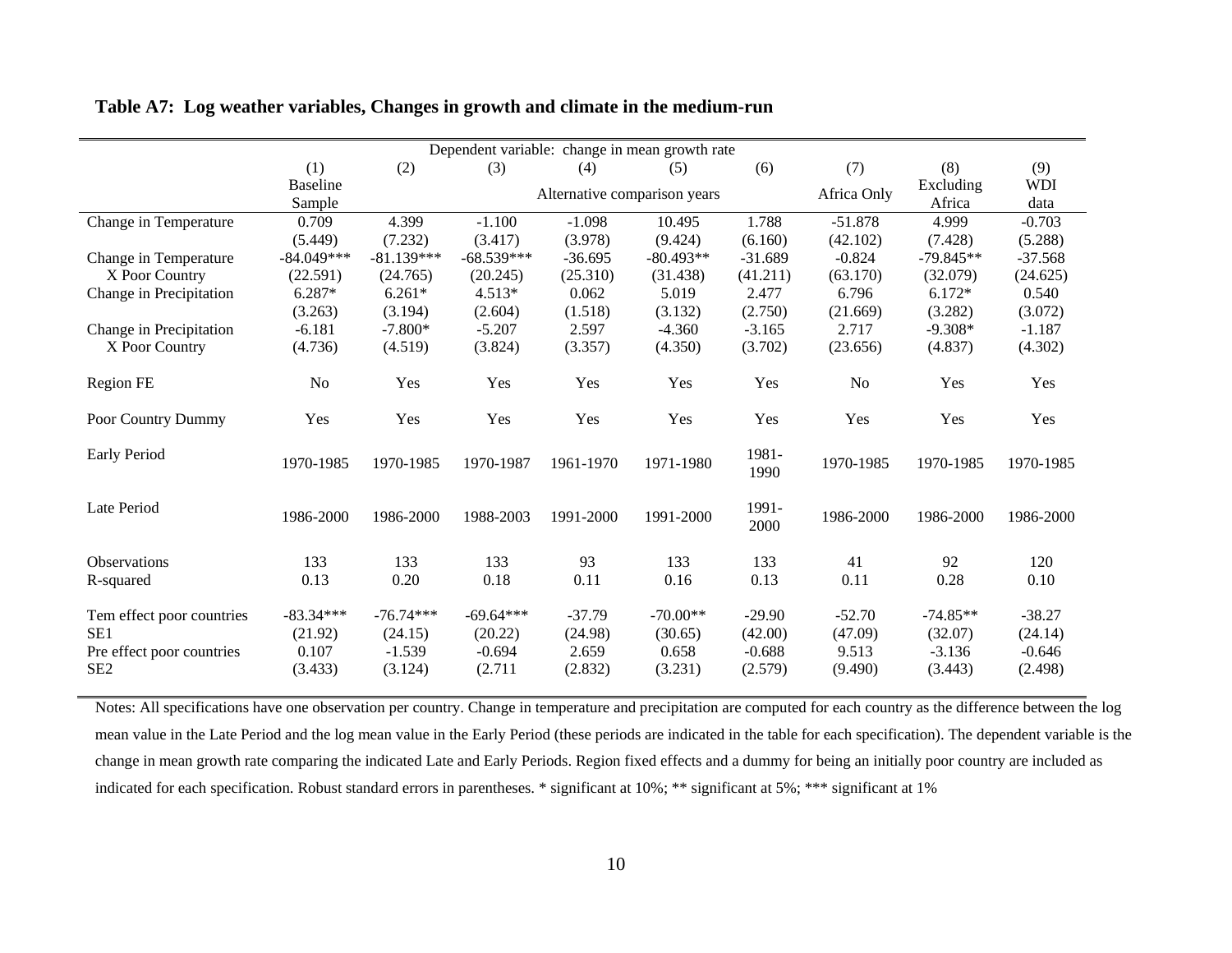## <span id="page-10-0"></span>**Section 2: Temperature and Precipitation Anomalies**

Tables 2, 4, and 7 are repeated below – in Tables A8 through A10 - using temperature and precipitation anomalies, where temperature and precipitation are each normalized by subtracting the country mean and dividing by the standard deviation. The summary of results is as follows:

- 1. The anomalies specification and the specification using linear temperature and precipitation produce similar point estimates, both in the baseline (Table A8) and in the robustness checks (Table A9). To compare the magnitudes of the temperature coefficients in the anomalies specification to the magnitudes of the temperature coefficients in the linear specification, multiply by 2, since the standard deviation of temperature within countries averages 0.5 degrees Celsius. To compare the magnitudes of the precipitation coefficients in the anomalies specification, multiply by 0.4, since the standard deviation of precipitation within countries averages 2.4.
- 2. The coefficients are more noisily estimated in the anomalies specification than in the linear specification (see Tables A8 through A10, as compared to Tables 2, 4, and 7). This suggests that absolute temperature is more economically meaningful than standard deviations from mean temperature.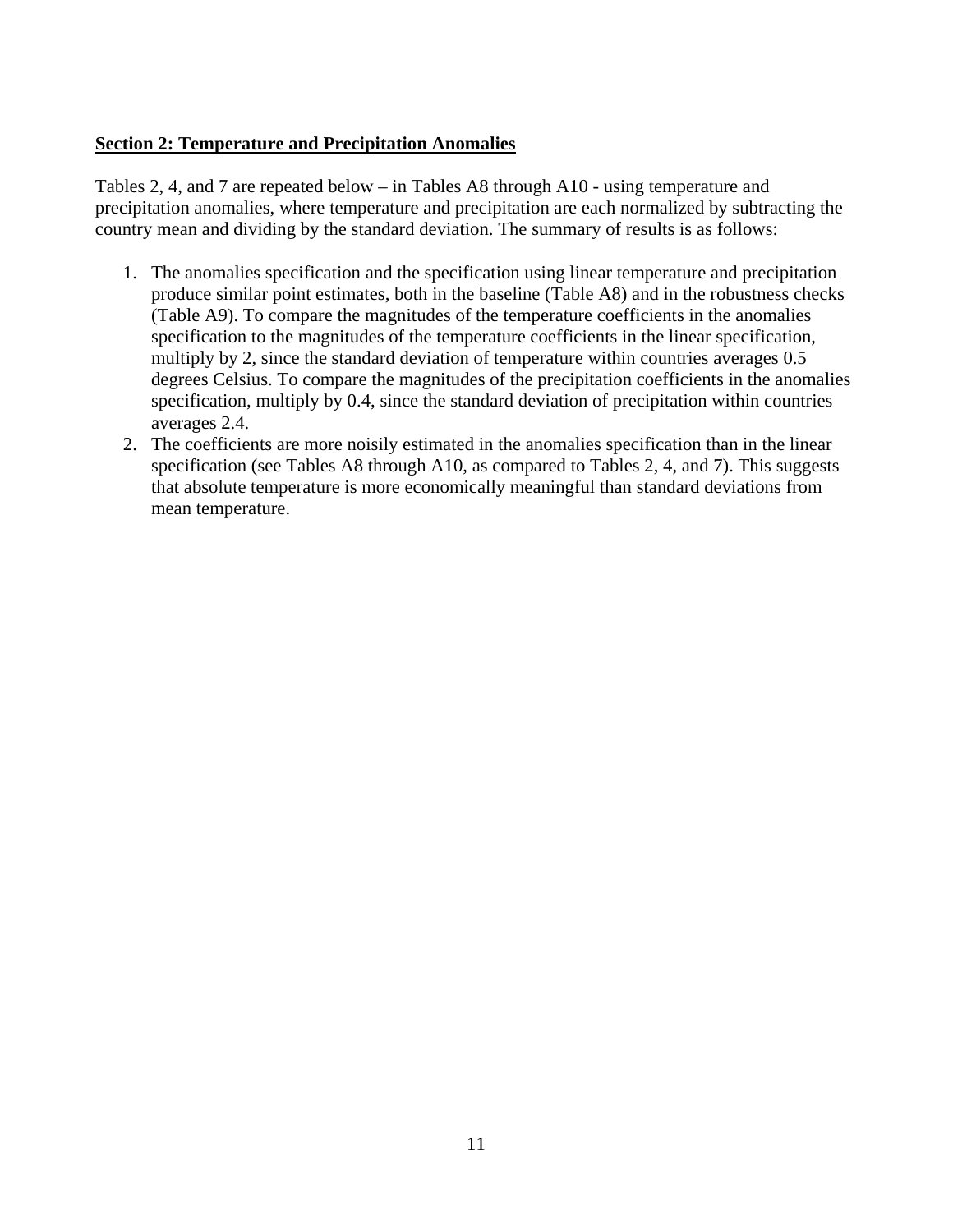## **Table A8: Anomalies Baseline**

|                                        | (1)      | (2)        | (3)       | (4)        | (5)        |
|----------------------------------------|----------|------------|-----------|------------|------------|
| Temperature                            | $-0.092$ | 0.148      | 0.145     | 0.070      | 0.090      |
|                                        | (0.139)  | (0.130)    | (0.131)   | (0.123)    | (0.145)    |
| Temperature interacted with            |          |            |           |            |            |
| Poor country dummy                     |          | $-0.580**$ | $-0.543*$ | $-0.613**$ | $-0.774**$ |
|                                        |          | (0.281)    | (0.289)   | (0.283)    | (0.326)    |
| Hot country dummy                      |          |            |           | 0.239      |            |
|                                        |          |            |           | (0.214)    |            |
| Agricultural country dummy             |          |            |           |            | 0.144      |
|                                        |          |            |           |            | (0.244)    |
| Precipitation                          |          |            | $-0.039$  | $-0.101$   | $-0.091$   |
|                                        |          |            | (0.097)   | (0.097)    | (0.109)    |
| Precipitation interacted with          |          |            |           |            |            |
| Poor country dummy                     |          |            | 0.211     | 0.141      | 0.223      |
|                                        |          |            | (0.200)   | (0.228)    | (0.254)    |
| Hot country dummy                      |          |            |           |            | 0.066      |
|                                        |          |            |           |            | (0.254)    |
| Agricultural country dummy             |          |            |           | 0.212      |            |
|                                        |          |            |           | (0.216)    |            |
| <b>Observations</b>                    | 6014     | 6014       | 6014      | 6014       | 5432       |
| R-squared                              | 0.14     | 0.14       | 0.14      | 0.14       | 0.15       |
| Temperature effect in poor countries   |          | $-0.432*$  | $-0.397$  | $-0.543**$ | $-0.684**$ |
|                                        |          | (0.260)    | (0.270)   | (0.251)    | (0.323)    |
| Precipitation effect in poor countries |          |            | 0.172     | 0.0406     | 0.132      |
|                                        |          |            | (0.173)   | (0.233)    | (0.263)    |
|                                        |          |            |           |            |            |

Notes: All specifications use PWT data and include country FE, region × year FE, and poor x year FE. Robust standard errors in parentheses, adjusted for clustering at parent-country level. Sample includes all countries with at least 20 years of growth observations. Poor is defined as a dummy for a country having below median PPP gdp per capita in its first year in the data. Hot is defined as a dummy for a country having above median average temperature in the 1950s. Agricultural is defined as a dummy for a country having above median share of GDP in agriculture in 1995. Temperature is in degrees Celsius and precipitation is in units of 100mm per year. \* significant at 10%; \*\* significant at 5%; \*\*\* significant at 1**%.**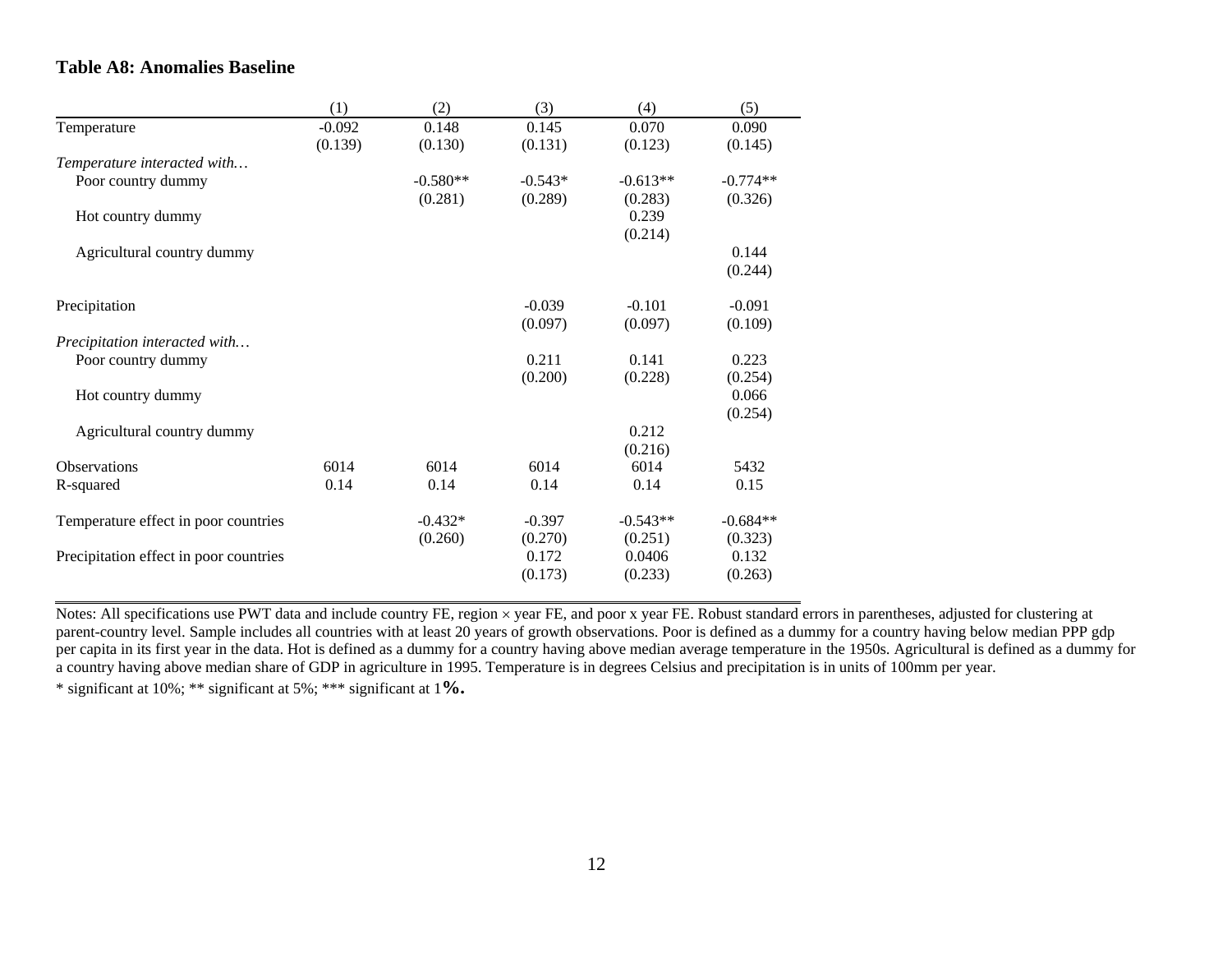| <b>Table A9: Anomalies Robustness</b> |          |                   |                   |            |                        |                  |                      |              |                   |                   |
|---------------------------------------|----------|-------------------|-------------------|------------|------------------------|------------------|----------------------|--------------|-------------------|-------------------|
|                                       | (1)      | (2)               | (3)               | (4)        | (5)                    | (6)              | (7)                  | (8)          | (9)               | (10)              |
|                                       | Baseline | <b>Country FE</b> | <b>Country FE</b> | All FE and | Balanced               | Add              | GDP data             | Area-        | Sub-              | Sub-              |
|                                       |          | and               | and Year          | country    | sample:<br>1971 - 2003 | countries        | from World<br>Devel. | weighted     | Saharan<br>Africa | Saharan<br>Africa |
|                                       |          | Region×Yr         | FE only           | specific   |                        | with $< 20$      | Indicators           | climate data |                   | Excluded          |
|                                       |          | FE only           |                   | trends     |                        | years of<br>data |                      |              | Only              |                   |
| Panel A: No lags                      |          |                   |                   |            |                        |                  |                      |              |                   |                   |
| Temp. immediate-Poor                  | $-0.397$ | $-0.263$          | $-0.309*$         | $-0.464*$  | $-0.871**$             | $-0.363$         | $-0.655***$          | $-0.594$     | $-0.691$          | $-0.144$          |
|                                       | (0.270)  | (0.213)           | (0.162)           | (0.247)    | (0.355)                | (0.223)          | (0.204)              | (0.707)      | (0.491)           | (0.216)           |
| Temp. immediate-Rich                  | 0.145    | 0.019             | $-0.015$          | 0.212      | 0.171                  | $0.364**$        | 0.123                | $0.883***$   | 0.236             | 0.166             |
|                                       | (0.131)  | (0.127)           | (0.107)           | (0.143)    | (0.201)                | (0.147)          | (0.131)              | (0.296)      | (0.734)           | (0.132)           |
| Precip. immediate-Poor                | 0.172    | 0.116             | 0.221             | 0.167      | 0.262                  | 0.141            | $0.326**$            | 1.493*       | 0.3               | $-0.037$          |
|                                       | (0.173)  | (0.182)           | (0.165)           | (0.180)    | (0.210)                | (0.159)          | (0.132)              | (0.865)      | (0.272)           | (0.233)           |
| Precip. immediate-Rich                | $-0.039$ | $-0.017$          | 0.036             | $-0.14$    | $-0.09$                | $-0.02$          | $-0.149$             | 0.215        | 0.667             | $-0.088$          |
|                                       | (0.097)  | (0.101)           | (0.098)           | (0.095)    | (0.122)                | (0.109)          | (0.098)              | (0.551)      | (0.579)           | (0.095)           |
| Observations                          | 6014     | 6014              | 6014              | 6014       | 3192                   | 6347             | 4927                 | 5937         | 1809              | 4205              |
| Panel B: 5 lags                       |          |                   |                   |            |                        |                  |                      |              |                   |                   |
| Temp. cumulative-Poor                 | $-0.418$ | $-0.209$          | $-0.054$          | $-0.334$   | $-1.253*$              | $-0.426$         | $-0.607*$            | $-0.668$     | $-0.564$          | $-0.193$          |
|                                       | (0.384)  | (0.307)           | (0.307)           | (0.450)    | (0.694)                | (0.314)          | (0.347)              | (0.772)      | (0.647)           | (0.509)           |
| Temp. cumulative-Rich                 | 0.223    | 0.012             | $-0.047$          | 0.305      | 0.092                  | 0.452            | 0.146                | $0.962***$   | 1.963             | 0.047             |
|                                       | (0.284)  | (0.268)           | (0.252)           | (0.372)    | (0.366)                | (0.318)          | (0.242)              | (0.341)      | (1.269)           | (0.275)           |
| Precip. cumulative-Poor               | 0.53     | 0.376             | 0.415             | 0.701      | 0.537                  | 0.214            | $1.023**$            | 1.670*       | 1.127             | $-0.057$          |
|                                       | (0.415)  | (0.419)           | (0.416)           | (0.441)    | (0.514)                | (0.358)          | (0.449)              | (0.890)      | (0.783)           | (0.434)           |
| Precip. cumulative-Rich               | 0.016    | 0.12              | 0.227             | $-0.405$   | $-0.561*$              | 0.186            | $-0.158$             | 0.171        | 2.08              | $-0.118$          |
|                                       | (0.245)  | (0.246)           | (0.219)           | (0.289)    | (0.319)                | (0.265)          | (0.246)              | (0.592)      | (1.618)           | (0.225)           |
| Observations                          | 5785     | 5785              | 5785              | 5785       | 3192                   | 6029             | 4919                 | 5712         | 1785              | 4000              |
| Panel C: 10 lags                      |          |                   |                   |            |                        |                  |                      |              |                   |                   |
| Temp. cumulative-Poor                 | $-0.701$ | $-0.633$          | $-0.49$           | $-0.677$   | $-1.497$               | $-0.783*$        | $-0.375$             | $-0.951$     | $-0.801$          | $-0.538$          |
|                                       | (0.492)  | (0.428)           | (0.377)           | (0.588)    | (0.934)                | (0.414)          | (0.428)              | (0.831)      | (0.782)           | (0.663)           |
| Temp. cumulative-Rich                 | 0.188    | 0.174             | $-0.058$          | 0.214      | 0.033                  | 0.53             | 0.29                 | 1.058**      | $3.131*$          | $-0.097$          |
|                                       | (0.425)  | (0.412)           | (0.397)           | (0.735)    | (0.507)                | (0.505)          | (0.322)              | (0.499)      | (1.696)           | (0.394)           |
| Precip. cumulative-Poor               | $-0.008$ | $-0.213$          | $-0.121$          | 0.083      | $-0.235$               | $-0.331$         | $1.160**$            | 1.296        | 0.17              | $-0.179$          |
|                                       | (0.515)  | (0.511)           | (0.508)           | (0.618)    | (0.696)                | (0.452)          | (0.545)              | (0.945)      | (0.893)           | (0.642)           |
| Precip. cumulative-Rich               | 0.022    | 0.107             | 0.231             | $-0.789$   | $-0.469$               | 0.184            | 0.068                | 0.29         | 1.082             | $-0.001$          |
|                                       | (0.366)  | (0.375)           | (0.345)           | (0.497)    | (0.442)                | (0.438)          | (0.313)              | (0.624)      | (1.607)           | (0.339)           |
| <b>Observations</b>                   | 5449     | 5449              | 5449              | 5449       | 3190                   | 5563             | 4909                 | 5383         | 1737              | 3712              |

Notes: All specifications use PWT data and include country FE, region × year FE, and poor x year FE unless otherwise noted. Robust standard errors in parentheses, adjusted for clustering at parent-country level. Except where noted in the text, panel A follows the same specification as column (5) of Table 2, panel B follows the same specification as column (9) of Table 3, and panel C follows the same specification as column (10) of Table 3. \* significant at 10%; \*\* significant at 5%; \*\*\* significant at 1%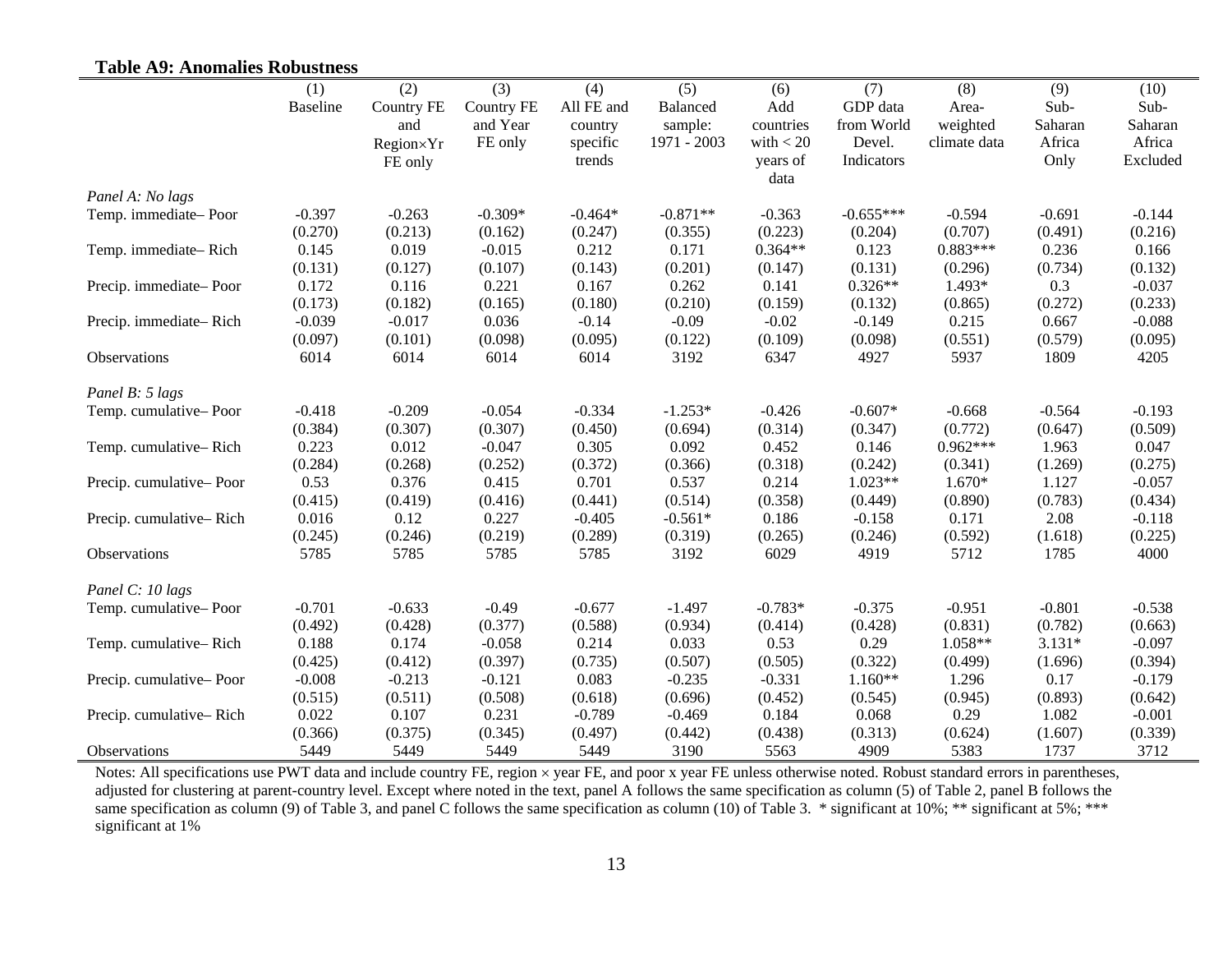| Table A10: Anomalies, Changes in growth and climate in the medium-run |  |  |  |  |  |  |
|-----------------------------------------------------------------------|--|--|--|--|--|--|
|-----------------------------------------------------------------------|--|--|--|--|--|--|

|                              | Dependent variable: change in mean growth rate |           |           |                              |           |               |             |           |            |  |  |
|------------------------------|------------------------------------------------|-----------|-----------|------------------------------|-----------|---------------|-------------|-----------|------------|--|--|
|                              | (1)                                            | (2)       | (3)       | (4)                          | (5)       | (6)           | (7)         | (8)       | (9)        |  |  |
|                              | <b>Baseline</b>                                |           |           | Alternative comparison years |           |               | Africa Only | Excluding | <b>WDI</b> |  |  |
|                              | Sample                                         |           |           |                              |           |               |             | Africa    | data       |  |  |
| Change in Temperature        | $1.080*$                                       | 1.168*    | 0.461     | $-0.033$                     | 0.818     | 0.243         | $-1.045$    | 1.317*    | 0.815      |  |  |
|                              | (0.627)                                        | (0.638)   | (0.498)   | (0.442)                      | (0.638)   | (0.511)       | (1.164)     | (0.674)   | (0.609)    |  |  |
| Change in Temperature        | $-1.716$                                       | $-2.043*$ | $-1.281$  | $-1.114$                     | $-0.980$  | $-0.485$      | 0.007       | $-1.461$  | $-1.756$   |  |  |
| X Poor Country               | (1.178)                                        | (1.132)   | (1.021)   | (0.957)                      | (1.239)   | (1.118)       | (2.017)     | (1.316)   | (1.061)    |  |  |
| Change in Precipitation      | 0.932                                          | 0.981     | 0.744     | 0.139                        | 0.944     | 0.609         | 2.846       | 0.933     | $-0.125$   |  |  |
|                              | (0.670)                                        | (0.686)   | (0.592)   | (0.546)                      | (0.685)   | (0.651)       | (2.984)     | (0.710)   | (0.561)    |  |  |
| Change in Precipitation      | $-0.344$                                       | $-0.719$  | $-0.399$  | 0.641                        | $-0.143$  | $-0.373$      | $-0.916$    | $-1.347$  | 0.248      |  |  |
| X Poor Country               | (1.213)                                        | (1.082)   | (0.831)   | (1.272)                      | (1.053)   | (0.914)       | (3.516)     | (1.185)   | (0.887)    |  |  |
|                              |                                                |           |           |                              |           |               |             |           |            |  |  |
| Region FE                    | No                                             | Yes       | Yes       | Yes                          | Yes       | Yes           | No          | Yes       | Yes        |  |  |
| Poor Country Dummy           | Yes                                            | Yes       | Yes       | Yes                          | Yes       | Yes           | Yes         | Yes       | Yes        |  |  |
|                              |                                                |           |           |                              |           |               |             |           |            |  |  |
| Early Period                 | 1970-1985                                      | 1970-1985 | 1970-1987 | 1961-1970                    | 1971-1980 | 1981-<br>1990 | 1970-1985   | 1970-1985 | 1970-1985  |  |  |
| Late Period                  | 1986-2000                                      | 1986-2000 | 1988-2003 | 1991-2000                    | 1991-2000 | 1991-<br>2000 | 1986-2000   | 1986-2000 | 1986-2000  |  |  |
| <b>Observations</b>          | 134                                            | 134       | 134       | 93                           | 134       | 134           | 41          | 93        | 121        |  |  |
| R-squared                    | 0.05                                           | 0.14      | 0.10      | 0.12                         | 0.10      | 0.13          | 0.09        | 0.22      | 0.11       |  |  |
|                              |                                                |           |           |                              |           |               |             |           |            |  |  |
| Temperature effect on poor   | $-0.636$                                       | $-0.875$  | $-0.820$  | $-1.147$                     | $-0.162$  | $-0.242$      | $-1.038$    | $-0.144$  | $-0.941$   |  |  |
| Countries                    | (0.997)                                        | (0.960)   | (0.893)   | (0.861)                      | (1.096)   | (0.998)       | (1.647)     | (1.187)   | (0.877)    |  |  |
| Precipitation effect on poor | 0.589                                          | 0.262     | 0.345     | 0.780                        | 0.801     | 0.235         | 1.929       | $-0.414$  | 0.123      |  |  |
| Countries                    | (1.011)                                        | (0.829)   | (0.579)   | (1.093)                      | (0.809)   | (0.642)       | (1.860)     | (0.940)   | (0.654)    |  |  |

Notes: All specifications have one observation per country. Change in temperature and precipitation are computed for each country as the difference between the mean anomaly value in the Late Period and the mean anomaly value in the Early Period (these periods are indicated in the table for each specification). The dependent variable is the change in mean growth rate comparing the indicated Late and Early Periods. Region fixed effects and a dummy for being an initially poor country are included as indicated for each specification. Robust standard errors in parentheses. \* significant at 10%; \*\* significant at 5%; \*\*\* significant at 1%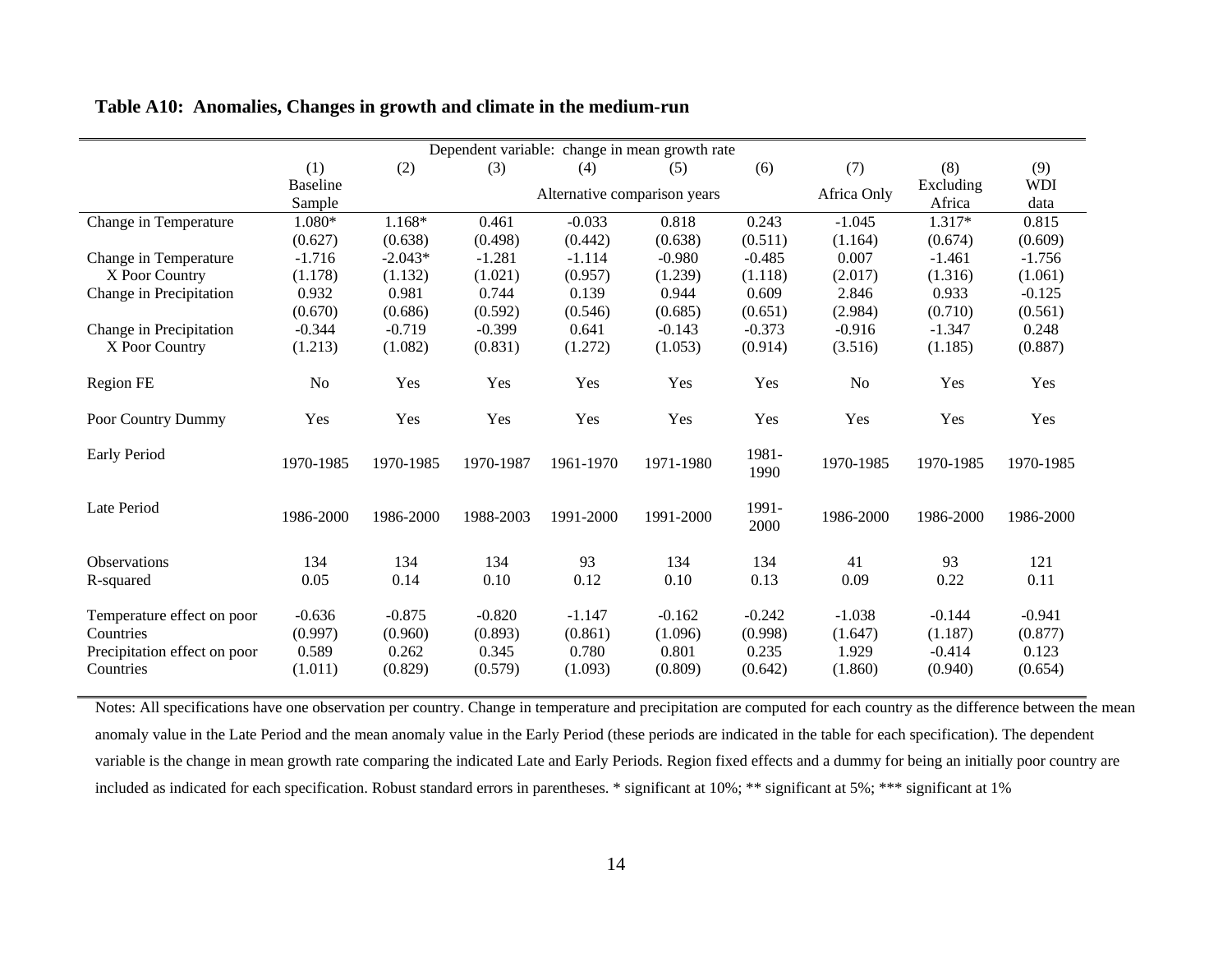# <span id="page-14-0"></span>**Section 3: Daily Temperature Bins**

The following graphs examine daily temperature data. Using daily climate data available on a 1.0 x 1.0 degree grid (NCC, 2005), we calculated the number of days that each grid cell spent in each of fifteen temperature bins during the course of each year, where the temperature bins are five degrees Celsius in width. We then aggregated the binned grid-level data to the national level, weighing by the population of each grid cell, to obtain the number of population-weighted days spent in each temperature bin over the course of the year, for all countries in our sample. Finally, we repeated our standard panel analysis (e.g., equation (4) with no lags) allowing the climate effects to vary arbitrarily for the different temperature bins. Figure A1.1 plots the coefficients from this regression for rich and poor countries, respectively. Figure A2 shows the percentage of country-year observations with a positive number of person-weighted days in each bin, for rich and poor countries respectively.

In addition, we also estimate the marginal effect of an additional day at a given temperature on annual growth using a third degree linear spline with knots at -5 C, 10 C and 25 C. These effects are plotted in Figure A1.2.

The data used for these calculations are model-based data – that is, ground station measurements were combined with climate models to derive a more complete data product (NCC, 2005). Model-based products provide the only daily data available on a global scale for our time period. Because the underlying ground station measurements of daily weather are relatively limited for some regions of the world – particularly less developed regions – the results should be interpreted cautiously.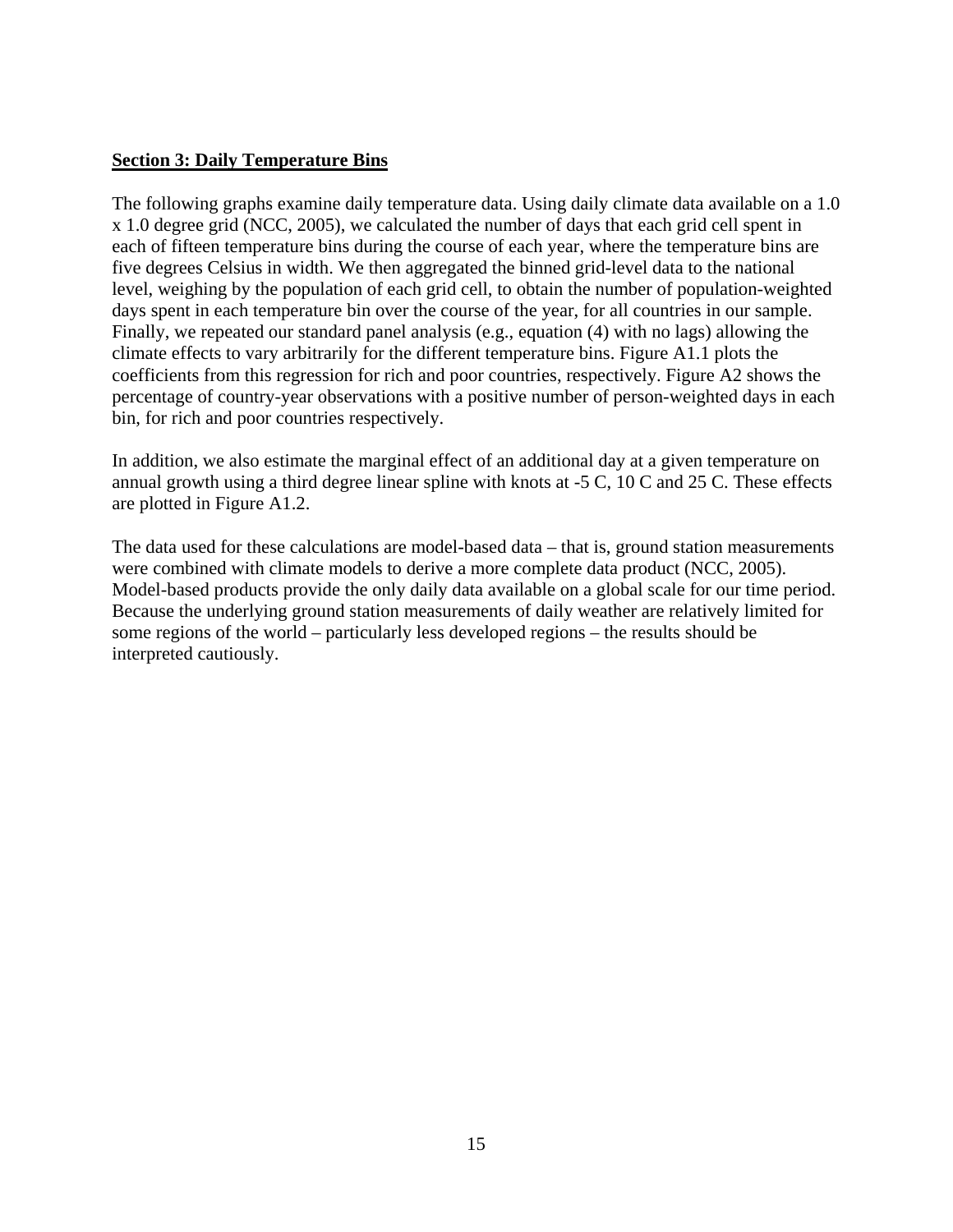

**Figure A1.1: Regression coefficients for each temperature bin**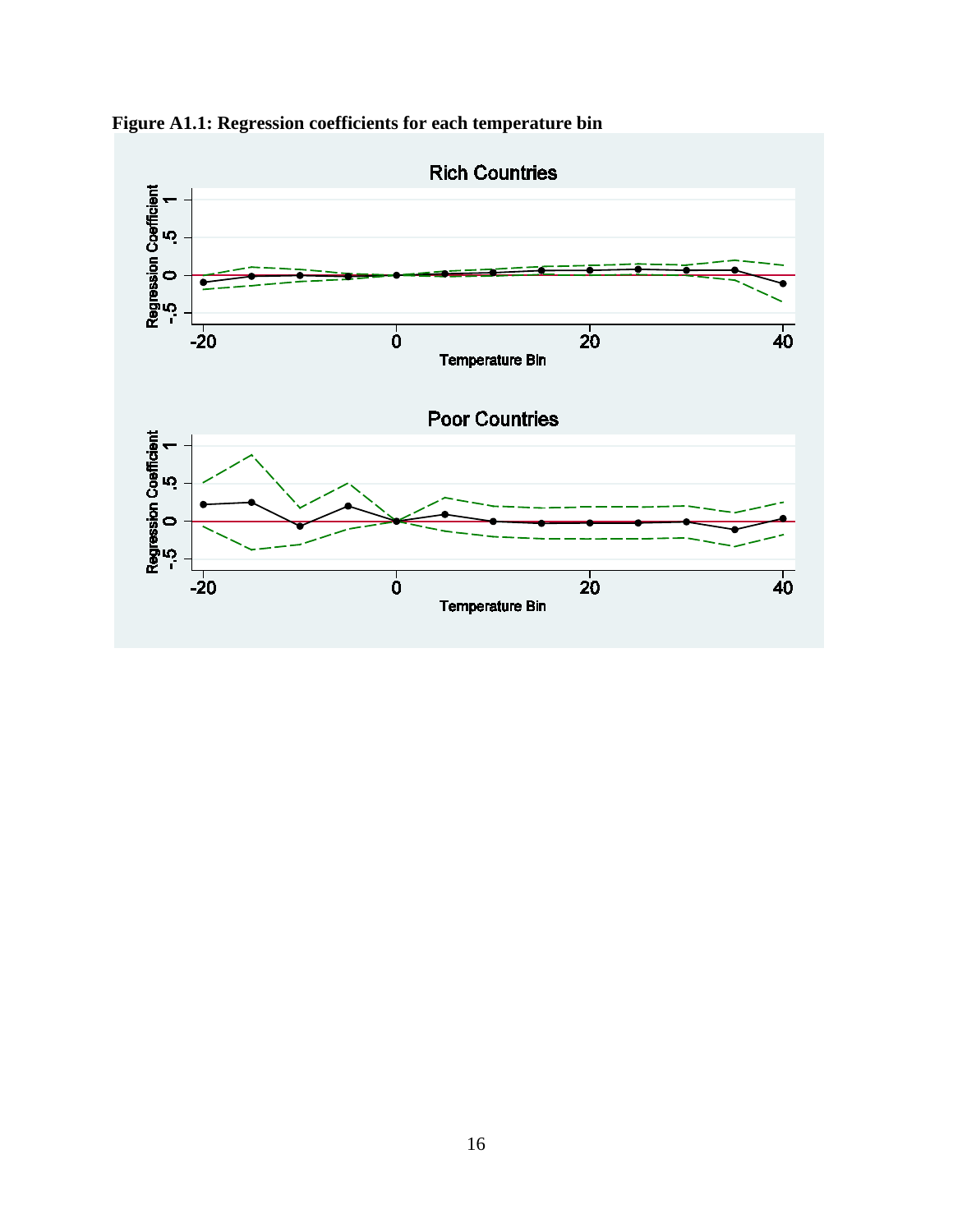# **Figure A1.2: 3rd degree linear splines estimating the marginal effect of an additional day at a given temperature on annual growth**



Panel A: Rich Countries

Panel B: Poor Countries

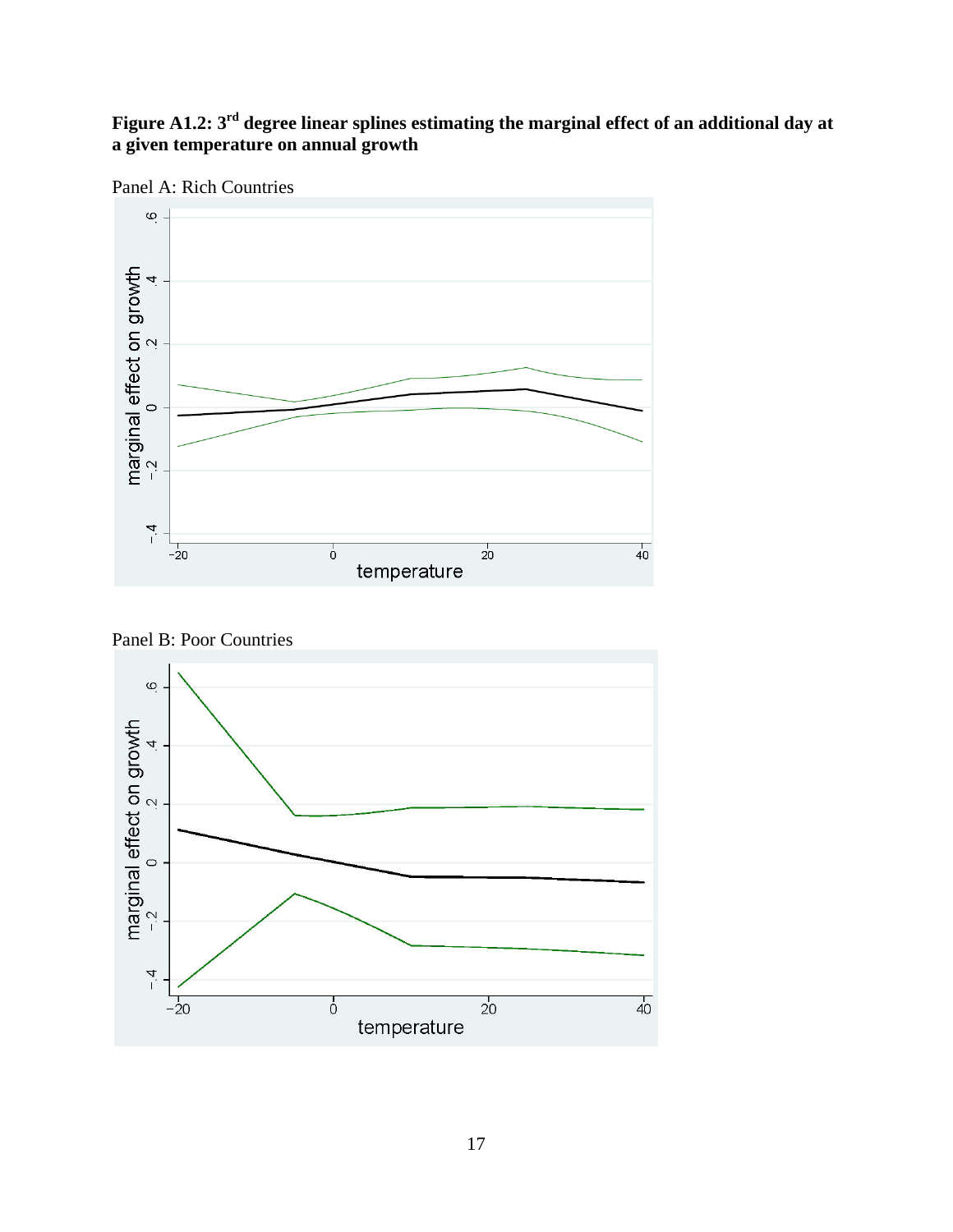

**Figure A2: Percentage of country-years with at least one observation in the temperature bin**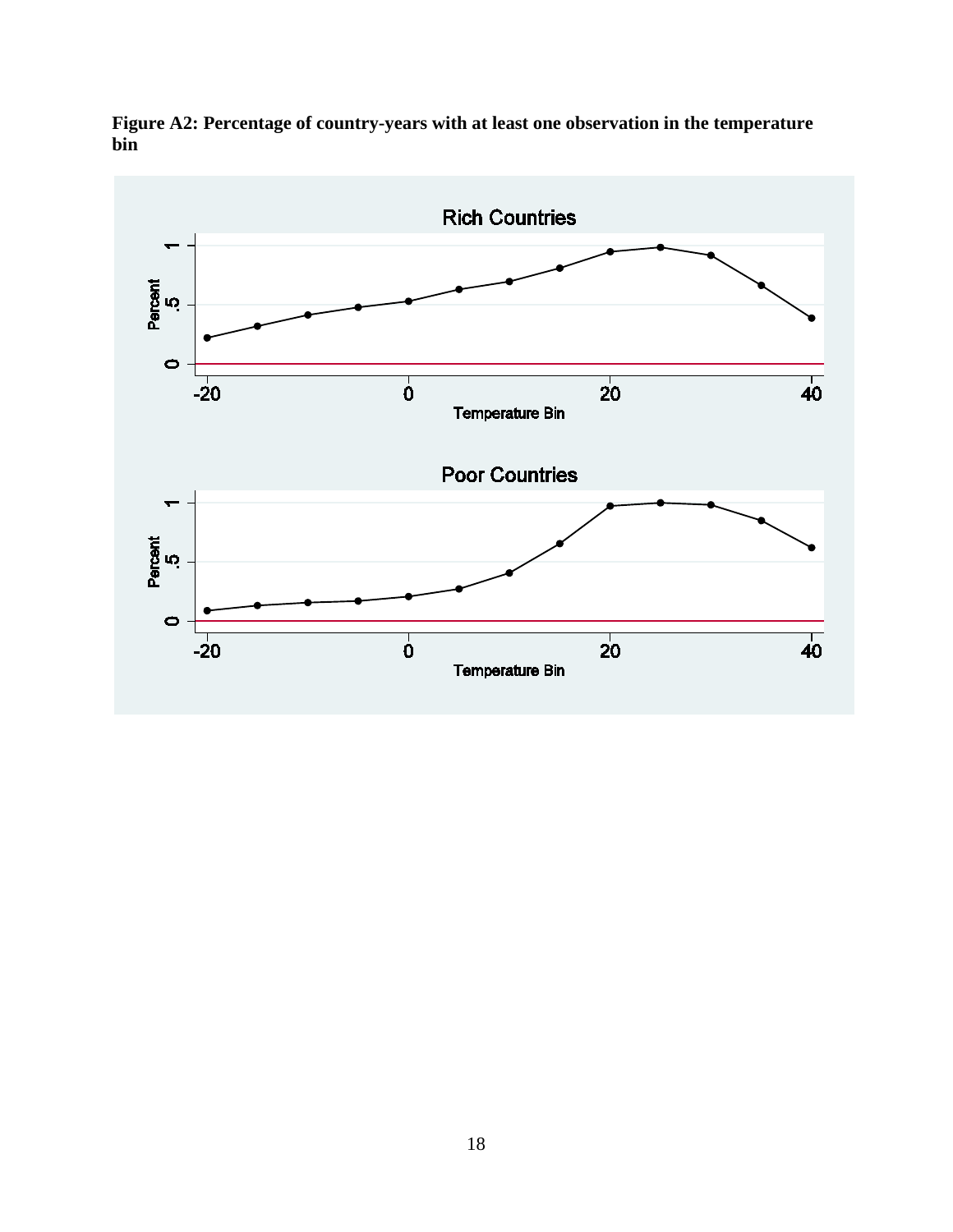### <span id="page-18-0"></span>**Section 4: Daily Precipitation Bins**

The following results are from analysis of daily precipitation data. Using daily climate data available on a 1.0 x 1.0 degree grid (NCC, 2005), we calculated the number of days that each grid cell spent in each of five precipitation bins during the course of each year, as in the temperature bins discussed in Section 3 above. Given the large dispersion in precipitation amounts, we define precipitation bins on a log scale. The definition of the bins, plotted in the graphs below, is as follows:

0 precip is the omitted category,  $1 \Rightarrow \log(\text{precip}) < 2$  $2 \Rightarrow \log(\text{precip}) > = 2 \& \log(\text{precip}) < 3$  $3 \Rightarrow \log(\text{precip}) > = 3 \& \log(\text{precip}) < 4$  $4 \Rightarrow \log(\text{precip}) > 4 \& \log(\text{precip}) < 5$  $5 \Rightarrow \log$  (precip) $\geq 5$ 

We aggregated the binned grid-level data to the national level, weighing by the population of each grid cell, to obtain the number of population-weighted days spent in each precipitation bin over the course of a year, for all countries in our sample. Then, we repeated our standard panel analysis above (e.g., equation (4) with no lags) allowing the climate effects to vary arbitrarily for the different precipitation bins. The two figures below plot the coefficients from this regression for rich and poor countries, respectively. This data confirms the negative effect of precipitation on rich countries and shows that it is driven exclusively by extremely large precipitation events. The poor country results show no significant effects. As with the daily temperature results reported in the section above, these data are model-based and hence should be interpreted cautiously.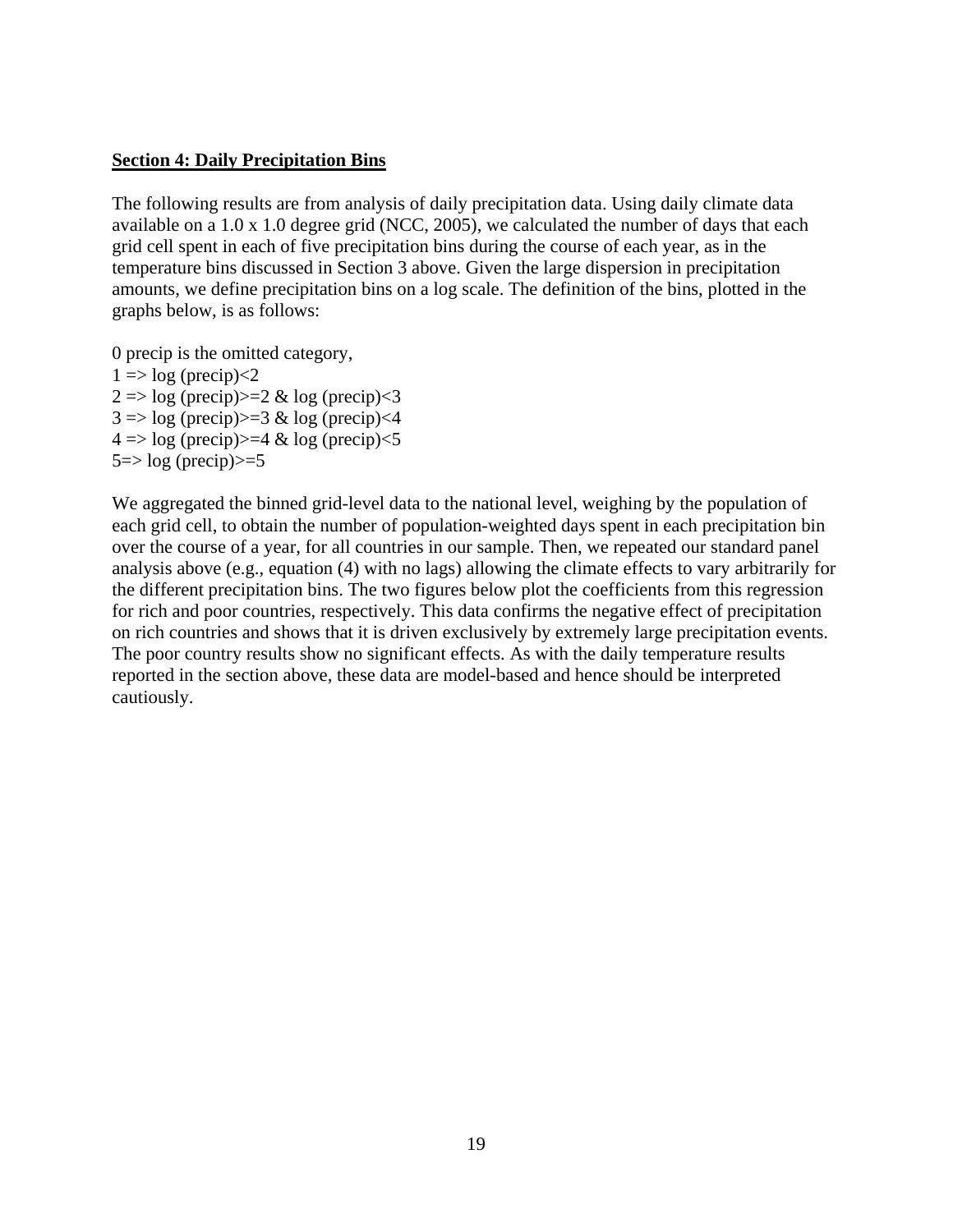

**Figure A3: Regression coefficients for each precipitation bin**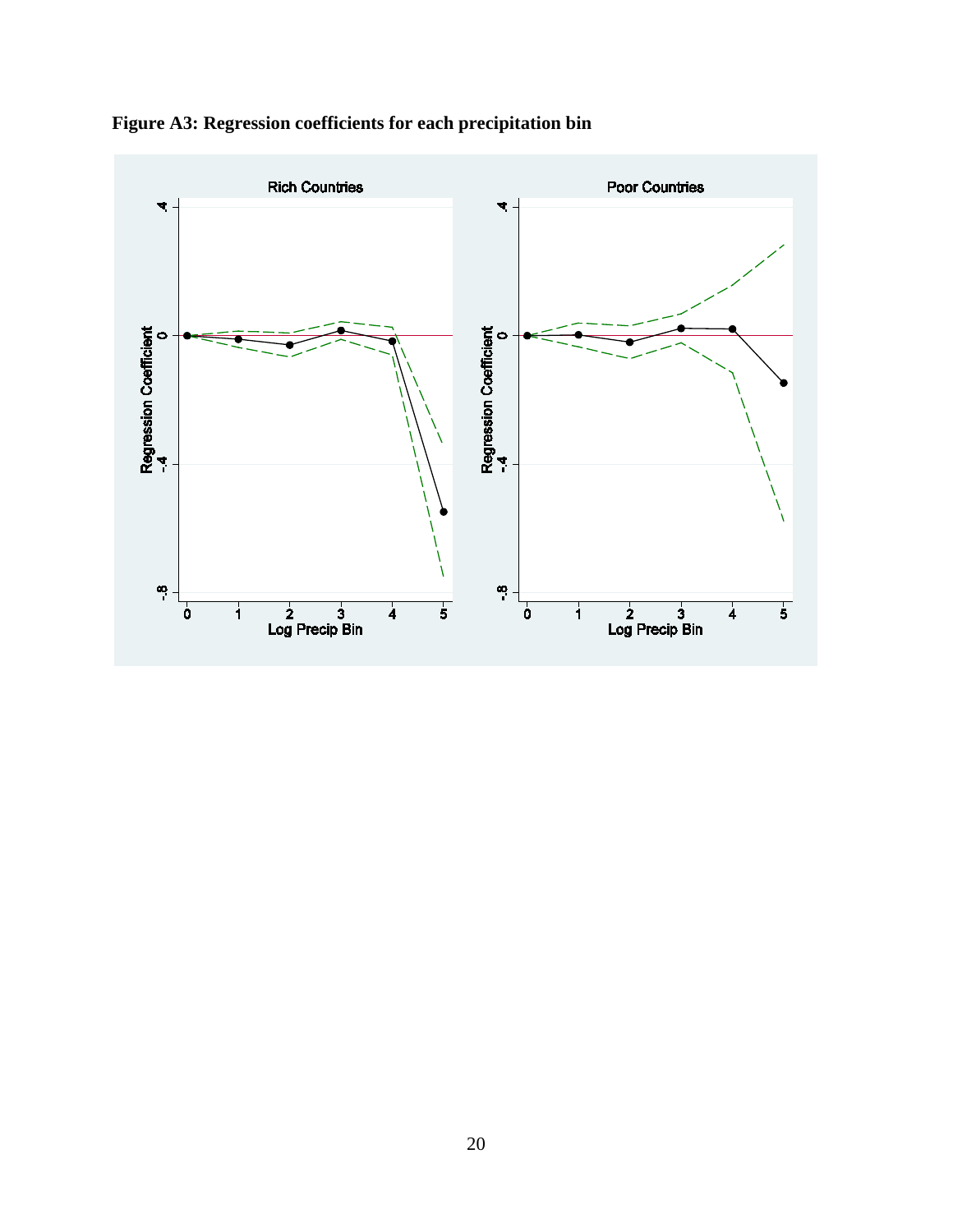# <span id="page-20-0"></span>**Section 5: Comparison of Our Precipitation Data to Other African Precipitation Data Sets**

Here, we compare our Africa precipitation data to three other commonly used data sets on African precipitation, all explored by Miguel, Satyanath, and Sergenti (2004).

## Global Precipitation Climatology Project (GPCP) Data

The Global Precipitation Climatology Project (GPCP) database of rainfall estimates stretches back to 1979. The GPCP data rely on a combination of actual weather station rainfall gauge measures and satellite information on the density of cold cloud cover, which is closely related to actual precipitation. Estimates are made at 2.5 latitude and longitude degree intervals. The units of measurement are in millimeters of rainfall per day and are the average per month. To construct the data, Miguel et al. multiplied each monthly average by the number of days in a given month. They then added up all of the total monthly estimates in a given year to generate an estimate of total yearly rainfall for each 2.5 latitude / longitude degree node. Next, each yearly rainfall estimate per 2.5 latitude / longitude degree node was averaged over all nodes in a given country to produce an estimate of total yearly rainfall per country. This corresponds to something akin to an area-weighted average, rather than the population-weighted averages we use in our main specifications. No degree grid node fell within the national boundaries for five countries – Burundi, Djibouti, Gambia, Guinea-Bissau, and Rwanda. In these cases, they assigned the rainfall measures from the nearest node(s) to their borders.

# B. National Centers for Environment Prediction (NCEP) Data

This data set is essentially similar to the GPCP data set. It differs in that it uses the Xie and Arkin (1997) method of data selection and merging.

# C. U.N. Food and Agricultural Organization Climatic (FAOCLIM2) Data

The FAOCLIM2 data set relies solely on gauge measures. Data are available starting in the early 1800's for some countries. Rain gauge coverage becomes increasingly limited after 1990, and especially after 1996, leading to missing observations. The units of measurement are in millimeters of rainfall per month per gauge station. Miguel et al. first calculated the average rainfall per month for the entire country by taking the average of the rainfall per month measurements across gauge stations. They then added up all of the country monthly averages in a given year to generate a measure of total yearly rainfall per country. It is often the case that data are not available for many gauge stations. That is, the total number of gauge stations used to calculate the average rainfall per month is not constant.

The correlations between our population weighted precipitation measure (wpre) and these measures are:

 $Corr(wpre, GPCP) = 0.9193$  $Corr(wpre, NCEP) = 0.9142$ Corr(wpre, FAO)= 0.9339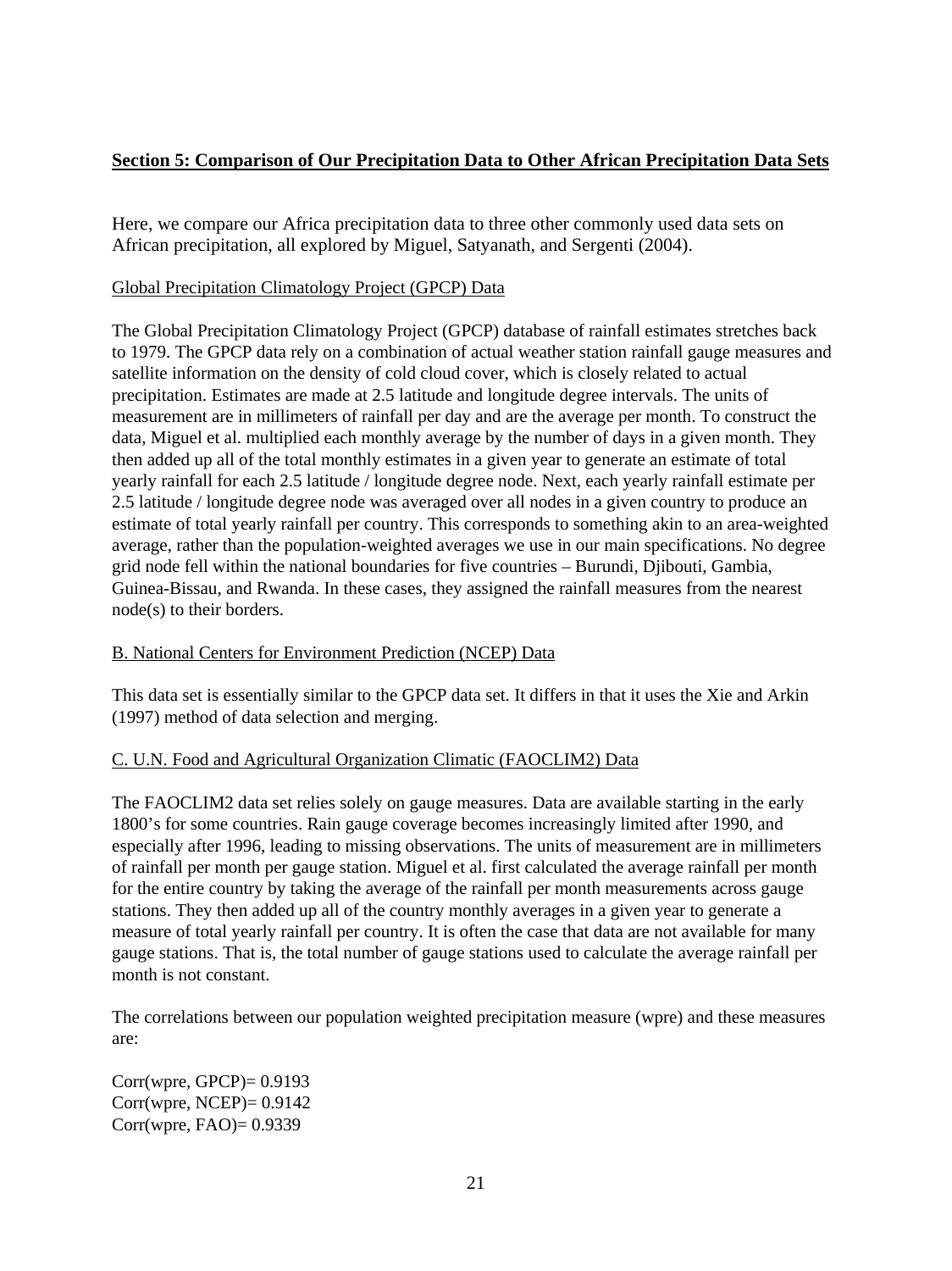Table A11 reports our baseline specification using these datasets. Column (1) presents results using our data and our sample for Sub-Saharan Africa (SSAF). Column (2) uses our data and the more limited GPCP/NCEP sample for SSAF. Column (3) reports estimates using the GPCP data and column (4) using the NCEP data for SSAF. Column (5) uses our data and the even more limited FAO sample. Finally, column (6) reports estimates using the FAO data. We report results using zero, one, and five lags of the climate variables. Due to the shorter time period covered by the GPCP, NCEP, and FAO data sets, the ten lag specification leads to very few observations and very noisy results, and hence is not reported here.

The alternative datasets typically show similar coefficients as the baseline data but with wider standard errors, as expected given the substantial drop in sample size. The rich country temperature estimates are also similar across samples and specifications, though they tend to be economically larger when using the FAO data (column 6) or our data with the FAO sample (column 5), and are statistically significant when lags are not included. Finally, the precipitation effects for both rich and poor countries are also similar across most samples and data sets. Both the rich and poor country precipitation effects tend to be larger when we use our data with the more limited samples (columns 2 and 5) or when we use the alternative datasets, as compared to when we use our data in the full sample (column 1). In addition, the rich country precipitation effect in the FAO data (column 6) has the opposite sign and differs statistically from the rich country precipitation estimates using the other datasets.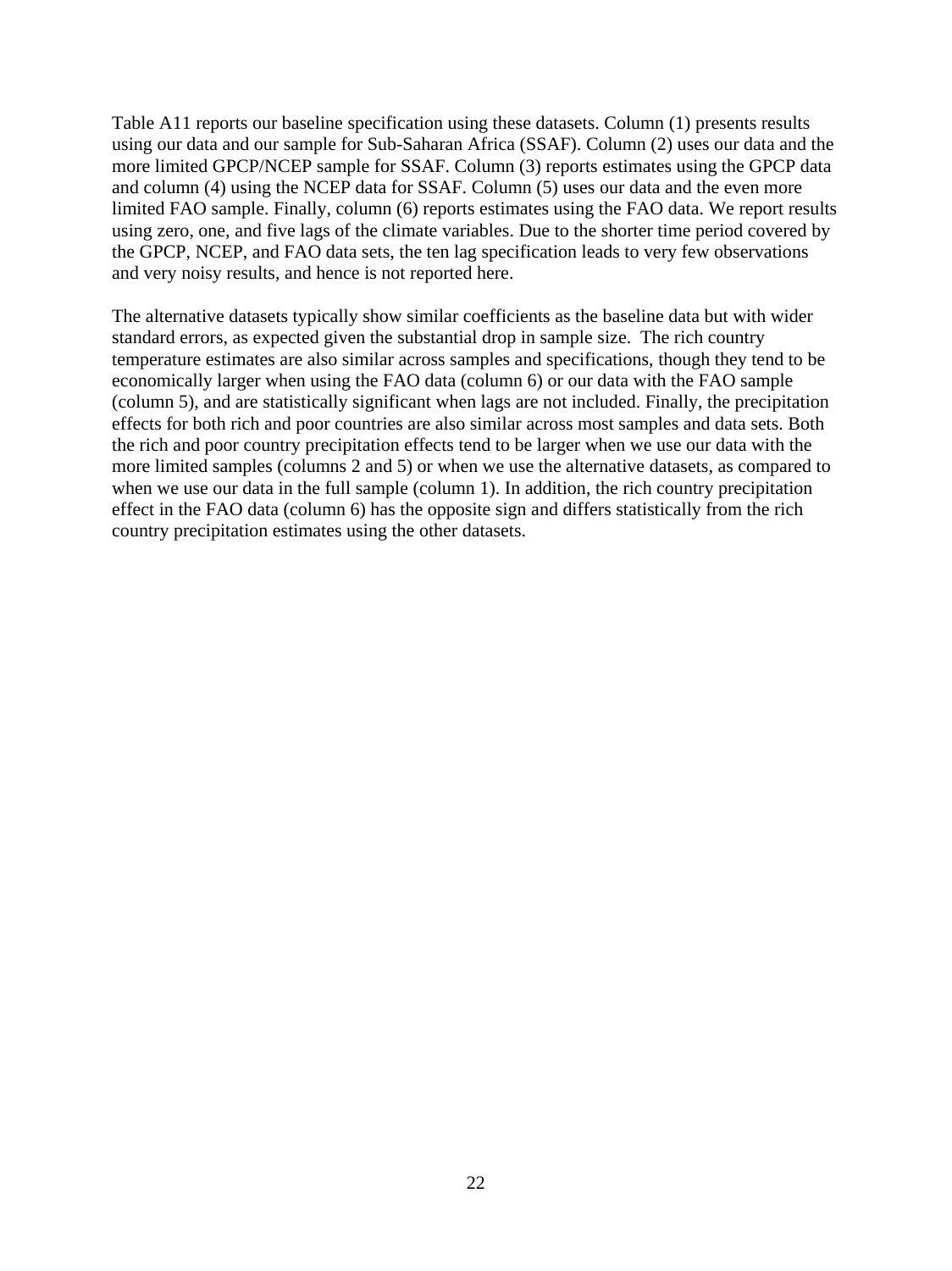|  |  |  | <b>Table A11: Alternate African Precipitation Data</b> |  |
|--|--|--|--------------------------------------------------------|--|
|--|--|--|--------------------------------------------------------|--|

|                                                        | (1)                                                                                           | (2)                   | (3)              | (4)              | (5)                                               | (6)        |
|--------------------------------------------------------|-----------------------------------------------------------------------------------------------|-----------------------|------------------|------------------|---------------------------------------------------|------------|
|                                                        | <b>Baseline</b>                                                                               | <b>Baseline Data:</b> | <b>GPCP</b> Data | <b>NCEP</b> Data | <b>Baseline</b>                                   | FAO Data   |
|                                                        | Data and                                                                                      | GPCP/NCEP             |                  |                  | Data: FAO                                         |            |
|                                                        | Sample,                                                                                       | Sample                |                  |                  | Sample                                            |            |
|                                                        | <b>SSAF</b>                                                                                   |                       |                  |                  |                                                   |            |
| Panel A: No lags                                       |                                                                                               |                       |                  |                  |                                                   |            |
| Temp. immediate-Poor                                   | $-1.928**$                                                                                    | $-2.476*$             | $-2.541$         | $-2.579$         | $-1.517$                                          | $-1.499$   |
|                                                        | (0.813)                                                                                       | (1.442)               | (1.550)          | (1.590)          | (1.461)                                           | (1.454)    |
| Temp. immediate-Rich                                   | 0.719                                                                                         | $-0.723$              | $-0.82$          | $-0.938$         | $-1.722*$                                         | $-2.176**$ |
|                                                        | (2.170)                                                                                       | (0.772)               | (0.734)          | (0.749)          | (0.974)                                           | (1.061)    |
| Precip. immediate-Poor                                 | 0.18                                                                                          | $0.607**$             | 0.399            | 0.385            | 0.482                                             | 0.520      |
|                                                        | (0.112)                                                                                       | (0.290)               | (0.287)          | (0.322)          | (0.392)                                           | (0.324)    |
| Precip. immediate-Rich                                 | 0.152                                                                                         | $0.482**$             | $0.491**$        | $0.462*$         | 0.387                                             | $-0.272$   |
|                                                        | (0.138)                                                                                       | (0.215)               | (0.214)          | (0.232)          | (0.310)                                           | (0.280)    |
| Observations                                           | 1855                                                                                          | 672                   | 672              | 672              | 561                                               | 561        |
| Panel B: 1 lag                                         |                                                                                               |                       |                  |                  |                                                   |            |
| Temp. cumulative-Poor                                  | $-1.609*$                                                                                     | $-1.967$              | $-2.246$         | $-1.808$         | $-1.117$                                          | $-0.672$   |
|                                                        | (0.838)                                                                                       | (1.584)               | (1.793)          | (1.549)          | (1.415)                                           | (1.752)    |
| Temp. cumulative-Rich                                  | 1.378                                                                                         | $-1.325$              | $-1.731$         | $-1.797$         | $-3.241$                                          | $-3.765*$  |
|                                                        | (3.102)                                                                                       | (1.624)               | (1.664)          | (1.697)          | (1.990)                                           | (1.954)    |
| Precip. cumulative-Poor                                | 0.277                                                                                         | 0.510                 | 0.077            | 0.299            | 0.119                                             | 0.302      |
|                                                        | (0.184)                                                                                       | (0.485)               | (0.359)          | (0.216)          | (0.463)                                           | (0.511)    |
| Precip. cumulative-Rich                                | 0.169                                                                                         | 0.474                 | 0.294            | 0.299            | 0.377                                             | $-0.331$   |
|                                                        | (0.158)                                                                                       | (0.299)               | (0.381)          | (0.478)          | (0.427)                                           | (0.507)    |
| Observations                                           | 1855                                                                                          | 672                   | 672              | 672              | 554                                               | 554        |
| Panel C: 5 lags                                        |                                                                                               |                       |                  |                  |                                                   |            |
| Temp. cumulative-Poor                                  | $-1.631$                                                                                      | $-4.812$              | $-4.960*$        | $-4.948$         | $-4.256***$                                       | $-4.021**$ |
|                                                        | (1.044)                                                                                       | (3.101)               | (2.816)          | (3.418)          | (1.259)                                           | (1.549)    |
| Temp. cumulative-Rich                                  | 2.396                                                                                         | 1.308                 | $-1.375$         | $-1.234$         | $-1.082$                                          | $-3.845$   |
|                                                        | (4.699)                                                                                       | (4.257)               | (4.174)          | (4.148)          | (3.919)                                           | (4.976)    |
| Precip. cumulative-Poor                                | 0.662                                                                                         | 0.273                 | $-0.207$         | $-0.084$         | $-0.062$                                          | 0.046      |
|                                                        | (0.404)                                                                                       | (1.329)               | (0.622)          | (0.494)          | (1.083)                                           | (0.589)    |
| Precip. cumulative-Rich                                | 0.722                                                                                         | 1.113                 | $1.041*$         | 0.556            | 1.427                                             | $-0.652$   |
|                                                        | (0.555)                                                                                       | (0.764)               | (0.610)          | (0.666)          | (1.559)                                           | (1.251)    |
| Observations                                           | 1815                                                                                          | 508                   | 508              | 508              | 389                                               | 389        |
| $M_{\text{other}}$ , $M11$ , $M2$ , $M2$ , $M2$ , $M3$ | $\mathbf{D}\mathbf{W}\mathbf{P}\mathbf{P}$ and $\mathbf{A}$ and $\mathbf{A}$ and $\mathbf{A}$ |                       | EE.              | ED.<br>د المست   | $\overline{DE}$ $\overline{D}$ and $\overline{D}$ |            |

Notes: All specifications use PWT data and include country FE, region  $\times$  year FE, and poor x year FE. Robust standard errors in parentheses, adjusted for clustering at the parent-country level. \* significant at 10%; \*\* significant at 5%; \*\*\* significant at 1%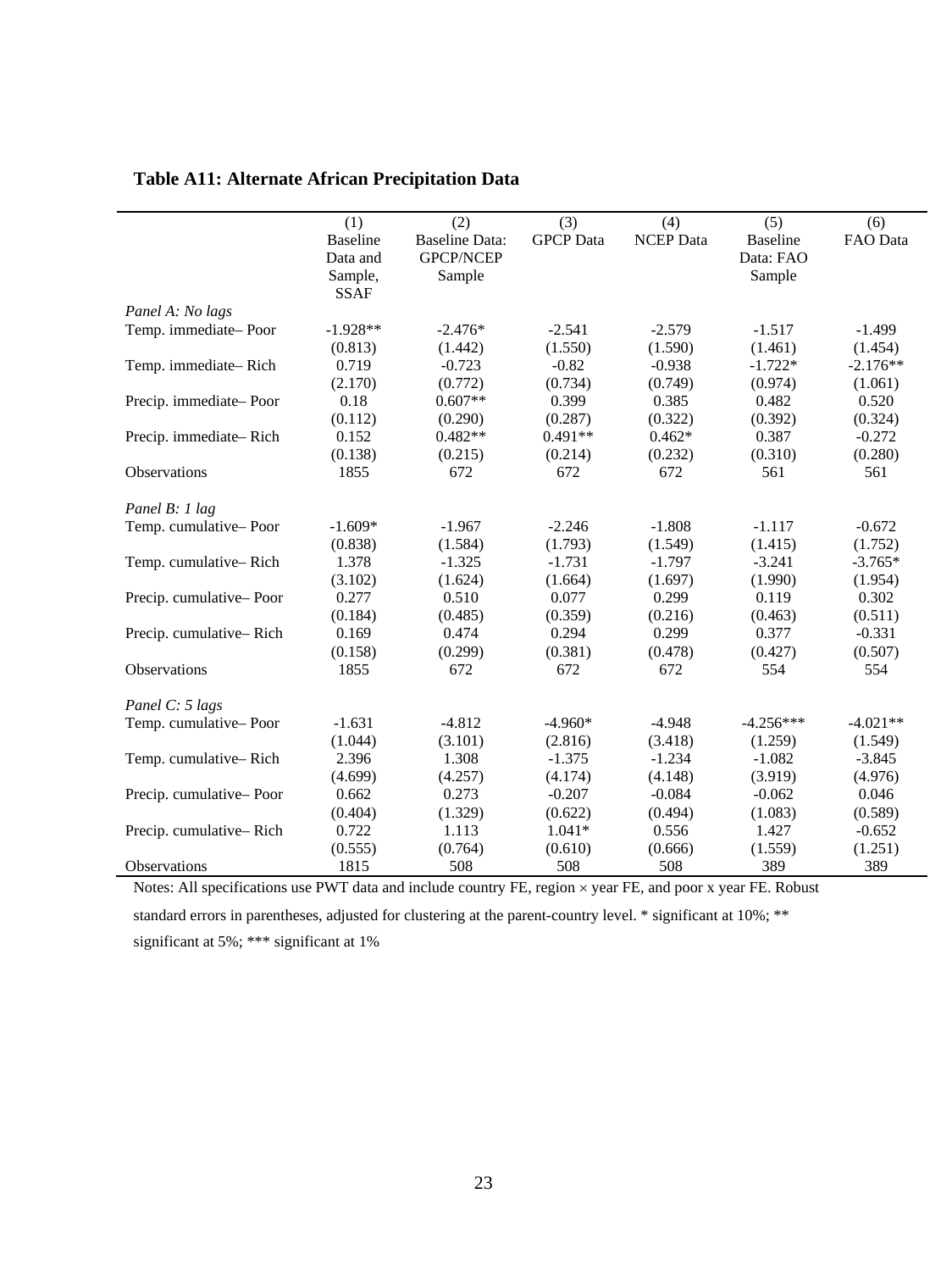# <span id="page-23-0"></span>**Section 6: Reconciling Our Results with Miguel, Satyanath, and Sergenti (2004)**

Tables A12 and A13 reconcile our results with those in Miguel, Satyanath, and Sergenti (2004). Table A12 examines the Miguel et al. first stage, which relates precipitation to economic growth. Column (1) presents our baseline result, which uses our sample, our data, and our specification (without a precipitation x poor interaction). Column (2) reports estimates using our data and specification with the Miguel et al. sample (to the greatest extent possible in our data), which consists of Sub-Saharan Africa (SSAF) for 1981 to 1999. Next, column (3) uses our specification on the Miguel et al. data and sample. Column (4) reports a specification that – like the Miguel et al. specification – includes rainfall growth and lagged rainfall growth on the right hand side. It also includes year fixed effects, in contrast to the country-specific time trends used by Miguel et al. This column uses the Miguel et al. data and sample. Finally, column (5) uses the Miguel et al. data, sample, and specification: GDP growth on rainfall growth, lagged rainfall growth, and a country-specific time trend.

The results in Table A12 show that the main difference in the importance of rainfall appears when comparing columns (1) and (2) (i.e., moving to their restricted sample), as the rainfall coefficients are small and insignificant when we look at the global sample for the 1950-2003 period but become statistically and economically significant when we limit the sample to SSAF for the 1981 to 1999 period. In short, differences in first stage are largely due to sample.

Table A13 then examines the Miguel et al. reduced form, which relates precipitation to civil wars. Columns (1) and (2) present our baseline results - which use our sample, our data, and our specification (without a precipitation x poor interaction) – for conflicts with more than 25 deaths and more than 1,000 deaths, respectively. Columns (3) and (4) report estimates using our data and specification with the Miguel et al. sample, again for conflicts with more than 25 deaths and more than 1,000 deaths, respectively. Next, columns (5) and (6) use our specification on the Miguel et al. data and sample. Columns (7) and (8) report a specification that – like the Miguel et al. specification – includes rainfall growth and lagged rainfall growth on the right hand side. It also includes year fixed effects, in contrast to the countryspecific time trends used by Miguel et al. These columns use the Miguel et al. data and sample. Finally, columns (9) and (10) use the Miguel et al. data, sample, and specification (GDP growth on rainfall growth, lagged rainfall growth, and a country-specific time trend). The main difference for the conflict results appears to come from a combination of their more limited sample and specification.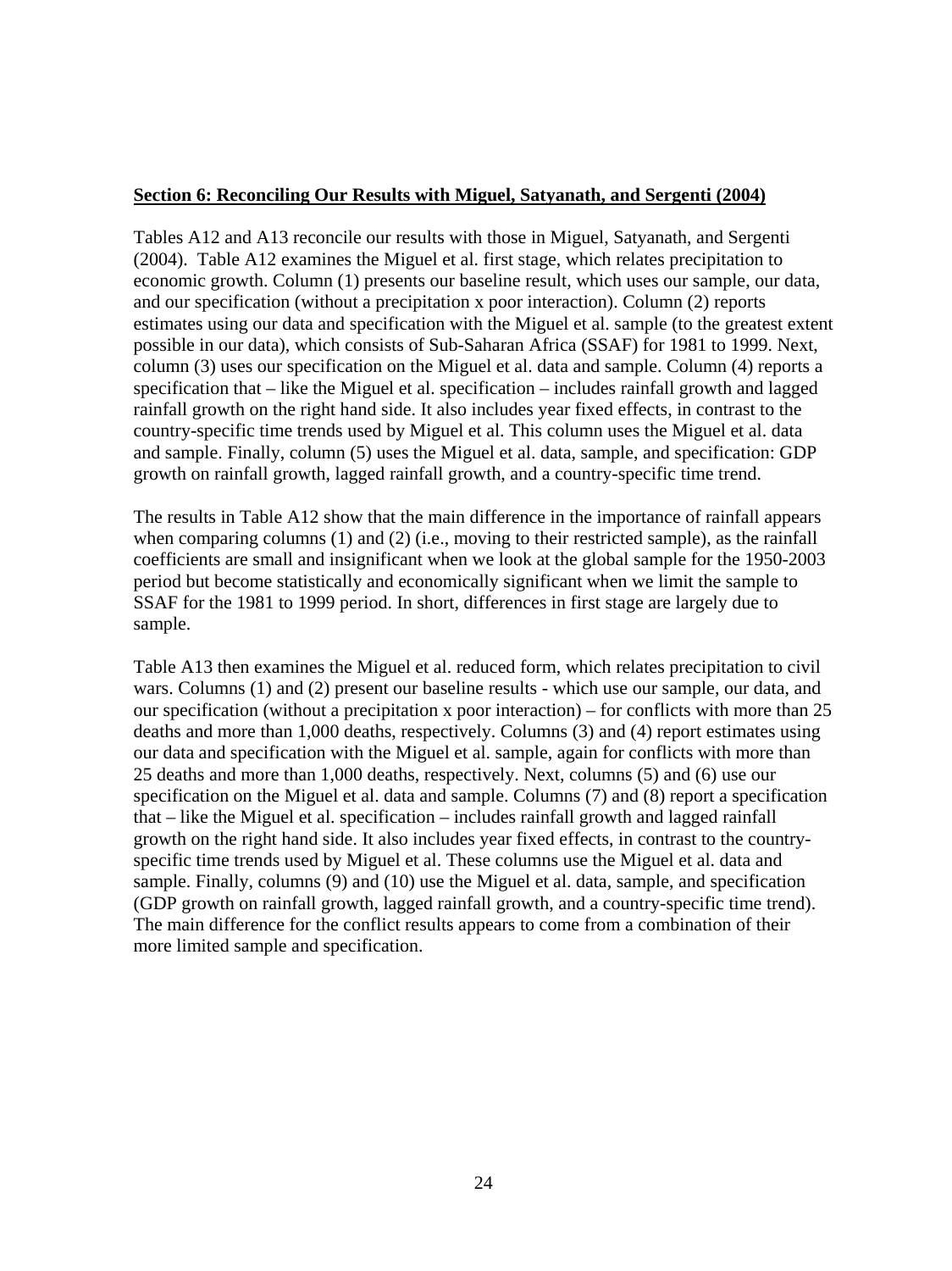# **Table A12: Miguel et al First Stage**

|                                | (1)                                  | (2)                                    | (3)                                      | (4)<br>Their data,<br>their           | (5)                                        |
|--------------------------------|--------------------------------------|----------------------------------------|------------------------------------------|---------------------------------------|--------------------------------------------|
|                                | Our data, our<br>sample, our<br>spec | Our data.<br>their sample,<br>our spec | Their data.<br>their sample,<br>our spec | sample,<br>their spec<br>with year FE | Their data,<br>their sample,<br>their spec |
| Dependent variable is:         | growth<br>(PWT)                      | growth<br>(PWT)                        | growth<br>(Fearon-<br>Laitin)            | growth<br>(Fearon-<br>Laitin)         | growth<br>(Fearon-<br>Laitin)              |
| rainfall (Delaware) in         |                                      |                                        |                                          |                                       |                                            |
| decimeters                     | $-0.019$                             | $0.620***$                             |                                          |                                       |                                            |
|                                | (0.040)                              | (0.180)                                |                                          |                                       |                                            |
| rainfall (GPCP) in decimeters  |                                      |                                        | $0.513***$                               |                                       |                                            |
|                                |                                      |                                        | (0.179)                                  |                                       |                                            |
| growth in rainfall, t (GPCP)   |                                      |                                        |                                          | 4.598**                               | 4.858***                                   |
|                                |                                      |                                        |                                          | (1.810)                               | (1.702)                                    |
| growth in rainfall, t-1 (GPCP) |                                      |                                        |                                          | 2.483                                 | 2.800*                                     |
|                                |                                      |                                        |                                          | (1.754)                               | (1.419)                                    |
| country FE                     | Yes                                  | Yes                                    | Yes                                      | Yes                                   | Yes                                        |
| region*year FE                 | Yes                                  | Yes                                    | Yes                                      | Yes                                   | No.                                        |
| poor*year FE                   | Yes                                  | Yes                                    | Yes                                      | No.                                   | No.                                        |
| country specific time trend    | No                                   | No                                     | <b>No</b>                                | <b>No</b>                             | Yes                                        |
| Number of observations         | 6014                                 | 722                                    | 743                                      | 743                                   | 743                                        |
| R-squared                      | 0.14                                 | 0.15                                   | 0.12                                     | 0.12                                  | 0.13                                       |

**Notes:** Robust standard errors in parenthesis. \* significant at 10%; \*\* significant at 5%; \*\*\* significant at 1%. Columns (2) through (5) include only one region, and thus region x year fixed effects are equivalent to year fixed effects.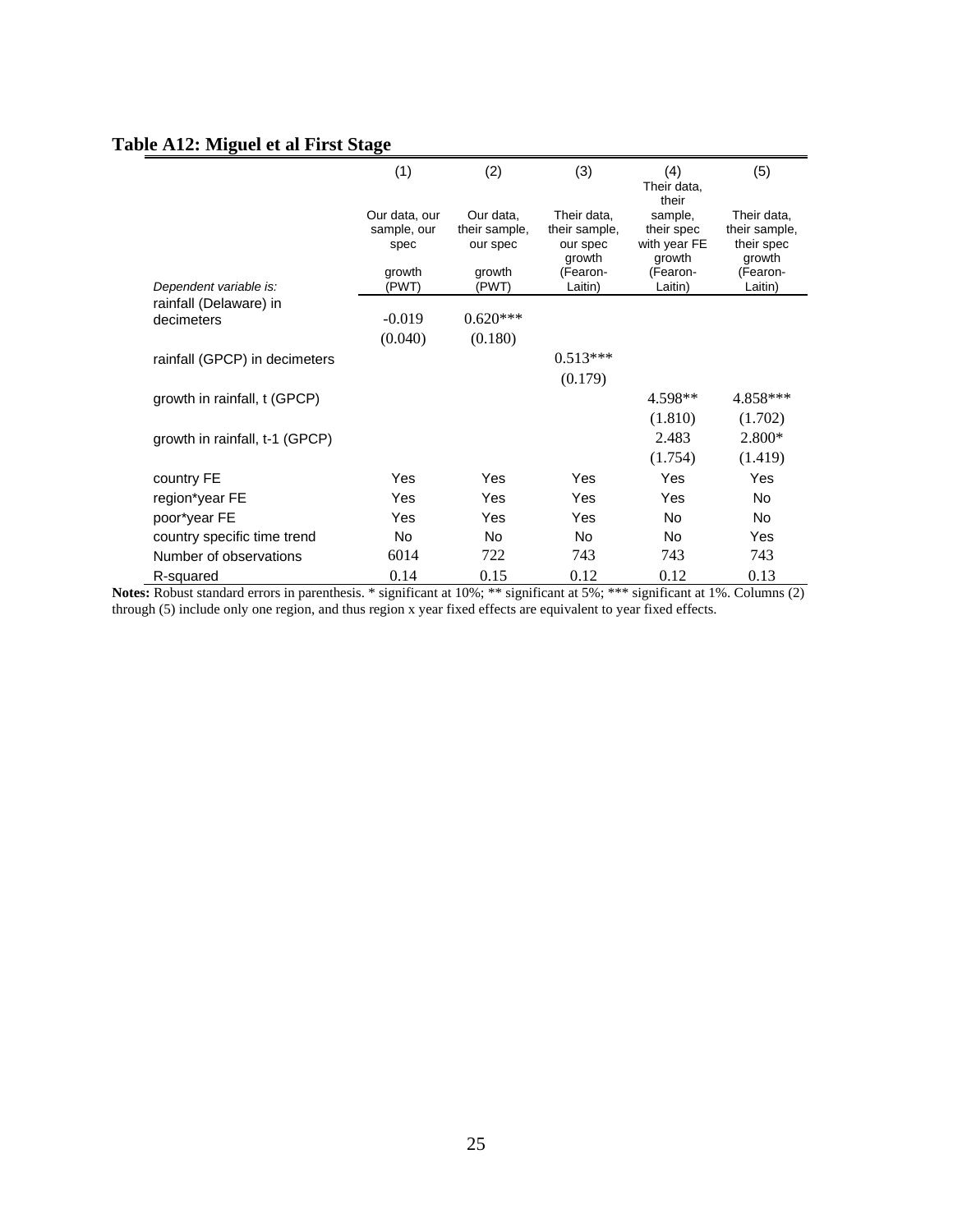# **Table A13: Miguel et al. Reduced Form**

|                                | (1)                                                        | (2)     | (3)                              | (4)<br>Their sample, our data, | (5)                                   | (6)             | (7)<br>Their sample, their       | (8)      | (9)                                     | (10)       |
|--------------------------------|------------------------------------------------------------|---------|----------------------------------|--------------------------------|---------------------------------------|-----------------|----------------------------------|----------|-----------------------------------------|------------|
|                                | Our sample, our data,<br>our spec (no poor<br>interaction) |         | our spec (no poor<br>interaction |                                | Their sample, their<br>data, our spec |                 | data, their spec with<br>year FE |          | Their sample, their<br>data, their spec |            |
|                                |                                                            | >1000   |                                  | >1000                          |                                       | >1000<br>deaths |                                  | >1000    |                                         | >1000      |
| Dependent variable is:         | $>25$ deaths                                               | deaths  | $>25$ deaths                     | deaths                         | $>25$ deaths                          |                 | $>25$ deaths                     | deaths   | $>25$ deaths                            | deaths     |
| rainfall (Delaware)            | 0.001                                                      | 0.000   | $-0.002$                         | 0.006                          |                                       |                 |                                  |          |                                         |            |
|                                | (0.001)                                                    | (0.001) | (0.002)                          | (0.006)                        |                                       |                 |                                  |          |                                         |            |
| rainfall (GPCP)                |                                                            |         |                                  |                                | $-0.011$                              | $-0.018*$       |                                  |          |                                         |            |
|                                |                                                            |         |                                  |                                | (0.010)                               | (0.010)         |                                  |          |                                         |            |
| growth in rainfall, t (GPCP)   |                                                            |         |                                  |                                |                                       |                 | 0.024                            | $-0.061$ | $-0.024$                                | $-0.062**$ |
|                                |                                                            |         |                                  |                                |                                       |                 | (0.060)                          | (0.047)  | (0.043)                                 | (0.030)    |
| growth in rainfall, t-1 (GPCP) |                                                            |         |                                  |                                |                                       |                 | $-0.087*$                        | $-0.059$ | $-0.122**$                              | $-0.069**$ |
|                                |                                                            |         |                                  |                                |                                       |                 | (0.049)                          | (0.048)  | (0.052)                                 | (0.032)    |
| country FE                     | yes                                                        | yes     | yes                              | yes                            | yes                                   | yes             | yes                              | yes      | yes                                     | yes        |
| region*year FE                 | yes                                                        | yes     | yes                              | yes                            | yes                                   | yes             | yes                              | yes      | no                                      | no         |
| poor*year FE                   | yes                                                        | yes     | yes                              | yes                            | yes                                   | yes             | no                               | no       | no                                      | no         |
| country specific time trend    | no                                                         | no      | no                               | no                             | no                                    | no              | no                               | no       | yes                                     | yes        |
| Number of observations         | 7277                                                       | 7277    | 743                              | 743                            | 743                                   | 743             | 743                              | 743      | 743                                     | 743        |
| R-squared                      | 0.46                                                       | 0.28    | 0.62                             | 0.6                            | 0.56                                  | 0.56            | 0.56                             | 0.56     | 0.71                                    | 0.7        |

Notes: Robust standard errors in parenthesis. \* significant at 10%; \*\* significant at 5%; \*\*\* significant at 1%. Columns (3) through (10) include only one region, and thus region x year fixed effects are equivalent to year fixed effects**.**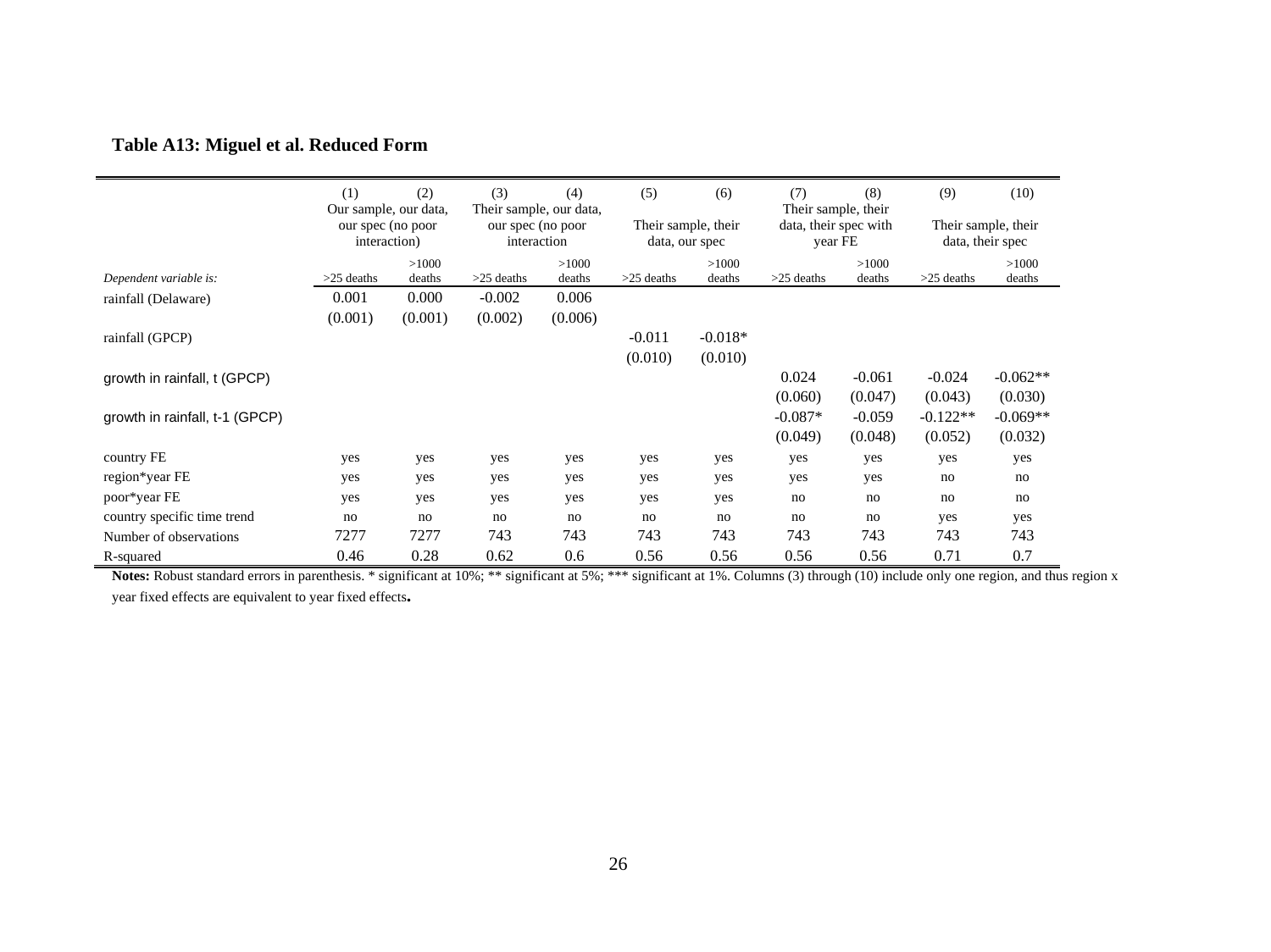### <span id="page-26-0"></span>**Section 7: First Differencing**

First differencing and fixed effects specifications provide similar estimates for the zero lag model, whereas the estimates for the five and ten lag models become substantially larger in absolute value (i.e., more negative) and noisily estimated.

|                                  | (1)             | (2)                |
|----------------------------------|-----------------|--------------------|
|                                  | <b>Baseline</b> | First              |
|                                  | specification   | <b>Differences</b> |
|                                  | (fixed effects) |                    |
| Panel A: Models with no lags     |                 |                    |
| Temp. immediate effect - Poor    | $-1.074**$      | $-1.210**$         |
|                                  | (0.446)         | (0.558)            |
| Temp. immediate effect - Rich    | 0.208           | 0.003              |
|                                  | (0.212)         | (0.005)            |
| Precip. immediate effect - Poor  | 0.030           | $-0.013$           |
|                                  | (0.065)         | (0.081)            |
| Precip. immediate effect – Rich  | $-0.072*$       | $-0.004$           |
|                                  | (0.042)         | (0.007)            |
| Observations                     | 6014            | 5878               |
|                                  |                 |                    |
| Panel B: Models with 5 lags      |                 |                    |
| Temp. cumulative effect - Poor   | $-1.662**$      | $-2.931$           |
|                                  | (0.737)         | (2.521)            |
| Temp. cumulative effect - Rich   | 0.155           | 0.001              |
|                                  | (0.460)         | (0.004)            |
| Precip. cumulative effect - Poor | 0.128           | 0.022              |
|                                  | (0.146)         | (0.311)            |
| Precip. cumulative effect – Rich | $-0.127$        | $-0.005$           |
|                                  | (0.085)         | (0.005)            |
| Observations                     | 5785            | 5649               |
|                                  |                 |                    |
| Panel C: Models with 10 lags     |                 |                    |
| Temp. cumulative effect - Poor   | $-1.946**$      | $-5.789$           |
|                                  | (0.881)         | (6.116)            |
| Temp. cumulative effect - Rich   | $-0.147$        | $-0.166$           |
|                                  | (0.654)         | (0.221)            |
| Precip. cumulative effect - Poor | 0.107           | $-0.16$            |
|                                  | (0.171)         | (0.427)            |
| Precip. cumulative effect – Rich | $-0.112$        | $-0.023$           |
|                                  | (0.109)         | (0.050)            |
| <b>Observations</b>              | 5449            | 5313               |

### **Table A14: Fixed Effects v. First Difference**

Column (1) includes country FE, region  $\times$  year FE, and poor x year FE. Column (2) first differences the specification in column (1). Robust standard errors are in parentheses, adjusted for clustering at the parentcountry level. Panel A follows the same specification as column (5) of Table 2, panel B follows the same specification as column (9) of Table 3, and panel C follows the same specification as column (10) of Table 3. \* significant at 10%; \*\*\* significant at 5%; \*\*\* significant at 1%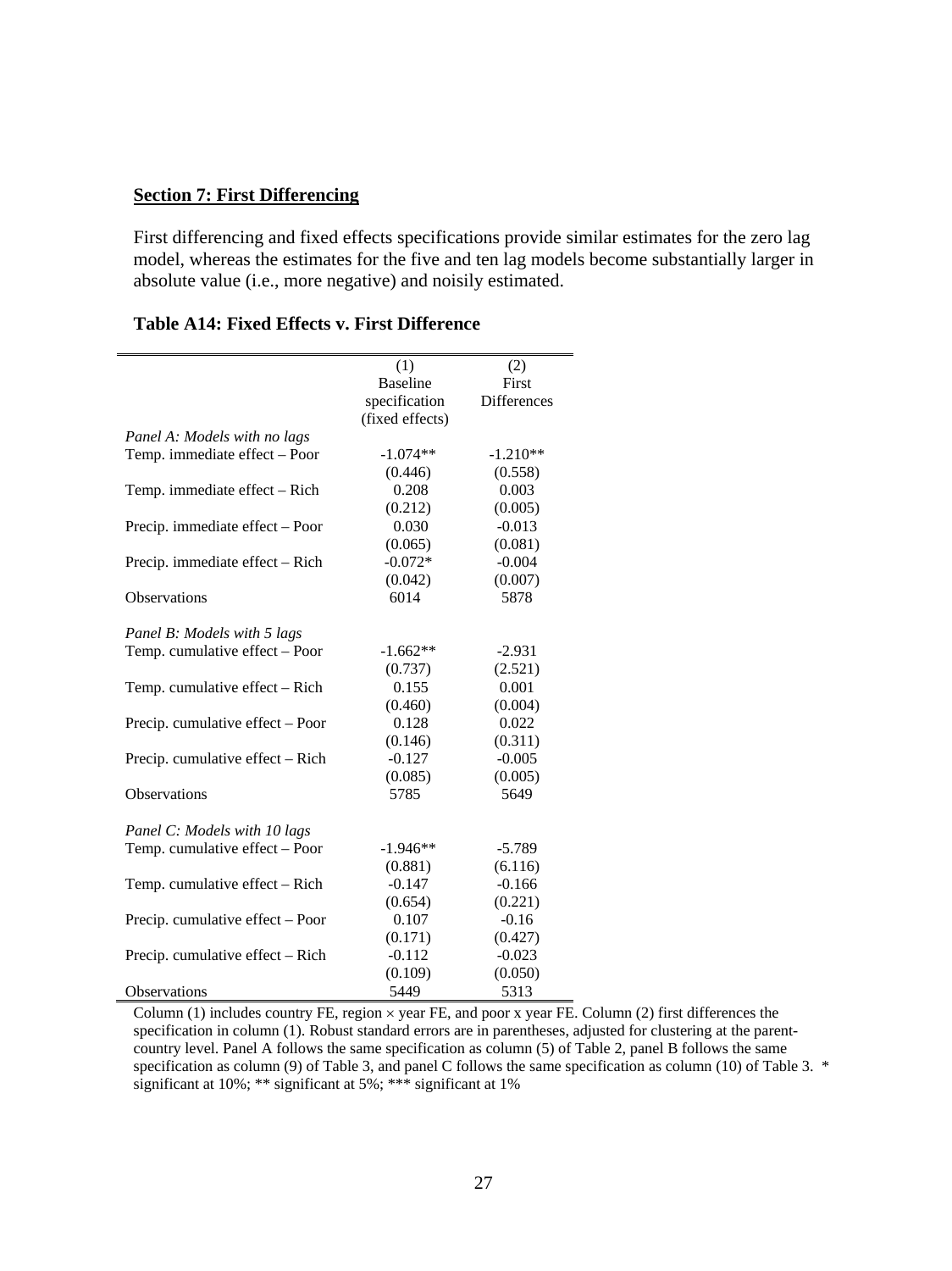#### <span id="page-27-0"></span>**Section 8: Testing for Endogeneity in the Climate Data**

Now we examine the determinants of missing values in the Global Historical Climatology Network (GHCN) dataset, which is the underlying source for our gridded climate data. Table A15 reports the following regression:

# $in_{ct} = \beta_0 + \beta_1 outcome_{ct} + \beta_2 outcome_{ct}*poor_{ct} + \alpha_t + \gamma_c + \epsilon_{ct}$

where *inct* is the percentage of all stations in the 1950-2003 panel assigned to country *c* that appear in the GHCN in year *t*. Poor is defined as usual, and the regression includes both region x year and country fixed effects. This specification thus tests for a relationship between the number of stations reporting data and economic variables of interest. We repeat this specification for all the main outcome variables in the paper. Of the 12 variables we examine (gdp growth, agricultural gdp growth, industrial gdp growth, polity interregnum, regular leader transition, and irregular leader transition, all interacted with poor), we find only one significant relationship with the presence of GHCN stations (industrial GDP growth in rich countries), suggesting that endogenous changes in the GHCN data is unlikely to be driving the results.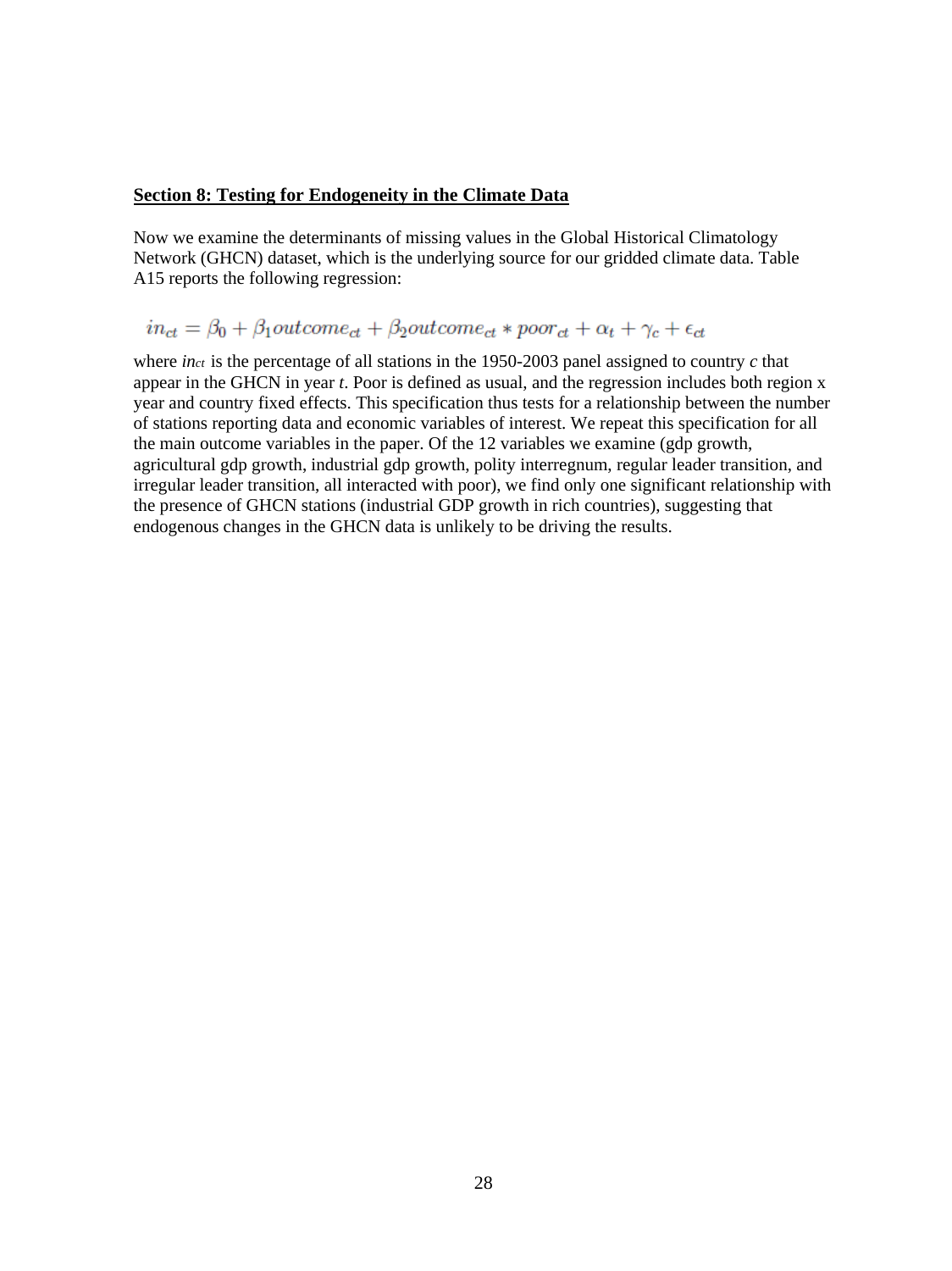| Table A15: MISSING Values in the GHCIN |                             |                     |                       |                     |                     |                  |
|----------------------------------------|-----------------------------|---------------------|-----------------------|---------------------|---------------------|------------------|
| GDP growth                             | (1)<br>0.033                | (2)                 | (3)                   | (4)                 | (5)                 | (6)              |
| GDP growth x poor                      | (0.072)<br>0.008<br>(0.085) |                     |                       |                     |                     |                  |
| Agricultural GDP growth                |                             | 0.037<br>(0.035)    |                       |                     |                     |                  |
| Ag. GDP growth x poor                  |                             | $-0.037$<br>(0.048) |                       |                     |                     |                  |
| Industrial GDP growth                  |                             |                     | $-0.182**$<br>(0.077) |                     |                     |                  |
| Ind. GDP growth x poor                 |                             |                     | $0.183**$<br>(0.091)  |                     |                     |                  |
| Polity Interrengum                     |                             |                     |                       | $-0.008$<br>(0.033) |                     |                  |
| Polity Interrengum x poor              |                             |                     |                       | $-0.001$<br>(0.043) |                     |                  |
| <b>Regular Leader Transition</b>       |                             |                     |                       |                     | $-0.002$<br>(0.005) |                  |
| <b>Regular Transition x poor</b>       |                             |                     |                       |                     | 0.020<br>(0.014)    |                  |
| <b>Irregular Leader Transition</b>     |                             |                     |                       |                     |                     | $-0.009$         |
| <b>Irregular Transition x poor</b>     |                             |                     |                       |                     |                     | (0.016)<br>0.012 |
| Observations                           | 5306                        | 3288                | 3288                  | 4975                | 6229                | (0.023)<br>6229  |
| $R^2$                                  | 0.67                        | 0.69                | 0.69                  | 0.66                | 0.63                | 0.63             |
| Effect for poor countries              | 0.041                       | 0.000               | 0.002                 | $-0.010$            | 0.017               | 0.003            |
| Standard error                         | (0.049)                     | (0.030)             | (0.057)               | (0.028)             | (0.013)             | (0.016)          |

# **Table A15: Missing Values in the GHCN**

Robust standard errors in parentheses, adjusted for clustering at parent-country level. \* significant at 10%; \*\*

significant at 5%; \*\*\* significant at 1%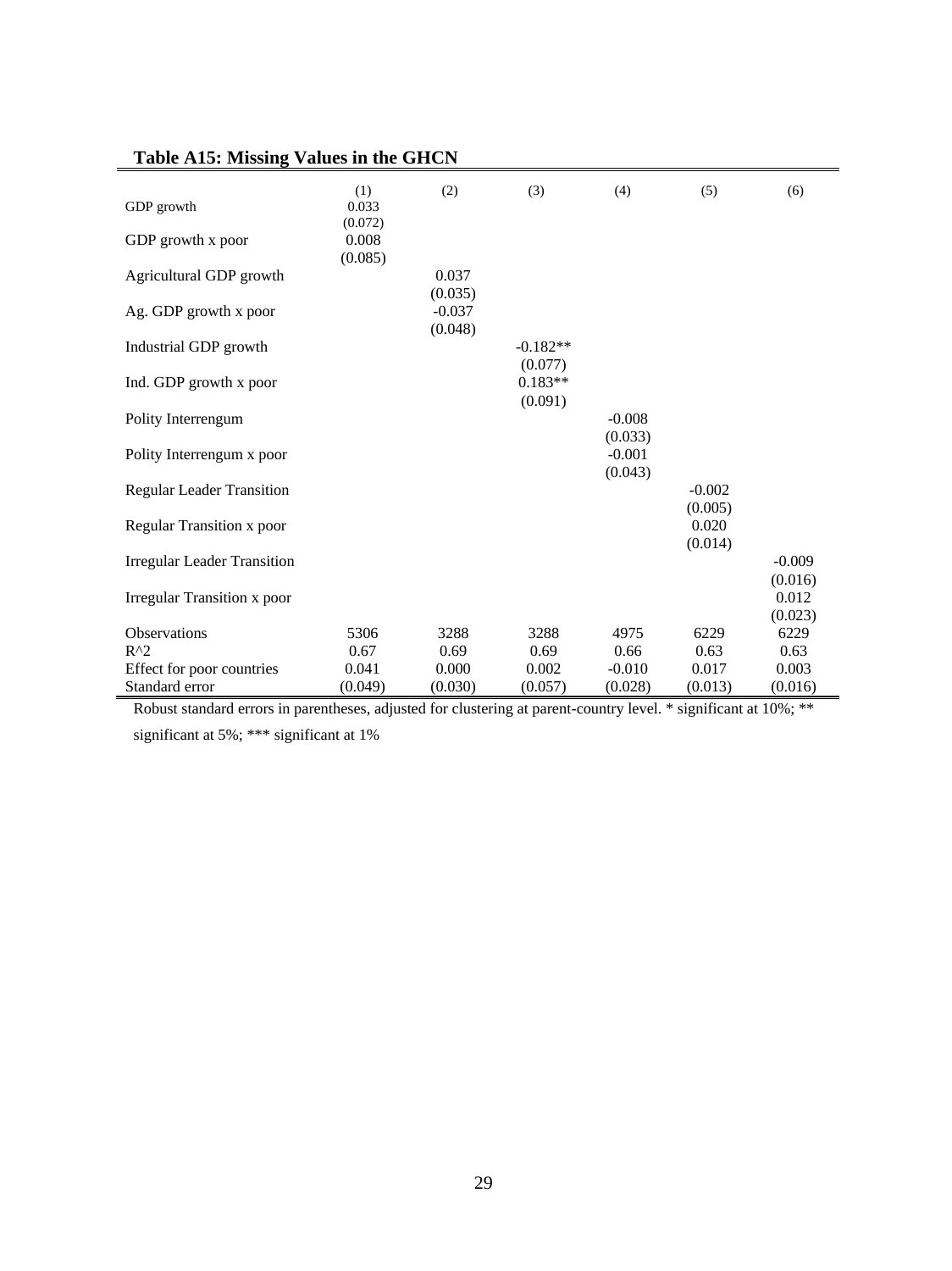# <span id="page-29-0"></span>**Section 9: Urban Population and Rural Population Weighted Results**

Tables A16 through A18 repeat Tables 2, 4, and 7 in the main text, with the weather variables calculated by weighting by rural population only. Tables A19 through A21 perform a similar exercise, weighting by urban population only. Rural-weighted results are very similar to the results in the paper calculated weighting by overall population.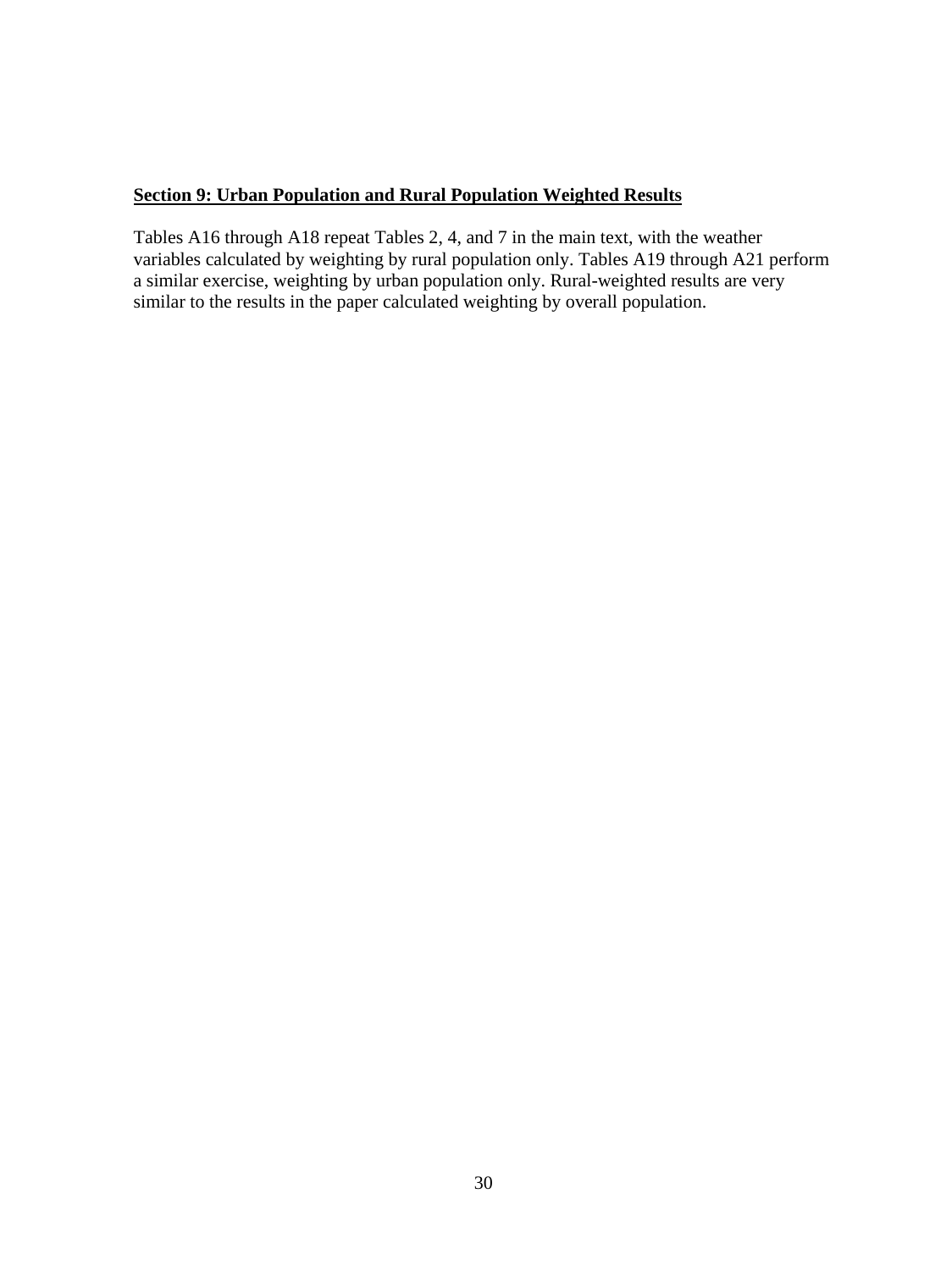|                                        | (1)      | (2)        | (3)        | (4)         | (5)         |
|----------------------------------------|----------|------------|------------|-------------|-------------|
| Temperature                            | $-0.335$ | $-0.133$   | $-0.141$   | $-0.266$    | $-0.140$    |
|                                        | (0.233)  | (0.315)    | (0.311)    | (0.281)     | (0.325)     |
| Temperature interacted with            |          |            |            |             |             |
| Poor country dummy                     |          | $-0.969*$  | $-0.951*$  | $-0.949*$   | $-0.981*$   |
|                                        |          | (0.538)    | (0.542)    | (0.529)     | (0.539)     |
| Hot country dummy                      |          |            |            | 0.477       |             |
|                                        |          |            |            | (0.411)     |             |
| Agricultural country dummy             |          |            |            |             | 0.005       |
|                                        |          |            |            |             | (0.411)     |
| Precipitation                          |          |            | $-0.012**$ | $-0.020***$ | $-0.017***$ |
|                                        |          |            | (0.005)    | (0.007)     | (0.005)     |
| Precipitation interacted with          |          |            |            |             |             |
| Poor country dummy                     |          |            | 0.014      | 0.016       | 0.003       |
|                                        |          |            | (0.010)    | (0.011)     | (0.012)     |
| Hot country dummy                      |          |            |            | 0.013       |             |
|                                        |          |            |            | (0.009)     |             |
| Agricultural country dummy             |          |            |            |             | $0.027***$  |
|                                        |          |            |            |             | (0.010)     |
| <b>Observations</b>                    | 6011     | 6011       | 6011       | 5948        | 5726        |
| R-squared                              | 0.14     | 0.15       | 0.15       | 0.15        | 0.15        |
| Temperature effect in poor countries   |          | $-1.101**$ | $-1.092**$ | $-1.215***$ | $-1.121**$  |
|                                        |          | (0.456)    | (0.463)    | (0.447)     | (0.500)     |
| Precipitation effect in poor countries |          |            | 0.003      | $-0.004$    | $-0.014$    |
|                                        |          |            | (0.009)    | (0.009)     | (0.013)     |
|                                        |          |            |            |             |             |

#### **Table A16: Baseline Results with Rural-Weighted Weather**

Notes: All specifications use PWT data and include country FE, region  $\times$  year FE, and poor x year FE. Robust standard errors in parentheses, adjusted for clustering at parent-country level. Sample includes all countries with at least 20 years of growth observations. Poor is defined as a dummy for a country having below median PPP gdp per capita in its first year in the data. Hot is defined as a dummy for a country having above median average temperature in the 1950s. Agricultural is defined as a dummy for a country having above median share of GDP in agriculture in 1995. Temperature is in degrees Celsius and precipitation is in units of 100mm per year. \* significant at 10%; \*\* significant at 5%; \*\*\* significant at 1%**.**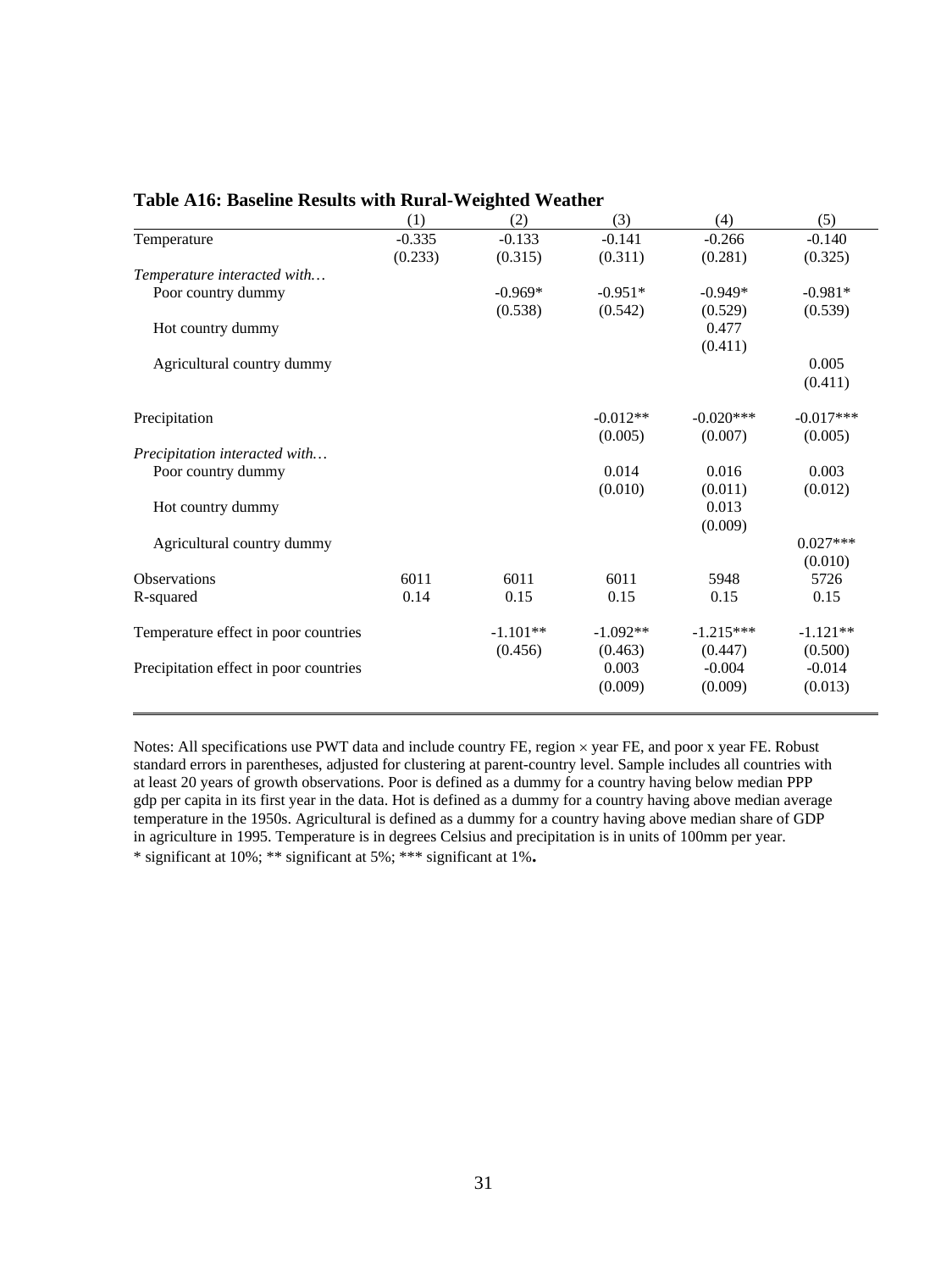|                         | (1)             | (2)        | (3)               | (4)         | (5)         | (6)         | (7)         | (8)        | (9)         |
|-------------------------|-----------------|------------|-------------------|-------------|-------------|-------------|-------------|------------|-------------|
|                         | <b>Baseline</b> | Country FE | <b>Country FE</b> | All FE and  | Balanced    | Add         | GDP data    | Sub-       | Sub-        |
|                         |                 | and        | and Year          | country     | sample:     | countries   | from World  | Saharan    | Saharan     |
|                         |                 | Region×Yr  | FE only           | specific    | 1971 - 2003 | with $<$ 20 | Devel.      | Africa     | Africa      |
|                         |                 | FE only    |                   | trends      |             | years of    | Indicators  | Only       | Excluded    |
|                         |                 |            |                   |             |             | data        |             |            |             |
| Panel A: No lags        |                 |            |                   |             |             |             |             |            |             |
| Temp. immediate-Poor    | $-1.092**$      | $-0.771**$ | $-1.009***$       | $-1.093**$  | $-1.738***$ | $-0.916**$  | $-1.332***$ | $-1.887**$ | $-0.382$    |
|                         | (0.463)         | (0.383)    | (0.313)           | (0.458)     | (0.664)     | (0.397)     | (0.418)     | (0.926)    | (0.373)     |
| Temp. immediate-Rich    | $-0.141$        | $-0.255$   | $-0.289$          | $-0.101$    | $-0.122$    | 0.06        | 0.071       | 1.549      | $-0.146$    |
|                         | (0.311)         | (0.255)    | (0.266)           | (0.351)     | (0.471)     | (0.370)     | (0.409)     | (2.077)    | (0.315)     |
| Precip. immediate-Poor  | 0.003           | 0.001      | 0.002             | 0.004       | 0.006       | $-0.003$    | $0.013*$    | 0.028      | $-0.007$    |
|                         | (0.009)         | (0.009)    | (0.009)           | (0.010)     | (0.009)     | (0.007)     | (0.008)     | (0.021)    | (0.009)     |
| Precip. immediate-Rich  | $-0.012**$      | $-0.010**$ | $-0.007$          | $-0.015***$ | $-0.017***$ | $-0.009$    | $-0.012***$ | 0.015      | $-0.013***$ |
|                         | (0.005)         | (0.005)    | (0.005)           | (0.005)     | (0.006)     | (0.007)     | (0.005)     | (0.020)    | (0.005)     |
| Observations            | 6011            | 6011       | 6011              | 6011        | 3168        | 6344        | 4944        | 1766       | 4245        |
| Panel B: 5 lags         |                 |            |                   |             |             |             |             |            |             |
| Temp. cumulative-Poor   | $-1.316*$       | $-0.992$   | $-0.985$          | $-0.938$    | $-2.476*$   | $-1.247**$  | $-1.036*$   | $-1.355$   | $-0.942$    |
|                         | (0.745)         | (0.640)    | (0.610)           | (1.094)     | (1.436)     | (0.601)     | (0.596)     | (1.173)    | (1.135)     |
| Temp. cumulative-Rich   | $-0.475$        | $-0.612$   | $-0.721$          | $-0.634$    | $-0.483$    | $-0.428$    | $-0.428$    | 3.142      | $-0.567$    |
|                         | (0.542)         | (0.455)    | (0.492)           | (0.627)     | (0.865)     | (0.591)     | (0.481)     | (4.942)    | (0.521)     |
| Precip. cumulative-Poor | 0.012           | 0.005      | 0.003             | 0.022       | 0.015       | $-0.006$    | 0.042       | $0.110*$   | $-0.011$    |
|                         | (0.018)         | (0.018)    | (0.018)           | (0.025)     | (0.023)     | (0.012)     | (0.026)     | (0.065)    | (0.015)     |
| Precip. cumulative-Rich | $-0.016*$       | $-0.014$   | $-0.009$          | $-0.032**$  | $-0.030***$ | 0.001       | $-0.016*$   | 0.058      | $-0.016*$   |
|                         | (0.009)         | (0.010)    | (0.008)           | (0.013)     | (0.009)     | (0.017)     | (0.008)     | (0.064)    | (0.008)     |
| Observations            | 5778            | 5778       | 5778              | 5778        | 3168        | 6022        | 4932        | 1742       | 4036        |
| Panel C: 10 lags        |                 |            |                   |             |             |             |             |            |             |
| Temp. cumulative-Poor   | $-1.577$        | $-1.507*$  | $-1.384*$         | $-1.021$    | $-2.282$    | $-1.487*$   | $-0.742$    | $-1.675$   | $-1.143$    |
|                         | (0.969)         | (0.882)    | (0.784)           | (1.480)     | (1.811)     | (0.784)     | (0.773)     | (1.414)    | (1.425)     |
| Temp. cumulative-Rich   | $-0.698$        | $-0.705$   | $-0.905**$        | $-1.106$    | $-0.643$    | $-0.691$    | $-0.559$    | 6.916      | $-0.846*$   |
|                         | (0.517)         | (0.500)    | (0.447)           | (0.767)     | (0.774)     | (0.611)     | (0.600)     | (5.723)    | (0.480)     |
| Precip. cumulative-Poor | 0.005           | $-0.002$   | $-0.004$          | 0.021       | 0.002       | $-0.013$    | $0.065**$   | 0.083      | $-0.007$    |
|                         | (0.021)         | (0.021)    | (0.020)           | (0.031)     | (0.022)     | (0.016)     | (0.027)     | (0.067)    | (0.022)     |
| Precip. cumulative-Rich | $-0.015$        | $-0.01$    | $-0.008$          | $-0.049**$  | $-0.018$    | 0.002       | $-0.015$    | 0.041      | $-0.008$    |
|                         | (0.014)         | (0.015)    | (0.013)           | (0.022)     | (0.016)     | (0.027)     | (0.015)     | (0.093)    | (0.013)     |
| Observations            | 5437            | 5437       | 5437              | 5437        | 3166        | 5551        | 4917        | 1694       | 3743        |

# **Table A17: Robustness Results with Rural-Weighted Weather**

Notes: All specifications use PWT data and include country FE, region  $\times$  year FE, and poor x year FE unless otherwise noted. Robust standard errors in parentheses, adjusted for clustering at parent-country level. Except where noted in the text, panel A follows the same specification as column (5) of Table 2, panel B follows the same specification as column (9) of Table 3, and panel C follows the same specification as column (10) of Table 3. \* significant at 10%; \*\* significant at 5%; \*\*\* significant at 1%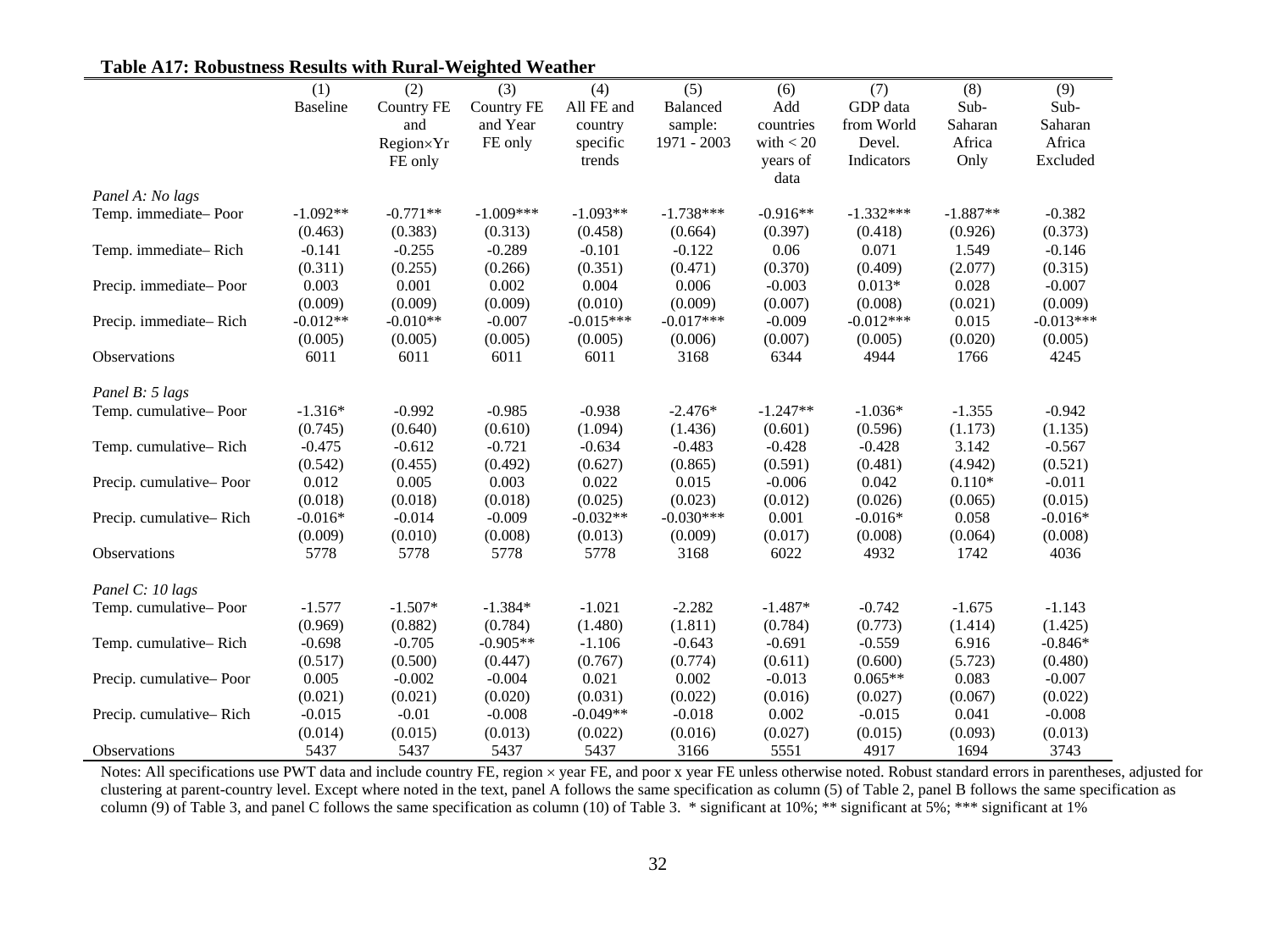| Dependent variable: change in mean growth rate |                 |            |            |                              |            |          |             |            |            |
|------------------------------------------------|-----------------|------------|------------|------------------------------|------------|----------|-------------|------------|------------|
|                                                | (1)             | (2)        | (3)        | (4)                          | (5)        | (6)      | (7)         | (8)        | (9)        |
|                                                | <b>Baseline</b> |            |            | Alternative comparison years |            |          | Africa Only | Excluding  | <b>WDI</b> |
|                                                | Sample          |            |            |                              |            |          |             | Africa     | data       |
| Change in Temperature                          | 0.991           | 0.974      | 0.270      | $-0.256$                     | 1.681      | $-0.753$ | $-6.131***$ | 1.003      | 1.330*     |
|                                                | (1.046)         | (0.996)    | (0.965)    | (0.789)                      | (1.234)    | (0.869)  | (2.235)     | (1.014)    | (0.783)    |
| Change in Temperature                          | $-4.048***$     | $-4.135**$ | $-3.524**$ | $-1.560$                     | $-4.083**$ | $-0.448$ | 3.911       | $-4.146**$ | $-3.538**$ |
| X Poor Country                                 | (1.539)         | (1.589)    | (1.619)    | (1.885)                      | (1.995)    | (1.705)  | (2.949)     | (2.002)    | (1.365)    |
| Change in Precipitation                        | 0.016           | 0.021      | 0.008      | 0.007                        | 0.004      | $-0.000$ | $0.242***$  | 0.021      | $-0.005$   |
|                                                | (0.016)         | (0.019)    | (0.014)    | (0.033)                      | (0.015)    | (0.018)  | (0.081)     | (0.019)    | (0.012)    |
| Change in Precipitation                        | $-0.030$        | $-0.046$   | $-0.027$   | $-0.006$                     | $-0.001$   | 0.005    | $-0.105$    | $-0.059*$  | 0.002      |
| X Poor Country                                 | (0.031)         | (0.030)    | (0.027)    | (0.059)                      | (0.030)    | (0.033)  | (0.170)     | (0.031)    | (0.025)    |
|                                                |                 |            |            |                              |            |          |             |            |            |
| Region FE                                      | No              | Yes        | Yes        | Yes                          | Yes        | Yes      | No          | Yes        | Yes        |
|                                                |                 |            |            |                              |            |          |             |            |            |
| Poor Country Dummy                             | Yes             | Yes        | Yes        | Yes                          | Yes        | Yes      | Yes         | Yes        | Yes        |
|                                                |                 |            |            |                              |            |          |             |            |            |
| Early Period                                   | 1970-1985       | 1970-1985  | 1970-1987  | 1961-1970                    | 1971-1980  | 1981-    | 1970-1985   | 1970-1985  | 1970-1985  |
|                                                |                 |            |            |                              |            | 1990     |             |            |            |
|                                                |                 |            |            |                              |            |          |             |            |            |
| Late Period                                    | 1986-2000       | 1986-2000  | 1988-2003  | 1991-2000                    | 1991-2000  | 1991-    | 1986-2000   | 1986-2000  | 1986-2000  |
|                                                |                 |            |            |                              |            | 2000     |             |            |            |
| <b>Observations</b>                            | 134             | 134        | 134        | 93                           | 134        | 134      | 40          | 94         | 121        |
|                                                | 0.06            | 0.15       | 0.12       | 0.10                         | 0.11       | 0.13     | 0.10        | 0.22       | 0.14       |
| R-squared                                      |                 |            |            |                              |            |          |             |            |            |
| Tem effect poor countries                      | $-3.058***$     | $-3.161**$ | $-3.254**$ | $-1.816$                     | $-2.402$   | $-1.201$ | $-2.220$    | $-3.143*$  | $-2.209**$ |
| SE1                                            | (1.129)         | (1.248)    | (1.325)    | (1.666)                      | (1.597)    | (1.486)  | (1.924)     | (1.744)    | (1.123)    |
| Pre effect poor countries                      | $-0.013$        | $-0.025$   | $-0.018$   | 0.001                        | 0.003      | 0.005    | 0.138       | $-0.038$   | $-0.003$   |
| SE <sub>2</sub>                                | (0.026)         | (0.024)    | (0.022)    | (0.047)                      | (0.026)    | (0.028)  | (0.149)     | (0.02)     | (0.021)    |
|                                                |                 |            |            |                              |            |          |             |            |            |

Notes: All specifications have one observation per country. Change in temperature and precipitation are computed for each country as the difference between the mean value in the Late Period and the mean value in the Early Period (these periods are indicated in the table for each specification). The dependent variable is the change in mean growth rate comparing the indicated Late and Early Periods. Region fixed effects and a dummy for being an initially poor country are included as indicated for each specification. Robust standard errors in parentheses. \* significant at 10%; \*\*\* significant at 5%; \*\*\* significant at 1%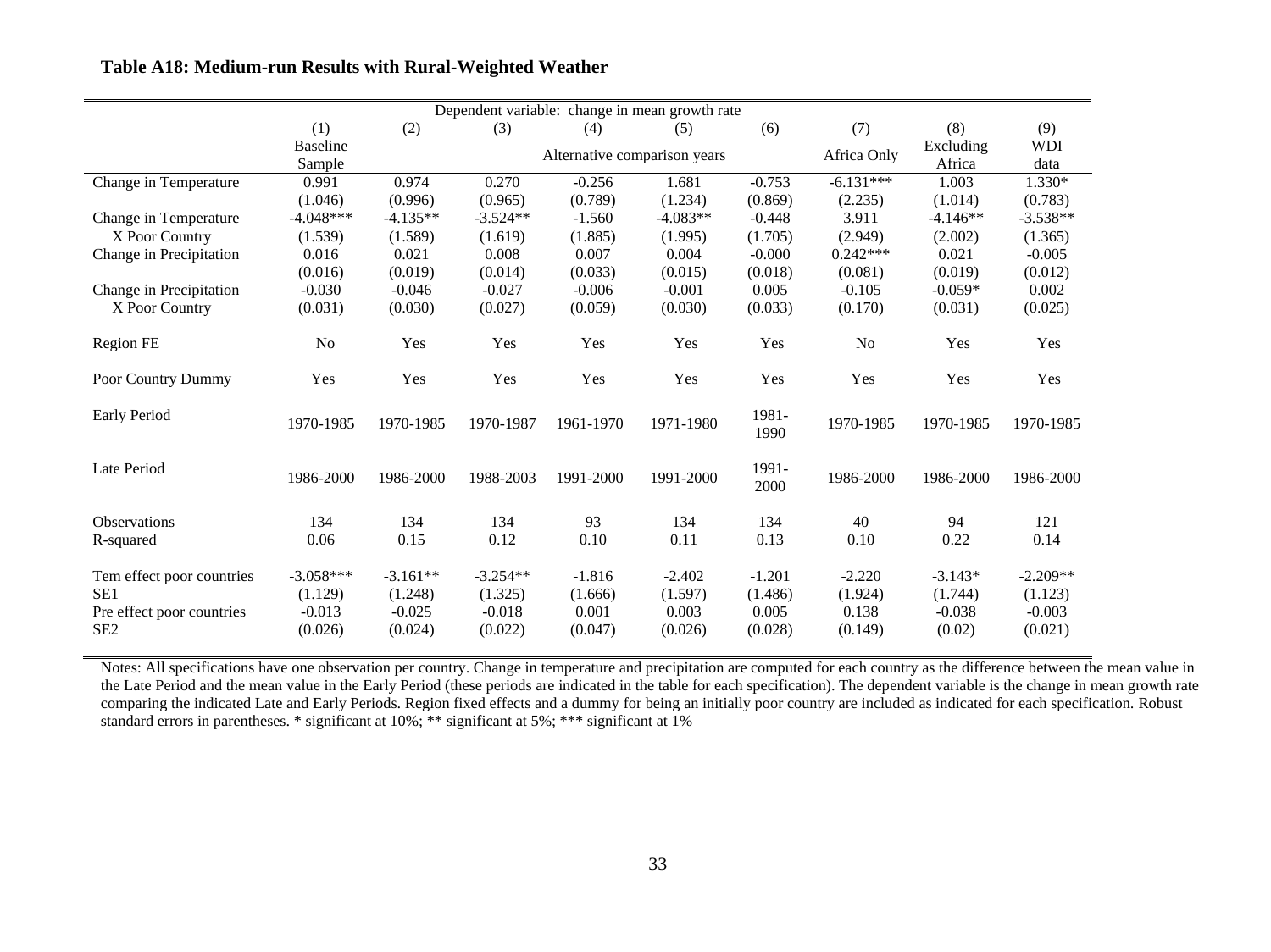|                                        | (1)      | (2)        | (3)        | (4)         | (5)         |
|----------------------------------------|----------|------------|------------|-------------|-------------|
| Temperature                            | $-0.280$ | 0.110      | 0.089      | 0.037       | 0.014       |
|                                        | (0.217)  | (0.221)    | (0.227)    | (0.219)     | (0.252)     |
| Temperature interacted with            |          |            |            |             |             |
| Poor country dummy                     |          | $-1.124**$ | $-1.083**$ | $-1.114**$  | $-1.383***$ |
|                                        |          | (0.442)    | (0.451)    | (0.446)     | (0.490)     |
| Hot country dummy                      |          |            |            | 0.173       |             |
|                                        |          |            |            | (0.444)     |             |
| Agricultural country dummy             |          |            |            |             | $-0.022$    |
|                                        |          |            |            |             | (0.357)     |
| Precipitation                          |          |            | $-0.079$   | $-0.181***$ | $-0.107*$   |
|                                        |          |            | (0.051)    | (0.065)     | (0.062)     |
| Precipitation interacted with          |          |            |            |             |             |
| Poor country dummy                     |          |            | 0.111      | 0.087       | 0.084       |
|                                        |          |            | (0.098)    | (0.092)     | (0.122)     |
| Hot country dummy                      |          |            |            | $0.175**$   |             |
|                                        |          |            |            | (0.084)     |             |
| Agricultural country dummy             |          |            |            |             | 0.095       |
|                                        |          |            |            |             | (0.115)     |
| Observations                           | 5743     | 5743       | 5743       | 5743        | 5227        |
| R-squared                              | 0.15     | 0.15       | 0.15       | 0.15        | 0.16        |
| Temperature effect in poor countries   |          | $-1.014**$ | $-0.995**$ | $-1.077***$ | $-1.370**$  |
|                                        |          | (0.405)    | (0.413)    | (0.386)     | (0.491)     |
| Precipitation effect in poor countries |          |            | 0.032      | $-0.094$    | $-0.022$    |
|                                        |          |            | (0.084)    | (0.095)     | (0.128)     |
|                                        |          |            |            |             |             |

#### **Table A19: Baseline Results with Urban-Weighted Weather**

Notes: All specifications use PWT data and include country FE, region × year FE, and poor x year FE. Robust standard errors in parentheses, adjusted for clustering at parent-country level. Sample includes all countries with at least 20 years of growth observations. Poor is defined as a dummy for a country having below median PPP gdp per capita in its first year in the data. Hot is defined as a dummy for a country having above median average temperature in the 1950s. Agricultural is defined as a dummy for a country having above median share of GDP in agriculture in 1995. Temperature is in degrees Celsius and precipitation is in units of 100mm per year. \* significant at 10%; \*\* significant at 5%; \*\*\* significant at 1%**.**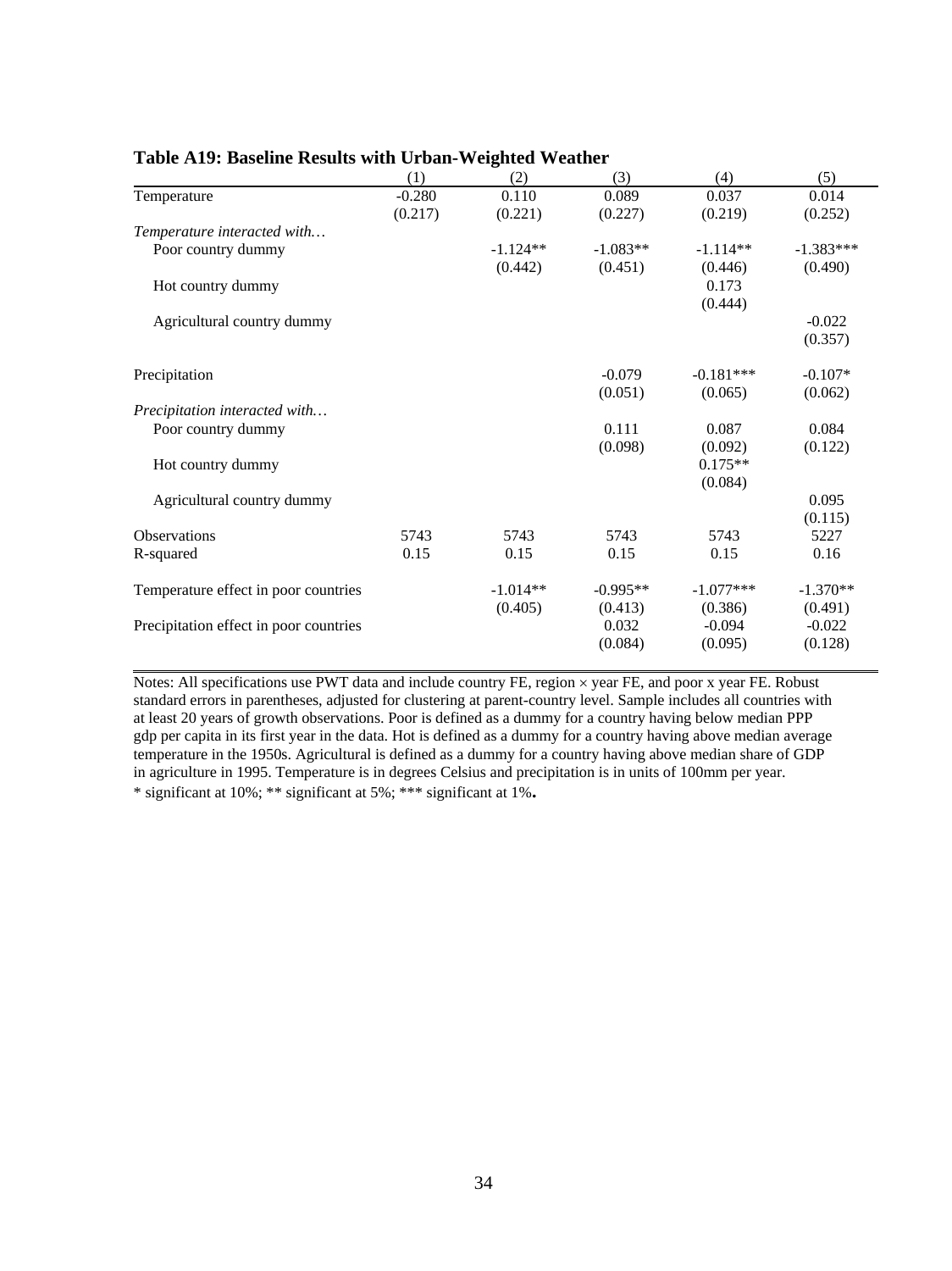|                         | (1)             | (2)               | (3)               | (4)        | (5)         | (6)         | (7)         | (8)        | (9)       |
|-------------------------|-----------------|-------------------|-------------------|------------|-------------|-------------|-------------|------------|-----------|
|                         | <b>Baseline</b> | <b>Country FE</b> | <b>Country FE</b> | All FE and | Balanced    | Add         | GDP data    | Sub-       | Sub-      |
|                         |                 | and               | and Year          | country    | sample:     | countries   | from World  | Saharan    | Saharan   |
|                         |                 | Region×Yr         | FE only           | specific   | 1971 - 2003 | with $<$ 20 | Devel.      | Africa     | Africa    |
|                         |                 | FE only           |                   | trends     |             | years of    | Indicators  | Only       | Excluded  |
|                         |                 |                   |                   |            |             | data        |             |            |           |
| Panel A: No lags        |                 |                   |                   |            |             |             |             |            |           |
| Temp. immediate-Poor    | $-0.995**$      | $-0.687**$        | $-0.887***$       | $-0.912**$ | $-1.313**$  | $-0.396*$   | $-1.733***$ | $-1.730**$ | $-0.296$  |
|                         | (0.413)         | (0.341)           | (0.275)           | (0.412)    | (0.619)     | (0.203)     | (0.373)     | (0.742)    | (0.371)   |
| Temp. immediate-Rich    | 0.089           | $-0.137$          | $-0.215$          | 0.255      | $-0.121$    | $0.345**$   | 0.014       | $-0.314$   | 0.138     |
|                         | (0.227)         | (0.210)           | (0.168)           | (0.268)    | (0.380)     | (0.165)     | (0.232)     | (1.953)    | (0.214)   |
| Precip. immediate-Poor  | 0.032           | 0.011             | 0.025             | 0.061      | 0.076       | 0.063       | 0.089       | 0.112      | $-0.037$  |
|                         | (0.084)         | (0.084)           | (0.077)           | (0.081)    | (0.119)     | (0.167)     | (0.065)     | (0.140)    | (0.111)   |
| Precip. immediate-Rich  | $-0.079$        | $-0.077$          | $-0.045$          | $-0.112**$ | $-0.107$    | $-0.009$    | $-0.112**$  | 0.206      | $-0.103*$ |
|                         | (0.051)         | (0.054)           | (0.058)           | (0.055)    | (0.066)     | (0.131)     | (0.047)     | (0.250)    | (0.054)   |
| Observations            | 5743            | 5743              | 5743              | 5743       | 3024        | 6055        | 4693        | 1809       | 3934      |
| Panel B: 5 lags         |                 |                   |                   |            |             |             |             |            |           |
| Temp. cumulative-Poor   | $-1.545**$      | $-0.96$           | $-0.867$          | $-1.079$   | $-2.209$    | $-0.333$    | $-1.479***$ | $-2.048*$  | $-0.736$  |
|                         | (0.780)         | (0.677)           | (0.640)           | (0.993)    | (1.475)     | (0.319)     | (0.565)     | (1.057)    | (1.333)   |
| Temp. cumulative-Rich   | 0.4             | $-0.021$          | $-0.305$          | 0.938      | 0.56        | $0.656**$   | 0.075       | 1.426      | 0.26      |
|                         | (0.387)         | (0.360)           | (0.330)           | (0.613)    | (0.649)     | (0.322)     | (0.376)     | (3.081)    | (0.357)   |
| Precip. cumulative-Poor | 0.223           | 0.154             | 0.113             | 0.378*     | 0.33        | 0.314       | $0.497*$    | 0.701      | $-0.069$  |
|                         | (0.198)         | (0.200)           | (0.202)           | (0.219)    | (0.263)     | (0.341)     | (0.263)     | (0.436)    | (0.178)   |
| Precip. cumulative-Rich | $-0.064$        | $-0.048$          | $-0.039$          | $-0.217$   | $-0.202$    | 0.087       | $-0.132$    | 0.598      | $-0.113$  |
|                         | (0.135)         | (0.137)           | (0.139)           | (0.165)    | (0.214)     | (0.275)     | (0.137)     | (0.698)    | (0.137)   |
| Observations            | 5522            | 5522              | 5522              | 5522       | 3024        | 5753        | 4685        | 1785       | 3737      |
| Panel C: 10 lags        |                 |                   |                   |            |             |             |             |            |           |
| Temp. cumulative-Poor   | $-2.160**$      | $-1.787**$        | $-1.691**$        | $-2.075$   | $-3.317**$  | $-0.813**$  | $-1.529**$  | $-2.433*$  | $-1.309$  |
|                         | (0.841)         | (0.781)           | (0.702)           | (1.282)    | (1.634)     | (0.391)     | (0.721)     | (1.227)    | (1.135)   |
| Temp. cumulative-Rich   | 0.332           | 0.148             | $-0.422$          | 1.055      | 0.461       | $0.821*$    | 0.281       | 3.221      | 0.112     |
|                         | (0.467)         | (0.479)           | (0.441)           | (1.086)    | (0.817)     | (0.461)     | (0.458)     | (4.295)    | (0.396)   |
| Precip. cumulative-Poor | 0.072           | $-0.007$          | $-0.046$          | 0.265      | 0.004       | $-0.291$    | $0.593*$    | 0.512      | $-0.143$  |
|                         | (0.249)         | (0.249)           | (0.245)           | (0.295)    | (0.316)     | (0.428)     | (0.331)     | (0.523)    | (0.276)   |
| Precip. cumulative-Rich | $-0.051$        | $-0.026$          | $-0.024$          | $-0.337$   | $-0.114$    | 0.128       | $-0.073$    | 0.318      | $-0.054$  |
|                         | (0.187)         | (0.199)           | (0.200)           | (0.299)    | (0.327)     | (0.451)     | (0.165)     | (0.935)    | (0.177)   |
| Observations            | 5196            | 5196              | 5196              | 5196       | 3022        | 5307        | 4675        | 1737       | 3459      |

# **Table A20: Robustness Results with Urban-Weighted Weather**

Notes: All specifications use PWT data and include country FE, region  $\times$  year FE, and poor x year FE unless otherwise noted. Robust standard errors in parentheses, adjusted for clustering at parent-country level. Except where noted in the text, panel A follows the same specification as column (5) of Table 2, panel B follows the same specification as column (9) of Table 3, and panel C follows the same specification as column (10) of Table 3. \* significant at 10%; \*\* significant at 5%; \*\*\* significant at 1%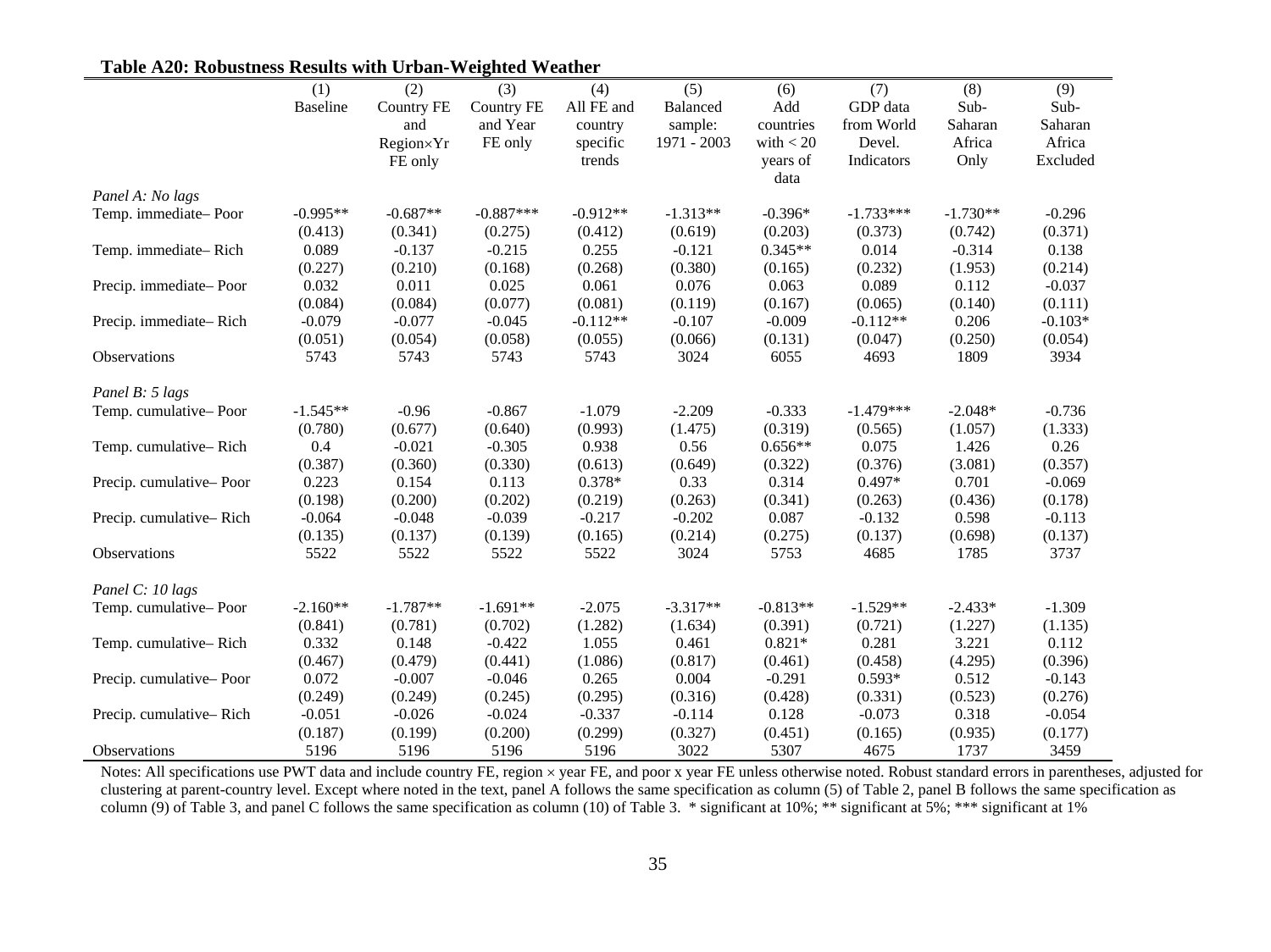| Dependent variable: change in mean growth rate |                 |             |            |           |                              |               |                |           |             |
|------------------------------------------------|-----------------|-------------|------------|-----------|------------------------------|---------------|----------------|-----------|-------------|
|                                                | (1)             | (2)         | (3)        | (4)       | (5)                          | (6)           | (7)            | (8)       | (9)         |
|                                                | <b>Baseline</b> |             |            |           | Alternative comparison years |               | Africa Only    | Excluding | <b>WDI</b>  |
|                                                | Sample          |             |            |           |                              |               |                | Africa    | data        |
| Change in Temperature                          | 1.335           | $1.685*$    | 1.000      | $-0.487$  | 1.165                        | 0.214         | $-2.809$       | 1.837*    | 1.404*      |
|                                                | (0.856)         | (0.934)     | (0.789)    | (0.674)   | (0.928)                      | (1.076)       | (2.449)        | (0.984)   | (0.803)     |
| Change in Temperature                          | $-3.623*$       | $-4.388***$ | $-4.063**$ | $-2.015$  | $-3.257*$                    | 0.393         | $-0.350$       | $-3.071$  | $-4.101***$ |
| X Poor Country                                 | (2.031)         | (1.659)     | (1.647)    | (1.673)   | (1.831)                      | (2.435)       | (3.209)        | (2.534)   | (1.471)     |
| Change in Precipitation                        | 0.172           | 0.237       | 0.190      | $-0.060$  | 0.019                        | 0.363         | $2.237*$       | 0.198     | $-0.189$    |
|                                                | (0.383)         | (0.417)     | (0.342)    | (0.319)   | (0.341)                      | (0.410)       | (1.157)        | (0.423)   | (0.258)     |
| Change in Precipitation                        | $-0.212$        | $-0.364$    | $-0.462$   | 0.181     | $-0.082$                     | 0.002         | $-1.651$       | $-0.669$  | 0.248       |
| X Poor Country                                 | (0.544)         | (0.551)     | (0.486)    | (0.696)   | (0.485)                      | (0.499)       | (1.402)        | (0.592)   | (0.389)     |
| Region FE                                      | No              | Yes         | Yes        | Yes       | Yes                          | Yes           | N <sub>o</sub> | Yes       | Yes         |
| Poor Country Dummy                             | Yes             | Yes         | Yes        | Yes       | Yes                          | Yes           | Yes            | Yes       | Yes         |
| Early Period                                   | 1970-1985       | 1970-1985   | 1970-1987  | 1961-1970 | 1971-1980                    | 1981-<br>1990 | 1970-1985      | 1970-1985 | 1970-1985   |
| Late Period                                    | 1986-2000       | 1986-2000   | 1988-2003  | 1991-2000 | 1991-2000                    | 1991-<br>2000 | 1986-2000      | 1986-2000 | 1986-2000   |
| <b>Observations</b>                            | 127             | 127         | 127        | 91        | 127                          | 127           | 41             | 86        | 114         |
| R-squared                                      | 0.05            | 0.16        | 0.13       | 0.13      | 0.11                         | 0.13          | 0.11           | 0.24      | 0.15        |
| Tem effect poor countries                      | $-2.287$        | $-2.703*$   | $-3.064**$ | $-2.502*$ | $-2.092$                     | 0.607         | $-3.159$       | $-1.233$  | $-2.698$    |
| SE <sub>1</sub>                                | (1.842)         | (1.494)     | (1.530)    | (1.506)   | (1.688)                      | (2.229)       | (2.074)        | (2.471)   | (1.243)     |
| Pre effect poor countries                      | $-0.040$        | $-0.127$    | $-0.272$   | 0.122     | $-0.062$                     | 0.365         | 0.586          | $-0.471$  | 0.059       |
| SE <sub>2</sub>                                | (0.386)         | (0.352)     | (0.340)    | (0.605)   | (0.340)                      | (0.283)       | (0.791)        | (0.405)   | (0.282)     |

# **Table A21: Medium-run Results with Urban-Weighted Weather**

Notes: All specifications have one observation per country. Change in temperature and precipitation are computed for each country as the difference between the mean value in the Late Period and the mean value in the Early Period (these periods are indicated in the table for each specification). The dependent variable is the change in mean growth rate comparing the indicated Late and Early Periods. Region fixed effects and a dummy for being an initially poor country are included as indicated for each specification. Robust standard errors in parentheses. \* significant at 10%; \*\* significant at 5%; \*\*\* significant at 1%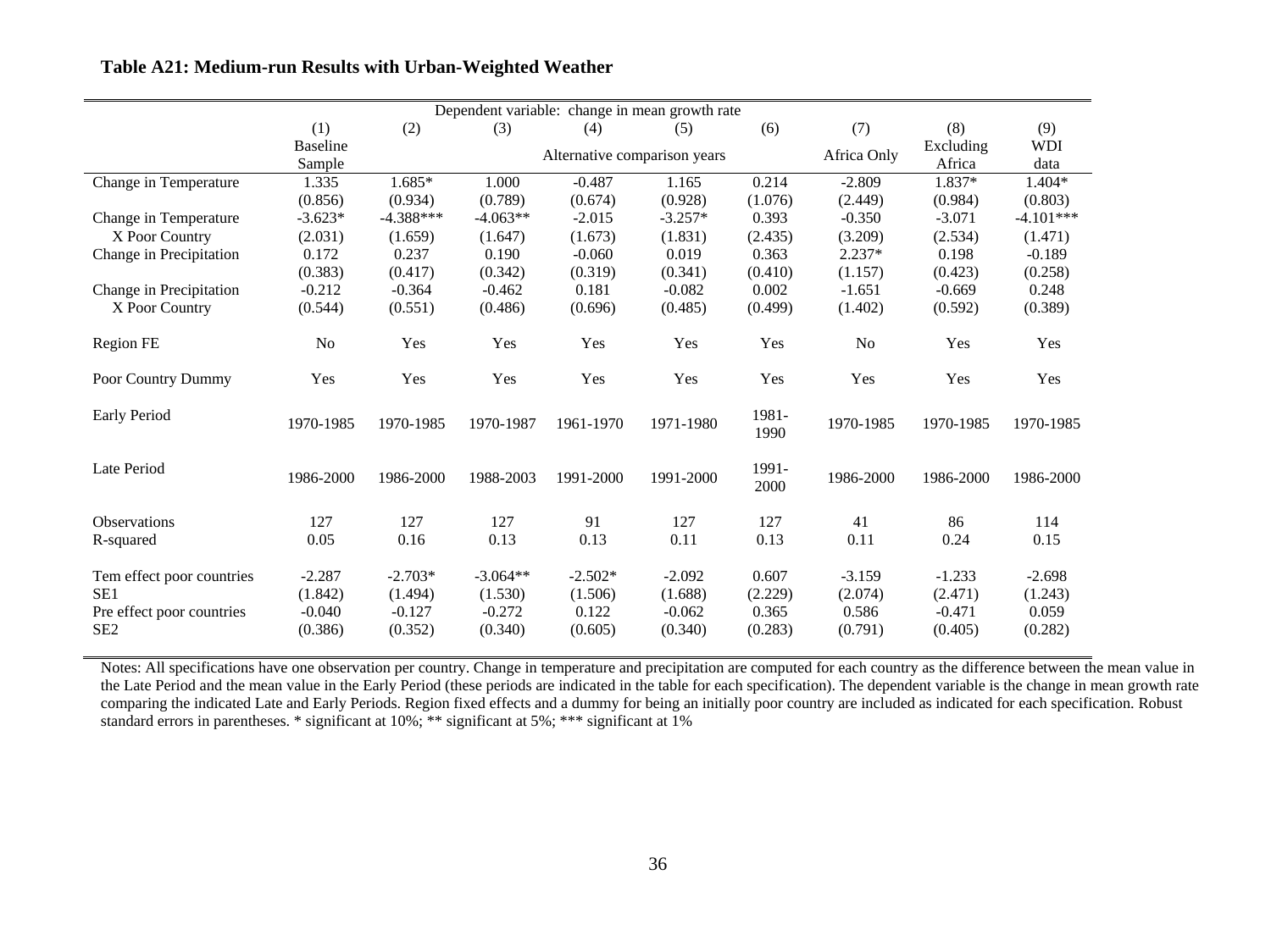# <span id="page-36-0"></span>**Section 10: Different Definitions of Interaction Variables**

Tables A22 through A24 examine different definitions of poor, hot, and agricultural, respectively.

Column (2) of Table A22 interacts temperature with quintiles of initial income, and column (3) includes an interaction with the continuous initial income variable. When using a more detailed definition of poor, the temperature effects appear strongest in the bottom quintile of income. Results using the continuous income variable (column 3) are also consistent with the baseline results.

Next, Table A23 does not find evidence for differential effects of temperature shocks in hot countries. This is the case regardless of whether the definition of hot used is initial (average for the 1950s) temperature above global median temperature (column 1), above the  $75<sup>th</sup>$ percentile of global temperature (column 2), above the  $90<sup>th</sup>$  percentile of global temperature (column 3), or the continuous initial temperature variable (column 4).

Finally, Table A24 examines whether there are differential effects of temperature shocks in agricultural countries, as compared to non-agricultural countries. Column (1) defines agricultural as above median global GDP share in agriculture in 1995, column (2) uses the 1980 data instead, and column (3) uses the 1990 data. Column (4) interacts temperature with the continuous 1995 agricultural share variable. In no case is the agricultural share interaction significant.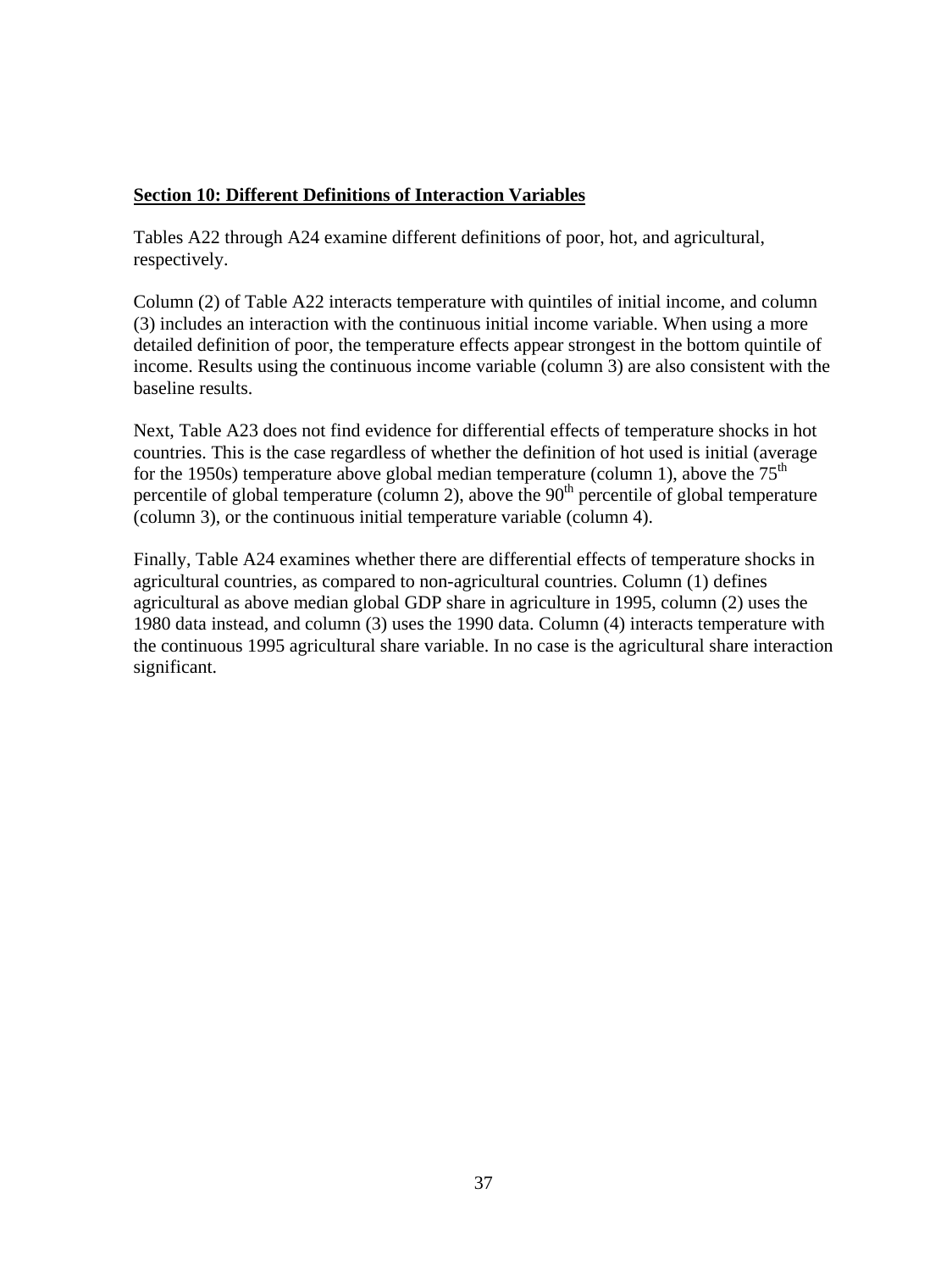|                               | (1)             | (2)        | (3)         |
|-------------------------------|-----------------|------------|-------------|
|                               | <b>Baseline</b> | Ouintile   | Linear      |
|                               |                 |            |             |
| Temperature                   | $-0.158$        |            | $-5.526***$ |
|                               | (0.214)         |            | (1.503)     |
| Temperature x IncomeQuintile1 |                 | $-1.672**$ |             |
|                               |                 | (0.843)    |             |
| Temperature x IncomeQuintile2 |                 | $-0.663$   |             |
|                               |                 | (0.422)    |             |
| Temperature x IncomeQuintile3 |                 | $-0.311$   |             |
|                               |                 | (0.394)    |             |
| Temperature x IncomeQuintile4 |                 | 0.410      |             |
|                               |                 | (0.374)    |             |
| Temperature x IncomeQuintile5 |                 | 0.341      |             |
|                               |                 | (0.235)    |             |
| Temperature x Initial Income  |                 |            | $0.658***$  |
|                               |                 |            | (0.174)     |
| <b>Observations</b>           | 6014            | 6014       | 6014        |
| R-squared                     | 0.14            | 0.14       | 0.14        |

# **Table A22: Examining Definition of Poor**

Notes: All specifications use PWT data and include country FE, region × year FE, and poor x year FE unless otherwise noted. Robust standard errors in parentheses, adjusted for clustering at parent-country level.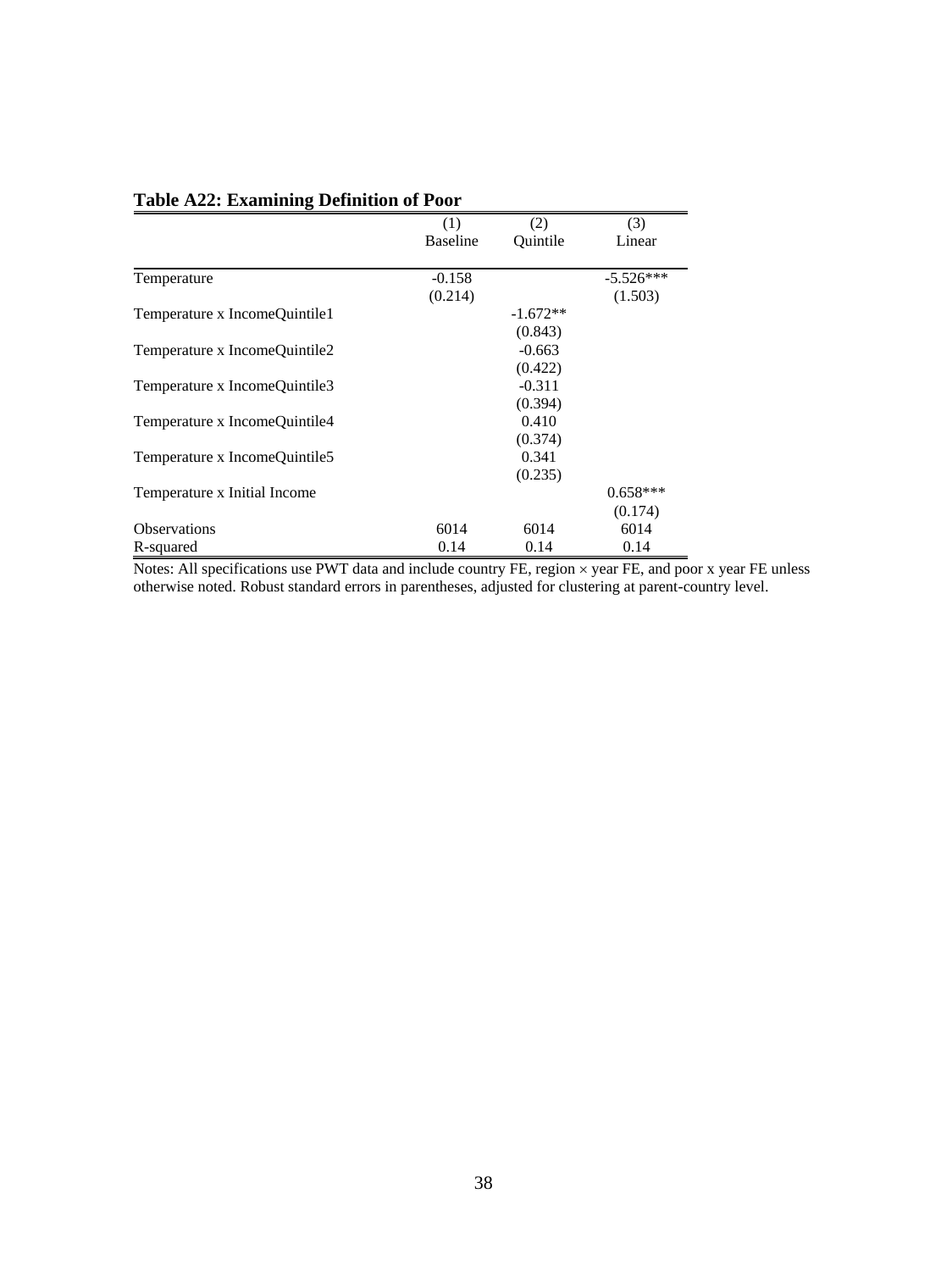|                     | (1)      | (2)                                    | (3)              | (4)         |
|---------------------|----------|----------------------------------------|------------------|-------------|
|                     |          | Hot is above Hot is above Hot is above |                  | Linear      |
|                     | median   | 75 <sup>th</sup>                       | 90 <sup>th</sup> | measure for |
|                     |          | percentile                             | percentile       | hot         |
|                     | $-0.232$ | $-0.200$                               | $-0.151$         | 0.046       |
| Temperature         |          |                                        |                  |             |
|                     | (0.190)  | (0.199)                                | (0.206)          | (0.355)     |
| Temperature x hot   | 0.250    | 0.407                                  | $-0.138$         | $-0.013$    |
|                     | (0.406)  | (0.624)                                | (0.852)          | (0.025)     |
| <b>Observations</b> | 6014     | 6014                                   | 6014             | 6014        |
| R-squared           | 0.14     | 0.14                                   | 0.14             | 0.14        |

# **Table A23: Exploring Different Definitions of Hot**

Notes: All specifications use PWT data and include country FE, region × year FE, and poor x year FE unless otherwise noted. Robust standard errors in parentheses, adjusted for clustering at parent-country level.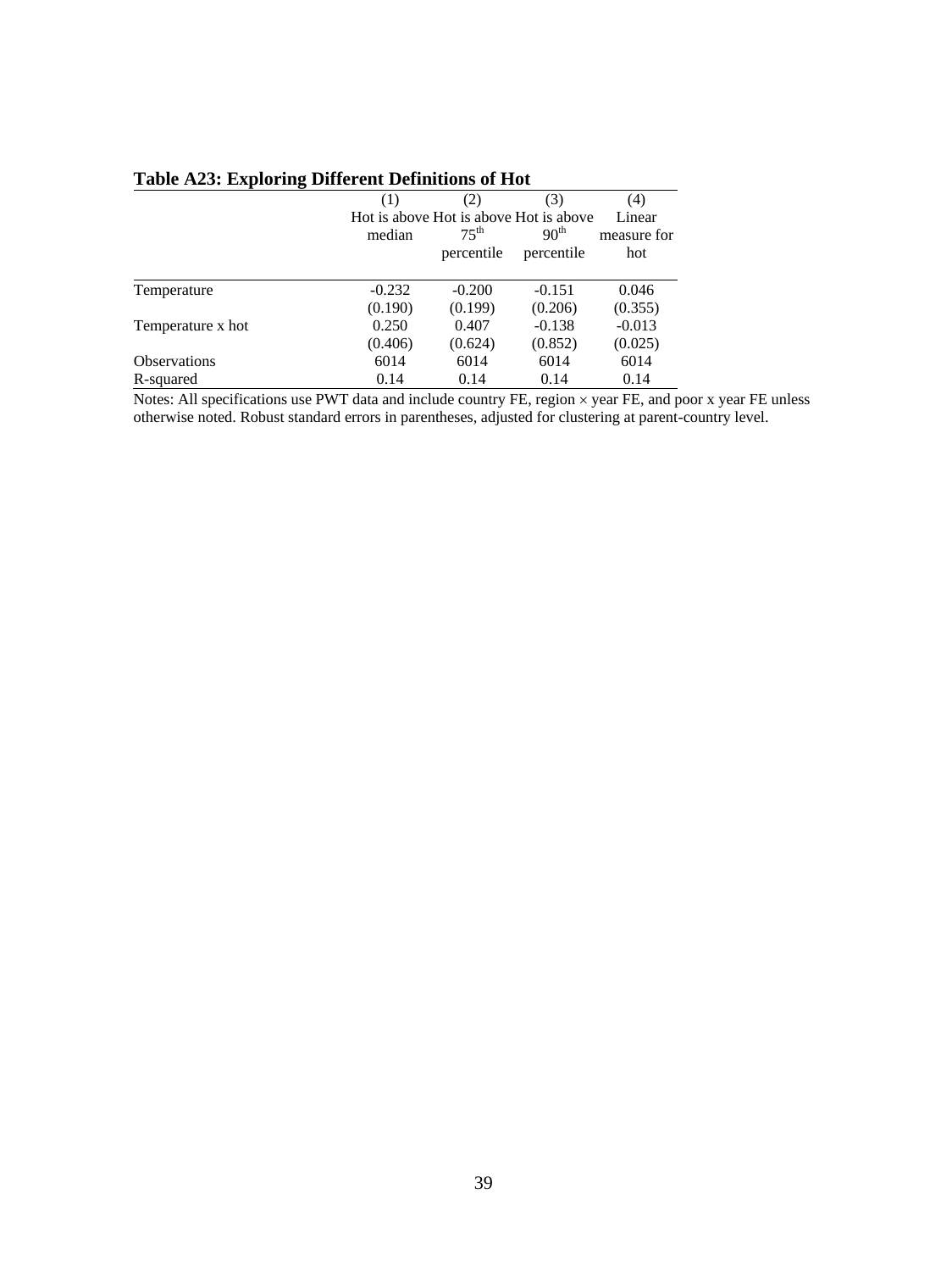| <b>Table A24: Exploring Different Definitions of Agricultural</b> |  |  |
|-------------------------------------------------------------------|--|--|
|-------------------------------------------------------------------|--|--|

|                            | (1)<br>1995 Ag<br>Share | (2)<br>1980 Ag<br><b>Share</b> | (3)<br>1990 Ag<br>Share | (4)<br>Linear<br>control |
|----------------------------|-------------------------|--------------------------------|-------------------------|--------------------------|
| Temperature                | $-0.032$                | $-0.102$                       | $-0.064$                | $-0.205$                 |
|                            | (0.242)                 | (0.219)                        | (0.238)                 | (0.274)                  |
| Temperature x agricultural | $-0.572$<br>(0.394)     | $-0.031$<br>(0.381)            | $-0.371$<br>(0.402)     | $-0.001$<br>(0.002)      |
| <b>Observations</b>        | 5432                    | 4757                           | 5341                    | 5432                     |
| R-squared                  | 0.14                    | 0.15                           | 0.14                    | 0.16                     |

Notes: All specifications use PWT data and include country FE, region × year FE, and poor x year FE unless otherwise noted. Robust standard errors in parentheses, adjusted for clustering at parent-country level.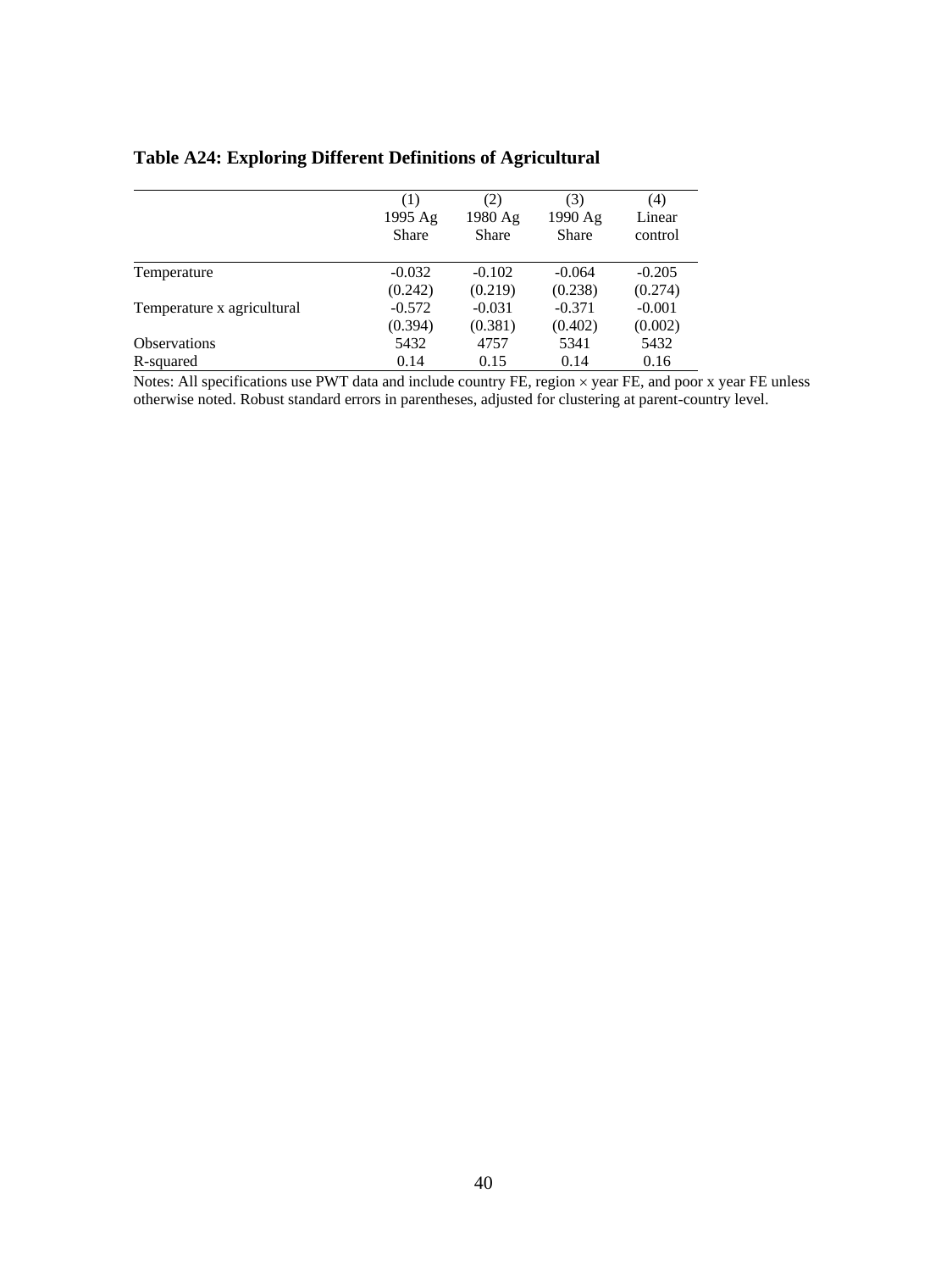### <span id="page-40-0"></span>**Section 11: Services**

Table A25 examines the impact of temperature and precipitation shocks on growth in value added in the services sector. There is some evidence, significant at the 10% level, that hot years lower immediate growth in the services sector.

| Panel A: Models with no lags |               |
|------------------------------|---------------|
|                              | (1)           |
|                              | Growth in     |
|                              | Service Value |
|                              | Added         |
| Temperature                  |               |
| Immediate-Poor               | $-2.050*$     |
|                              | (1.150)       |
| Immediate– Rich              | $-0.001$      |
|                              | (0.282)       |
| Precipitation                | $-0.009$      |
| Immediate-Poor               | (0.121)       |
|                              | $-0.044$      |
| Immediate– Rich              | (0.046)       |
| <b>Observations</b>          | 3812          |

### **Table A25: Immediate and Growth Effects in Services**

#### *Panel B: Models with lags*

|                     | Dependent variable is: |                               |           |  |  |
|---------------------|------------------------|-------------------------------|-----------|--|--|
|                     | (1)                    | (2)                           | (3)       |  |  |
|                     |                        | Growth in Service Value Added |           |  |  |
| Temperature         | 1 Lag                  | 5 Lags                        | 10 Lags   |  |  |
| Cumulative-Poor     | $-1.91$                | $-2.009$                      | $-0.644$  |  |  |
|                     | (1.515)                | (1.495)                       | (1.409)   |  |  |
| Cumulative-Rich     | 0.177                  | 0.247                         | 0.064     |  |  |
|                     | (0.398)                | (0.513)                       | (0.585)   |  |  |
| Immediate-Poor      | $-2.105*$              | $-2.069*$                     | $-2.281*$ |  |  |
|                     | (1.101)                | (1.141)                       | (1.213)   |  |  |
| Immediate-Rich      | $-0.081$               | $-0.081$                      | $-0.066$  |  |  |
|                     | (0.262)                | (0.262)                       | (0.264)   |  |  |
| Precipitation       |                        |                               |           |  |  |
| Cumulative-Poor     | $0.366*$               | 0.41                          | 0.609     |  |  |
|                     | (0.212)                | (0.279)                       | (0.438)   |  |  |
| Cumulative-Rich     | 0.008                  | 0.051                         | 0.047     |  |  |
|                     | (0.070)                | (0.087)                       | (0.111)   |  |  |
| Immediate-Poor      | $-0.033$               | $-0.064$                      | $-0.06$   |  |  |
|                     | (0.127)                | (0.137)                       | (0.144)   |  |  |
| Immediate-Rich      | $-0.066$               | $-0.066$                      | $-0.07$   |  |  |
|                     | (0.045)                | (0.044)                       | (0.044)   |  |  |
| <b>Observations</b> | 3812                   | 3808                          | 3804      |  |  |

Notes: Growth in services is from the World Development Indicators. All specifications include country FE, region × year FE, and poor x year FE. Robust standard errors in parentheses, adjusted for clustering at parent-country level. Sample includes all countries with at least 20 years of PWT growth observations.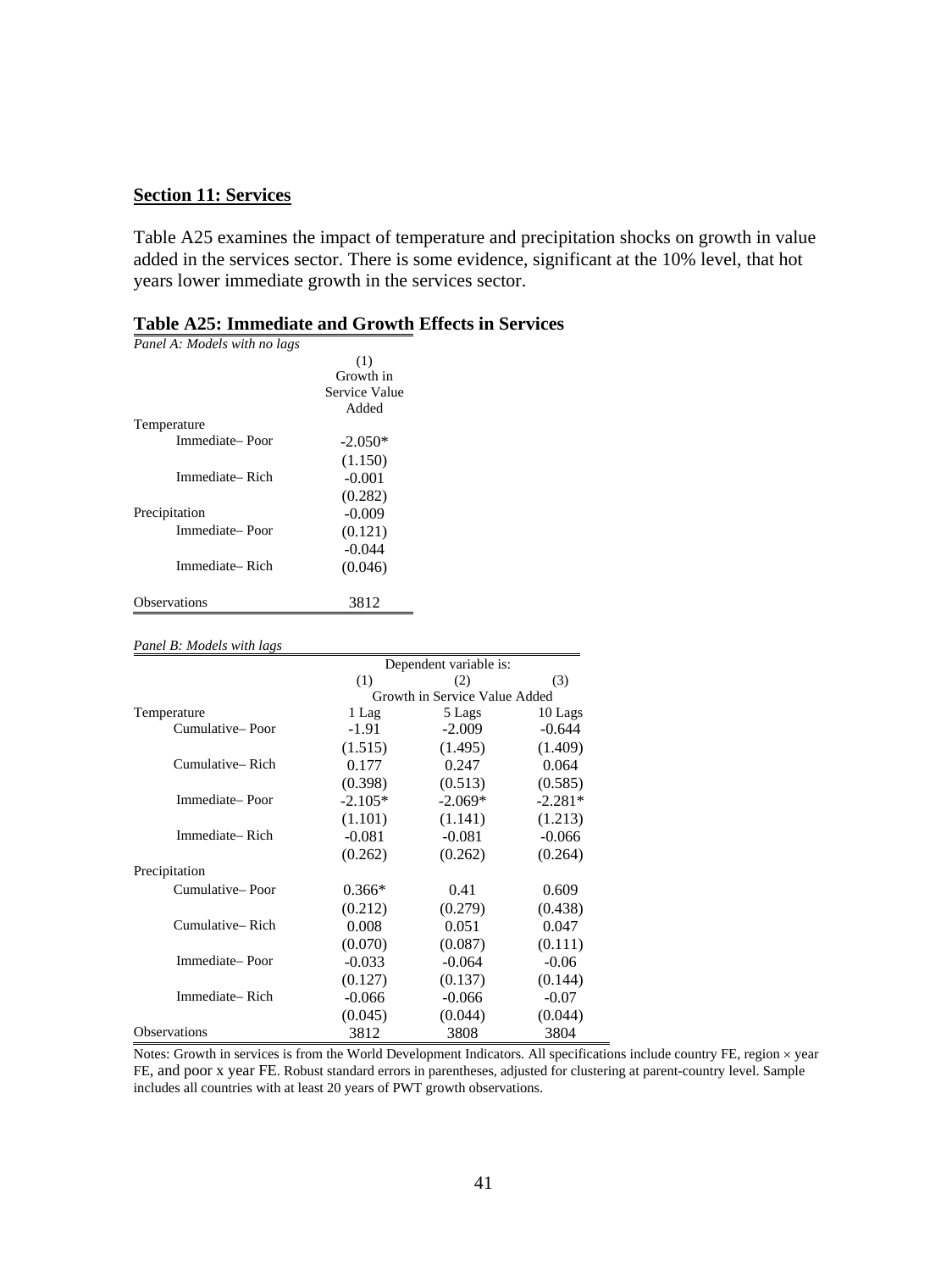# <span id="page-41-0"></span>**Section 12: Median Regression**

With so few observations in the medium-run results, one might be concerned that a few outliers drive the medium-run results. However, we find similar (and in fact stronger) results using median regressions, which give much less weight to outliers.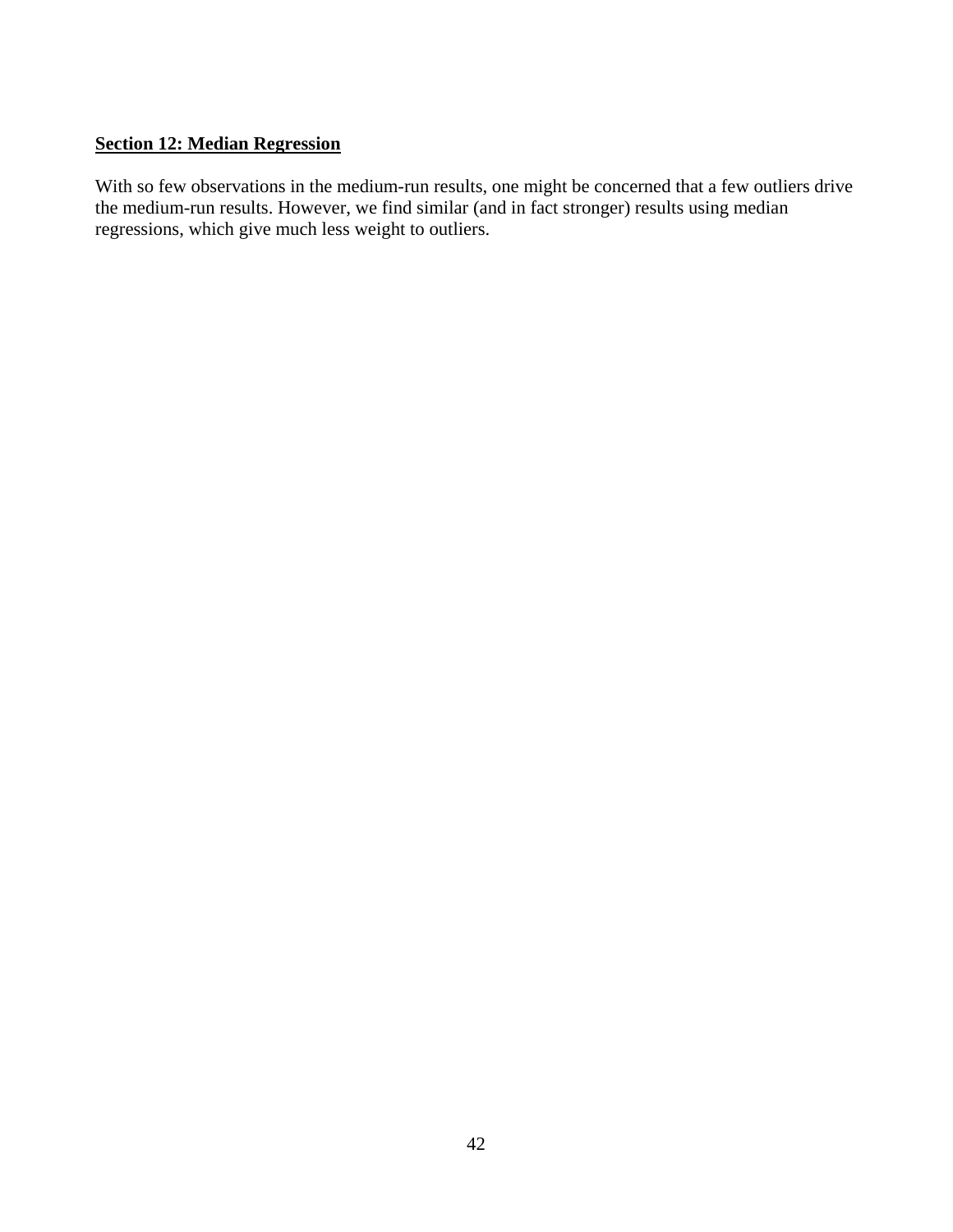| Dependent variable: change in mean growth rate |                 |            |            |                              |           |               |             |           |             |
|------------------------------------------------|-----------------|------------|------------|------------------------------|-----------|---------------|-------------|-----------|-------------|
|                                                | (1)             | (2)        | (3)        | (4)                          | (5)       | (6)           | (7)         | (8)       | (9)         |
|                                                | <b>Baseline</b> |            |            | Alternative comparison years |           |               | Africa Only | Excluding | <b>PWT</b>  |
|                                                | Sample          |            |            |                              |           |               |             | Africa    | data        |
| Change in Temperature                          | 0.004           | 0.440      | 0.205      | $-0.562$                     | 0.154     | $-0.406$      | $-3.006$    | 0.413     | 0.885       |
|                                                | (0.584)         | (0.747)    | (0.631)    | (1.006)                      | (1.578)   | (1.334)       | (2.332)     | (1.092)   | (0.637)     |
| Change in Temperature                          | $-2.261**$      | $-2.540**$ | $-1.918*$  | $-0.178$                     | $-1.957$  | $-0.935$      |             | $-2.556$  | $-4.906***$ |
| X Poor Country                                 | (0.932)         | (1.177)    | (1.016)    | (1.550)                      | (2.513)   | (2.089)       |             | (2.007)   | (0.950)     |
| Change in Precipitation                        | 0.028           | 0.038      | $-0.188$   | $-0.475$                     | $-0.035$  | $-0.014$      | 0.284       | 0.055     | $-0.103$    |
|                                                | (0.113)         | (0.111)    | (0.136)    | (0.290)                      | (0.363)   | (0.123)       | (0.430)     | (0.162)   | (0.092)     |
| Change in Precipitation                        | 0.120           | 0.315      | $0.337*$   | $0.611*$                     | 0.331     | 0.139         |             | 0.219     | $0.323**$   |
| X Poor Country                                 | (0.182)         | (0.208)    | (0.201)    | (0.362)                      | (0.499)   | (0.214)       |             | (0.355)   | (0.161)     |
| Region FE                                      | No              | Yes        | Yes        | Yes                          | Yes       | Yes           | No          | Yes       | Yes         |
| Poor Country Dummy                             | Yes             | Yes        | Yes        | Yes                          | Yes       | Yes           | Yes         | Yes       | Yes         |
| <b>Early Period</b>                            | 1970-1985       | 1970-1985  | 1970-1987  | 1961-1970                    | 1971-1980 | 1981-<br>1990 | 1970-1985   | 1970-1985 | 1970-1985   |
| Late Period                                    | 1986-2000       | 1986-2000  | 1988-2003  | 1991-2000                    | 1991-2000 | 1991-<br>2000 | 1986-2000   | 1986-2000 | 1986-2000   |
| <b>Observations</b>                            | 125             | 125        | 125        | 101                          | 112       | 124           | 38          | 87        | 120         |
| Tem effect poor countries                      | $-2.257***$     | $-2.100**$ | $-1.713**$ | $-0.740$                     | $-1.803$  | $-1.341$      |             | $-2.144$  | $-4.021***$ |
| SE <sub>1</sub>                                | (0.726)         | (0.919)    | (0.817)    | (1.193)                      | (1.996)   | (1.604)       |             | (1.710)   | (0.719)     |
| Pre effect poor countries                      | 0.148           | $0.354**$  | 0.149      | 0.136                        | 0.296     | 0.126         |             | 0.273     | 0.220       |
| SE <sub>2</sub>                                | (0.143)         | (0.175)    | (0.151)    | (0.223)                      | (0.350)   | (0.178)       |             | (0.311)   | (0.133)     |

### **Table A26: Median Regression (WDI), Changes in growth and climate in the medium-run**

Notes: All specifications have one observation per country. Change in temperature and precipitation are computed for each country as the difference between the mean value in the Late Period and the mean value in the Early Period (these periods are indicated in the table for each specification). The dependent variable is the change in mean growth rate comparing the indicated Late and Early Periods. Region fixed effects and a dummy for being an initially poor country are included as indicated for each specification. Robust standard errors in parentheses. \* significant at 10%; \*\* significant at 5%; \*\*\* significant at 1%. For Africa only, we do not split out by poor/rich since we have so few rich country observations in Sub-Saharan Africa.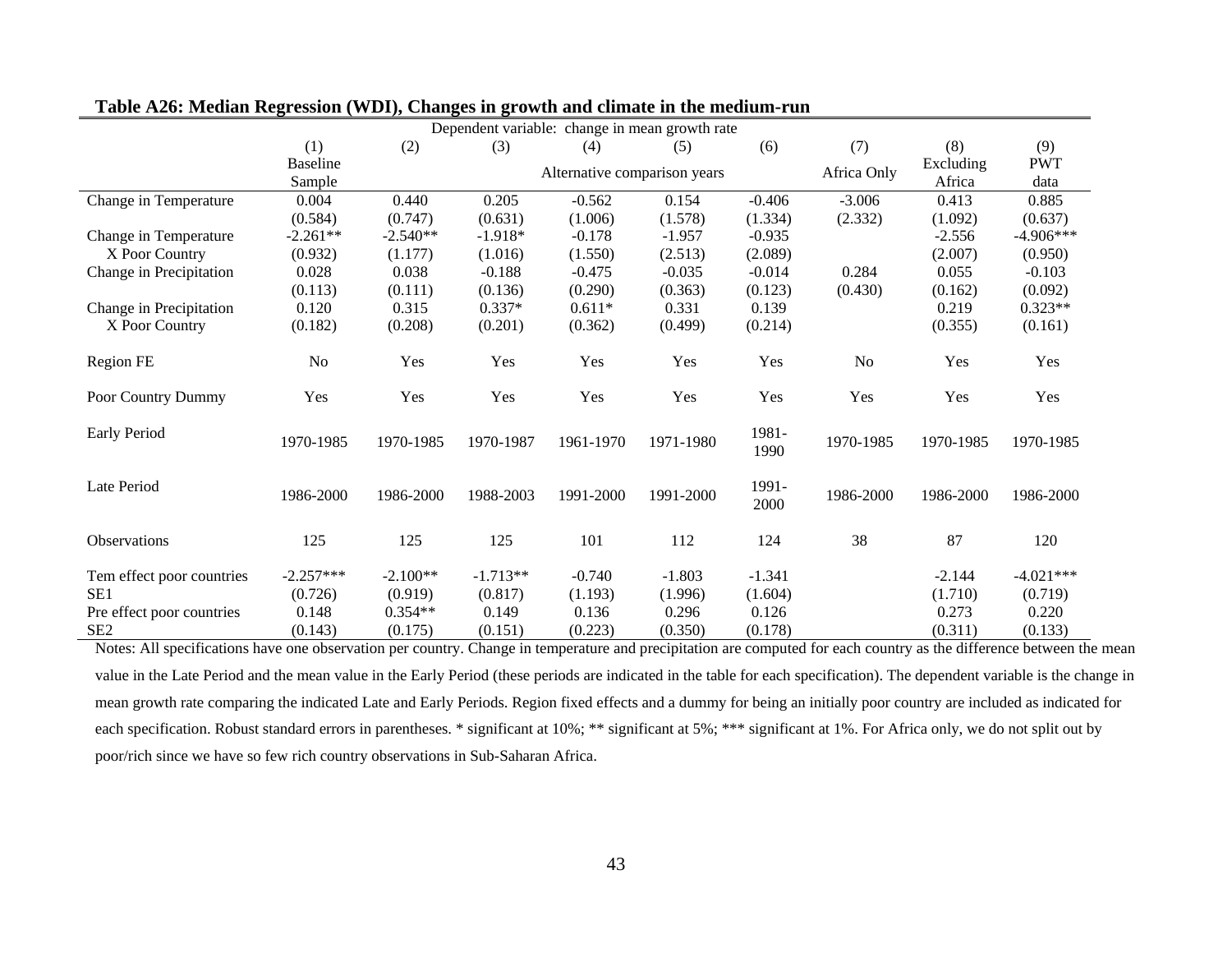| Dependent variable: change in mean growth rate |                 |             |             |                              |           |               |             |           |             |
|------------------------------------------------|-----------------|-------------|-------------|------------------------------|-----------|---------------|-------------|-----------|-------------|
|                                                | (1)             | (2)         | (3)         | (4)                          | (5)       | (6)           | (7)         | (8)       | (9)         |
|                                                | <b>Baseline</b> |             |             |                              |           |               | Africa Only | Excluding | <b>WDI</b>  |
|                                                | Sample          |             |             | Alternative comparison years |           |               |             | Africa    | data        |
| Change in Temperature                          | 0.406           | $-0.139$    | $-0.252$    | $-0.990$                     | 0.661     | $-0.633$      | $-4.032**$  | 0.774     | 0.415       |
|                                                | (0.757)         | (0.495)     | (0.597)     | (1.116)                      | (0.889)   | (0.677)       | (1.660)     | (1.131)   | (0.724)     |
| Change in Temperature                          | $-4.556***$     | $-3.967***$ | $-2.290**$  | $-1.111$                     | $-2.799*$ | $-2.512**$    | $1.565**$   | $-4.601*$ | $-3.867***$ |
| X Poor Country                                 | (1.205)         | (0.785)     | (1.082)     | (1.661)                      | (1.503)   | (1.151)       | (0.617)     | (2.393)   | (1.243)     |
| Change in Precipitation                        | 0.062           | $-0.067$    | $-0.196$    | $-0.200$                     | 0.032     | $-0.252***$   | $-0.342$    | $-0.032$  | $-0.052$    |
|                                                | (0.104)         | (0.074)     | (0.135)     | (0.292)                      | (0.118)   | (0.064)       | (2.085)     | (0.167)   | (0.111)     |
| Change in Precipitation                        | $-0.075$        | $0.255*$    | $0.428**$   | 0.349                        | 0.045     | $0.247**$     | $-1.174*$   | $-0.119$  | 0.290       |
| X Poor Country                                 | (0.182)         | (0.133)     | (0.202)     | (0.481)                      | (0.216)   | (0.125)       | (0.672)     | (0.281)   | (0.211)     |
| Region FE                                      | No              | Yes         | Yes         | Yes                          | Yes       | Yes           | No          | Yes       | Yes         |
| Poor Country Dummy                             | Yes             | Yes         | Yes         | Yes                          | Yes       | Yes           | Yes         | Yes       | Yes         |
| Early Period                                   | 1970-1985       | 1970-1985   | 1970-1987   | 1961-1970                    | 1971-1980 | 1981-<br>1990 | 1970-1985   | 1970-1985 | 1970-1985   |
| Late Period                                    | 1986-2000       | 1986-2000   | 1988-2003   | 1991-2000                    | 1991-2000 | 1991-<br>2000 | 1986-2000   | 1986-2000 | 1986-2000   |
| Observations                                   | 134             | 134         | 134         | 93                           | 134       | 134           | 40          | 94        | 121         |
| Tem effect poor countries                      | $-4.150***$     | $-4.106***$ | $-2.542***$ | $-2.101$                     | $-2.138*$ | $-3.145***$   | $-4.374***$ | $-3.827*$ | $-3.452***$ |
| SE1                                            | (0.937)         | (0.618)     | (0.915)     | (1.306)                      | (1.239)   | (0.916)       | (1.262)     | (2.119)   | (1.031)     |
| Pre effect poor countries                      | $-0.0130$       | 0.188       | 0.232       | 0.148                        | 0.0776    | $-0.00513$    | 0.391       | $-0.152$  | 0.238       |
| SE <sub>2</sub>                                | (0.149)         | (0.115)     | (0.157)     | (0.371)                      | (0.187)   | (0.110)       | (0.267)     | (0.237)   | (0.182)     |

| Table A27: Median Regression (PWT), Changes in growth and climate in the medium-run |  |  |  |
|-------------------------------------------------------------------------------------|--|--|--|
|-------------------------------------------------------------------------------------|--|--|--|

Notes: All specifications have one observation per country. Change in temperature and precipitation are computed for each country as the difference between the mean value in the Late Period and the mean value in the Early Period (these periods are indicated in the table for each specification). The dependent variable is the change in mean growth rate comparing the indicated Late and Early Periods. Region fixed effects and a dummy for being an initially poor country are included as indicated for each specification. Robust standard errors in parentheses. \* significant at 10%; \*\* significant at 5%; \*\*\* significant at 1%. For Africa only, we do not split out by poor/rich since we have so few rich country observations in Sub-Saharan Africa.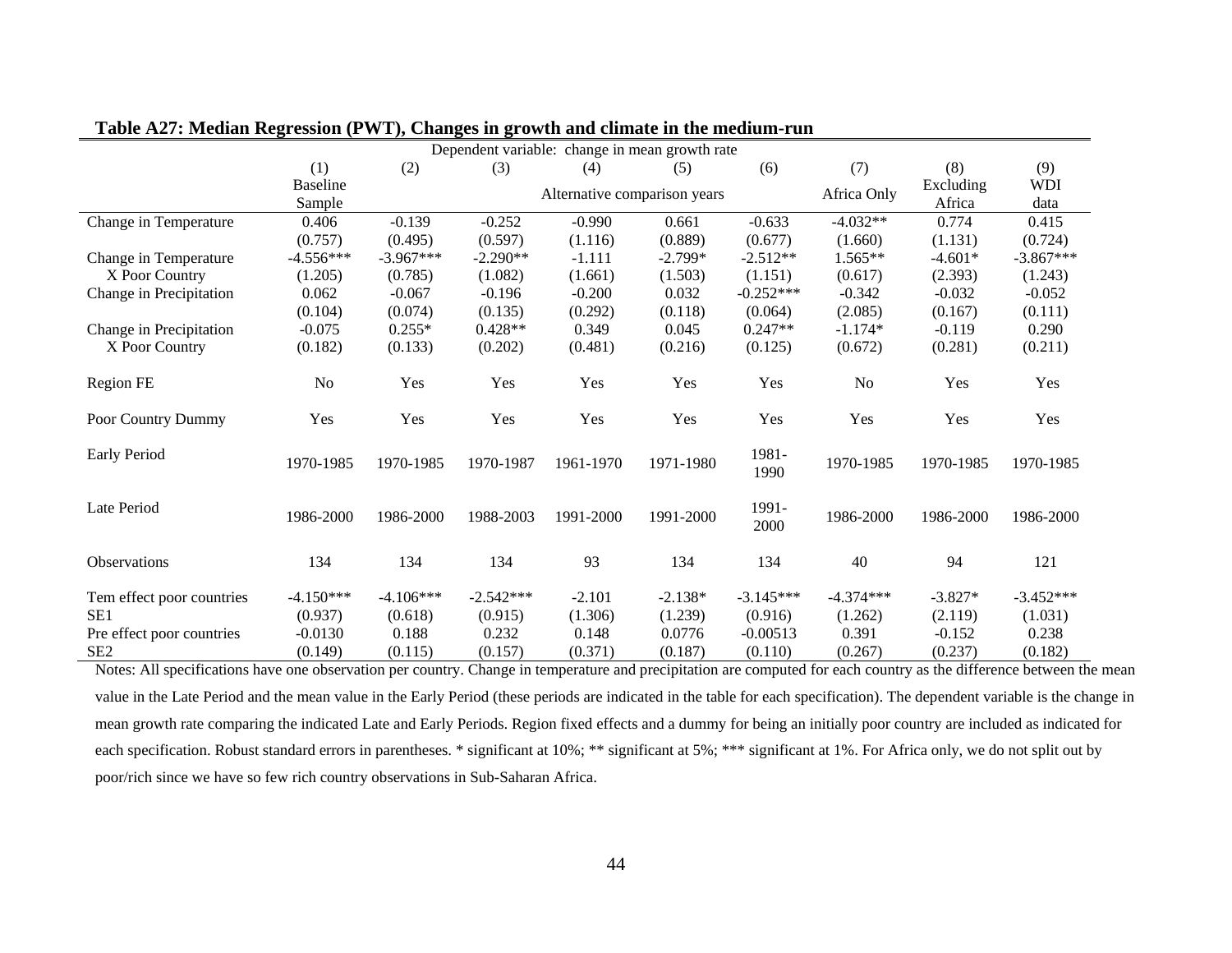### <span id="page-44-0"></span>**Section 13: Satellite Data**

Satellite data is available for a shorter time period and at lower spatial resolution. The satellite climate data series begins in 1980, which cuts sample sizes by 35%. Further, the underlying satellite data is coarser, available at 2.5 by 2.5 degree resolution, as compared to the 0.5 by 0.5 degree resolution of our main data set, which is thus built from approximately 25 times as many climate observations over a given area. Using satellite data, the coefficients on temperature x poor are generally similar in magnitude to those estimated using the ground-based temperature data, but tend to be noisier.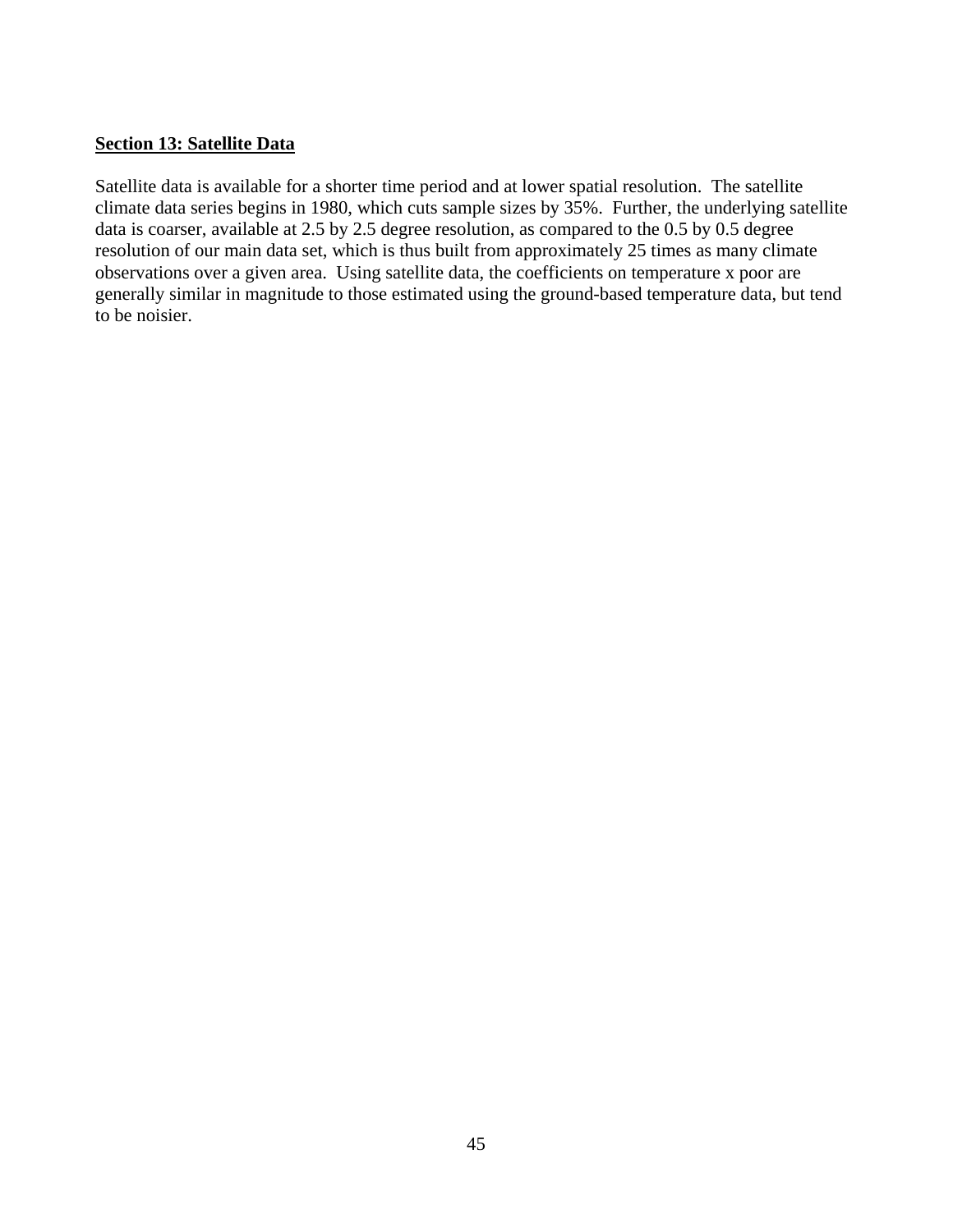| (1)                                    | (2)       | (3)        | (4)                                          | (5)       |
|----------------------------------------|-----------|------------|----------------------------------------------|-----------|
| $-0.634*$                              | $-0.346$  | $-0.396$   | $-0.514$                                     | $-0.348$  |
| (0.382)                                | (0.353)   | (0.353)    | (0.344)                                      | (0.350)   |
|                                        |           |            |                                              |           |
|                                        | $-0.786$  | $-0.658$   | $-0.693$                                     | $-0.197$  |
|                                        | (0.672)   | (0.681)    | (0.692)                                      | (1.129)   |
|                                        |           |            | 0.555                                        |           |
|                                        |           |            | (0.815)                                      |           |
|                                        |           |            |                                              | $-0.159$  |
|                                        |           |            |                                              | (1.151)   |
|                                        |           | $-0.110**$ | $-0.163*$                                    | $-0.117*$ |
|                                        |           | (0.051)    | (0.092)                                      | (0.068)   |
|                                        |           |            |                                              |           |
|                                        |           | $0.183*$   | $0.199*$                                     | $0.254**$ |
|                                        |           | (0.097)    | (0.103)                                      | (0.109)   |
|                                        |           |            | 0.065                                        |           |
|                                        |           |            | (0.102)                                      |           |
|                                        |           |            |                                              | 0.006     |
|                                        |           |            |                                              | (0.089)   |
| 3213                                   | 3213      | 3213       | 3213                                         | 2877      |
| 0.16                                   | 0.16      | 0.16       | 0.16                                         | 0.16      |
| Temperature effect in poor countries   | $-1.132*$ | $-1.054$   | $-1.207*$                                    | $-0.545$  |
|                                        | (0.674)   | (0.684)    | (0.708)                                      | (1.174)   |
| Precipitation effect in poor countries |           | 0.073      | 0.036                                        | 0.137     |
|                                        |           | (0.083)    | (0.089)                                      | (0.122)   |
|                                        |           |            | Dependent variable is the annual growth rate |           |

### **Table A28: Main panel results with satellite temperature data**

Notes: All specifications use PWT data and include country FE, region year FE, and poor x year FE. Robust standard errors in parentheses, adjusted for clustering at parent-country level. Sample includes all countries with at least 20 years of growth observations. Poor is defined as a dummy for a country having below median PPP gdp per capita in its first year in the data. Hot is defined as a dummy for a country having above median average temperature in the 1950s. Agricultural is defined as a dummy for a country having above median share of GDP in agriculture in 1995. Temperature is in degrees Celsius and precipitation is in units of 100mm per year. \* significant at 10%; \*\* significant at 5%; \*\*\* significant at 1%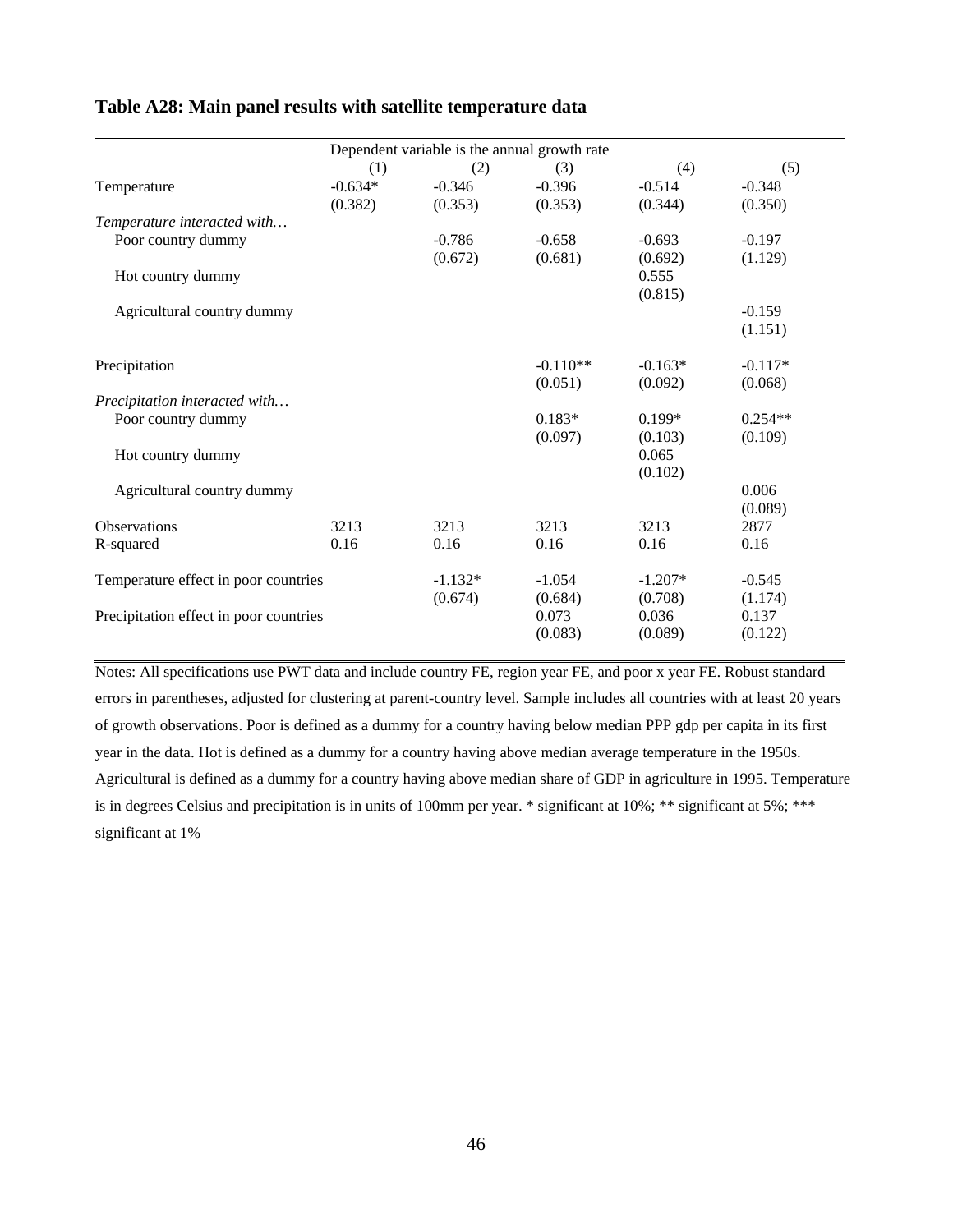| (1)            | (2)            | (3)                 | (4)            |
|----------------|----------------|---------------------|----------------|
| No lags        | 1 lag          | 3 lags              | 5 lags         |
| $-1.132*$      | $-1.117*$      | $-1.054*$           | $-0.434$       |
| (0.674)        | (0.672)        | (0.628)             | (0.703)        |
|                | $-0.144$       | $-0.684$            | $-0.489$       |
|                | (0.613)        | (0.648)             | (0.579)        |
|                |                | 0.932               | 1.044          |
|                |                | (1.138)             | (1.254)        |
|                |                | $-2.223***$         | $-2.196***$    |
|                |                | (0.743)             | (0.817)        |
| $-0.346$       | $-0.353$       | $-0.401$            | $-0.38$        |
| (0.353)        | (0.354)        | (0.392)             | (0.429)        |
|                | 0.293          | 0.452               | 0.315          |
|                | (0.344)        | (0.323)             | (0.336)        |
|                |                | $-0.545$            | $-0.666*$      |
|                |                | (0.343)             | (0.371)        |
|                |                | 0.407               | 0.141          |
|                |                | (0.276)             | (0.322)        |
| N <sub>O</sub> | N <sub>O</sub> | N <sub>O</sub>      | N <sub>O</sub> |
| 3213           | 3213           | 2945                | 2677           |
| 0.16           | 0.16           | 0.17                | 0.17           |
|                |                |                     |                |
| $-1.132*$      |                | $-3.029*$           | $-3.447$       |
|                |                |                     | (2.952)        |
|                | (0.674)        | $-1.261$<br>(0.917) | (1.808)        |

**Table A29: Models with lags using satellite temperature data**

Notes: All specifications use PWT data and include country FE, region year FE, and poor x year FE. Robust standard errors in parentheses, adjusted for clustering at parent-country level. Sample includes all countries with at least 20 years of growth observations. Coefficients that are significantly different from zero are denoted by the following system: \*10%, \*\*5%, and \*\*\*1%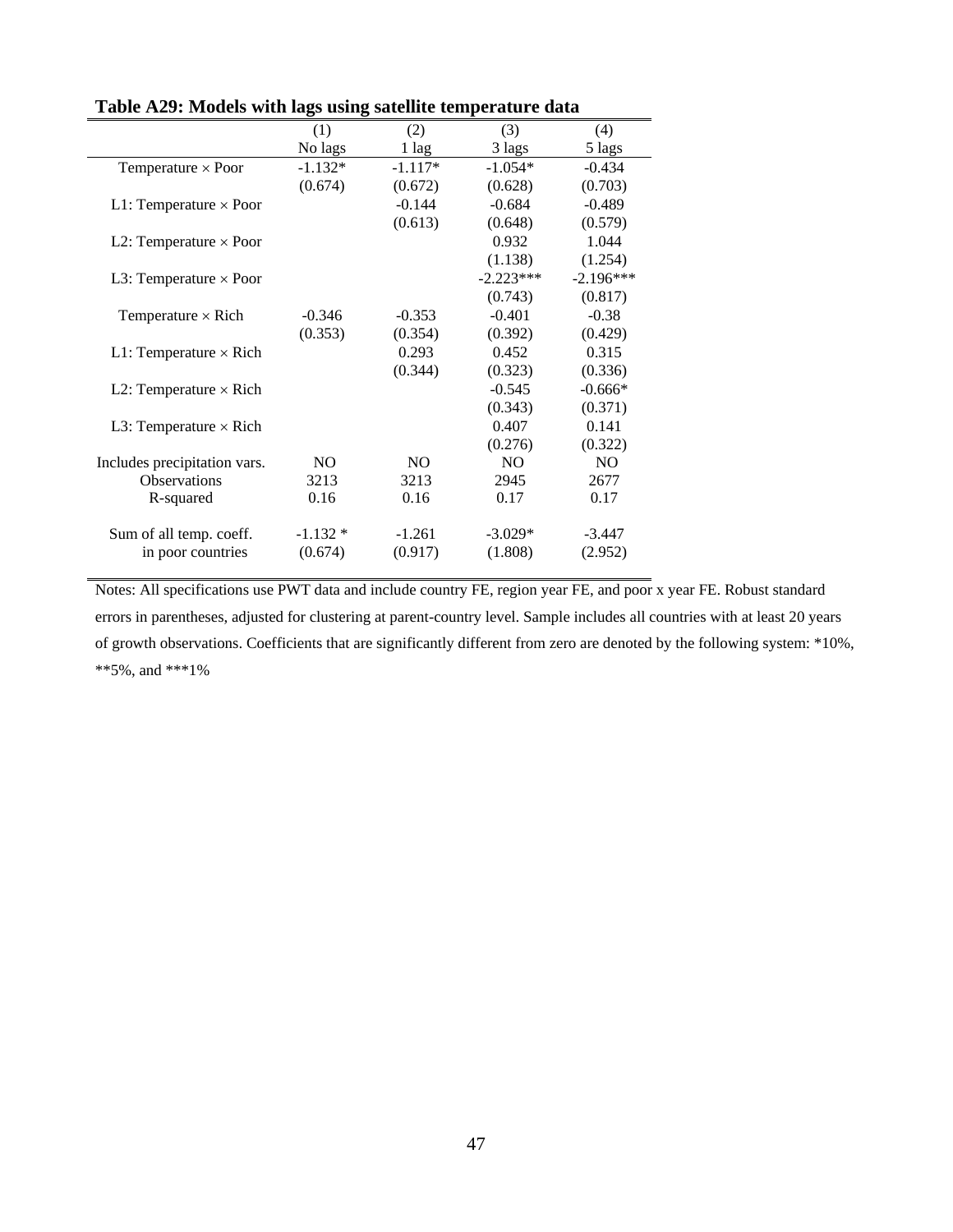|                                  | (1)             | (2)         | (3)         | (4)         | (5)         | (6)         | (7)       | (8)         |
|----------------------------------|-----------------|-------------|-------------|-------------|-------------|-------------|-----------|-------------|
|                                  | <b>Baseline</b> | All FE and  | Country FE  | Country FE  | Balanced    | GDP data    | Sub-      | Sub-        |
|                                  |                 | country     | and         | and Year    | sample:     | from WDI    | Saharan   | Saharan     |
|                                  |                 | specific    | Region×Yr   | FE only     | 1971 - 2003 |             | Africa    | Africa      |
|                                  |                 | trends      | FE only     |             |             |             | Only      | Excluded    |
| Panel A: Models with no lags     |                 |             |             |             |             |             |           |             |
| Temp. immediate effect - Poor    | $-1.054$        | $-0.645$    | $-1.439**$  | $-0.832$    | $-1.077$    | $-0.355$    | 0.284     | $-1.388*$   |
|                                  | (0.684)         | (0.624)     | (0.601)     | (0.699)     | (0.685)     | (0.470)     | (1.428)   | (0.813)     |
| Temp. immediate effect - Rich    | $-0.396$        | $-0.229$    | $-0.591**$  | $-0.328$    | $-0.39$     | $-0.051$    | $-0.468$  | $-0.497$    |
|                                  | (0.353)         | (0.311)     | (0.284)     | (0.363)     | (0.350)     | (0.222)     | (1.076)   | (0.368)     |
| Precip. immediate effect - Poor  | 0.073           | 0.089       | 0.097       | 0.085       | 0.074       | 0.081       | $0.374**$ | $-0.074$    |
|                                  | (0.083)         | (0.083)     | (0.079)     | (0.095)     | (0.083)     | (0.063)     | (0.148)   | (0.081)     |
| Precip. immediate effect - Rich  | $-0.110**$      | $-0.124***$ | $-0.069$    | $-0.089$    | $-0.108**$  | $-0.104***$ | $0.346**$ | $-0.120**$  |
|                                  | (0.051)         | (0.045)     | (0.050)     | (0.073)     | (0.050)     | (0.036)     | (0.169)   | (0.047)     |
| Observations                     | 3213            | 3213        | 3213        | 3213        | 3192        | 2977        | 984       | 2229        |
| Panel B: Models with 5 lags      |                 |             |             |             |             |             |           |             |
| Temp. cumulative effect – Poor   | $-2.691$        | $-0.353$    | $-2.736*$   | $-2.569$    | $-2.681$    | $-3.689*$   | $-14.712$ | 1.274       |
|                                  | (2.871)         | (1.457)     | (1.489)     | (3.663)     | (2.884)     | (2.150)     | (9.307)   | (3.476)     |
| Temp. cumulative effect – Rich   | $-2.233**$      | $-1.376$    | $-2.850***$ | $-2.148$    | $-2.225**$  | $-1.848**$  | 2.455     | $-2.174**$  |
|                                  | (1.052)         | (1.119)     | (0.961)     | (1.402)     | (1.049)     | (0.923)     | (6.852)   | (1.059)     |
| Precip. cumulative effect – Poor | $0.360*$        | $0.350*$    | $0.396*$    | $0.542*$    | $0.362*$    | 0.363       | $1.003*$  | 0.087       |
|                                  | (0.190)         | (0.186)     | (0.204)     | (0.316)     | (0.192)     | (0.222)     | (0.559)   | (0.127)     |
| Precip. cumulative effect - Rich | $-0.315***$     | $-0.339***$ | $-0.229***$ | $-0.367***$ | $-0.312***$ | $-0.233***$ | 0.859     | $-0.320***$ |
|                                  | (0.067)         | (0.072)     | (0.066)     | (0.114)     | (0.068)     | (0.067)     | (0.605)   | (0.068)     |
| Observations                     | 2677            | 2677        | 2677        | 2677        | 2660        | 2512        | 820       | 1857        |

**Table A30: Alternative specifications of panel results using satellite temperature data**

 $\equiv$ 

Notes: Specifications use PWT data and include country FE, region year FE, and poor x year FE unless otherwise noted. Robust standard errors in parentheses,

adjusted for clustering at parent-country level. Coefficients that are significantly different from zero are denoted by the following system: \*10%, \*\*5%, and \*\*\*1%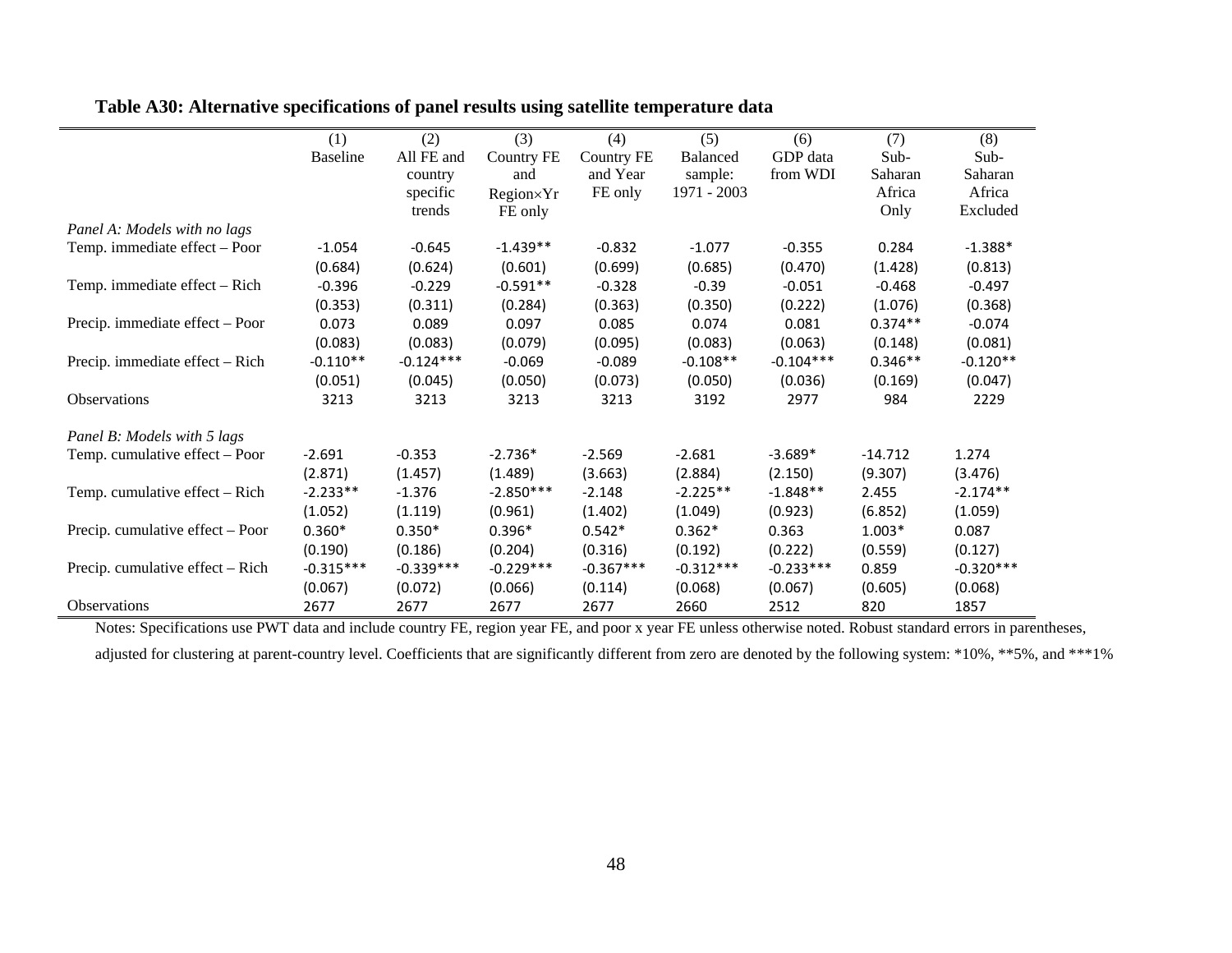# <span id="page-48-0"></span>**Section 14: Different Time Periods**

The following tables report the baseline results splitting the sample into two periods: 1961 to 1979 and 1980 to 2003. The estimated temperature x poor effect tends to be larger in the earlier period, but the negative effect of temperature increases in poor countries appears in both periods and the difference in estimates between the periods is not statistically significant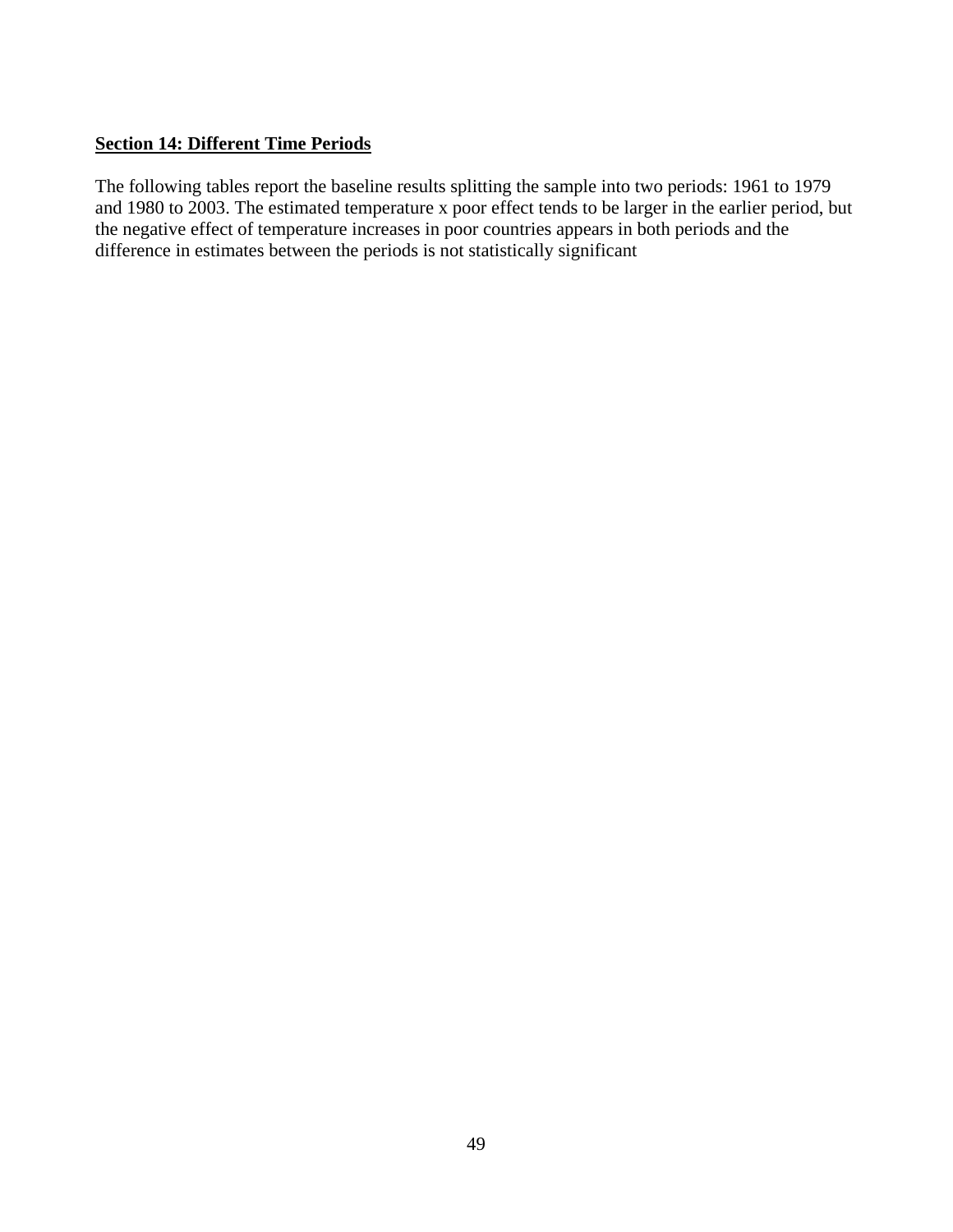# **Table A31: Early Period (1961-1979)**

|                                        | (1)      | (2)        | (3)        | (4)       | (5)       |
|----------------------------------------|----------|------------|------------|-----------|-----------|
| Temperature                            | $-0.764$ | 0.211      | 0.199      | 0.615     | 0.301     |
|                                        | (0.604)  | (0.625)    | (0.629)    | (0.504)   | (0.688)   |
| Temperature interacted with            |          |            |            |           |           |
| Poor country dummy                     |          | $-2.635**$ | $-2.689**$ | $-2.457*$ | $-1.755$  |
|                                        |          | (1.268)    | (1.304)    | (1.297)   | (1.212)   |
| Hot country dummy                      |          |            |            | $-1.930*$ |           |
|                                        |          |            |            | (1.104)   |           |
| Agricultural country dummy             |          |            |            |           | $-1.482$  |
|                                        |          |            |            |           | (1.008)   |
| Precipitation                          |          |            | $-0.073$   | $-0.255*$ | $-0.056$  |
|                                        |          |            | (0.122)    | (0.133)   | (0.128)   |
| Precipitation interacted with          |          |            |            |           |           |
| Poor country dummy                     |          |            | $-0.012$   | 0.005     | 0.012     |
|                                        |          |            | (0.167)    | (0.164)   | (0.209)   |
| Hot country dummy                      |          |            |            | $0.277**$ |           |
|                                        |          |            |            | (0.126)   |           |
| Agricultural country dummy             |          |            |            |           | $-0.067$  |
|                                        |          |            |            |           | (0.209)   |
| <b>Observations</b>                    | 1672     | 1672       | 1672       | 1672      | 1615      |
| R-squared                              | 0.26     | 0.26       | 0.26       | 0.27      | 0.27      |
| Temperature effect in poor countries   |          | $-2.424**$ | $-2.491**$ | $-1.842*$ | $-1.454$  |
|                                        |          | (1.036)    | (1.081)    | (1.110)   | (1.012)   |
| Precipitation effect in poor countries |          |            | $-0.0846$  | $-0.251$  | $-0.0435$ |
|                                        |          |            | (0.122)    | (0.157)   | (0.197)   |

Notes: All specifications use WDI data and include country FE, region × year FE, and poor x year FE. Robust standard errors in parentheses, adjusted for clustering at parent-country level. Sample includes all countries with at least 20 years of growth observations. Poor is defined as a dummy for a country having below median PPP gdp per capita in its first year in the data. Hot is defined as a dummy for a country having above median average temperature in the 1950s. Agricultural is defined as a dummy for a country having above median share of GDP in agriculture in 1995. Temperature is in degrees Celsius and precipitation is in units of 100mm per year.

\* significant at 10%; \*\* significant at 5%; \*\*\* significant at 1%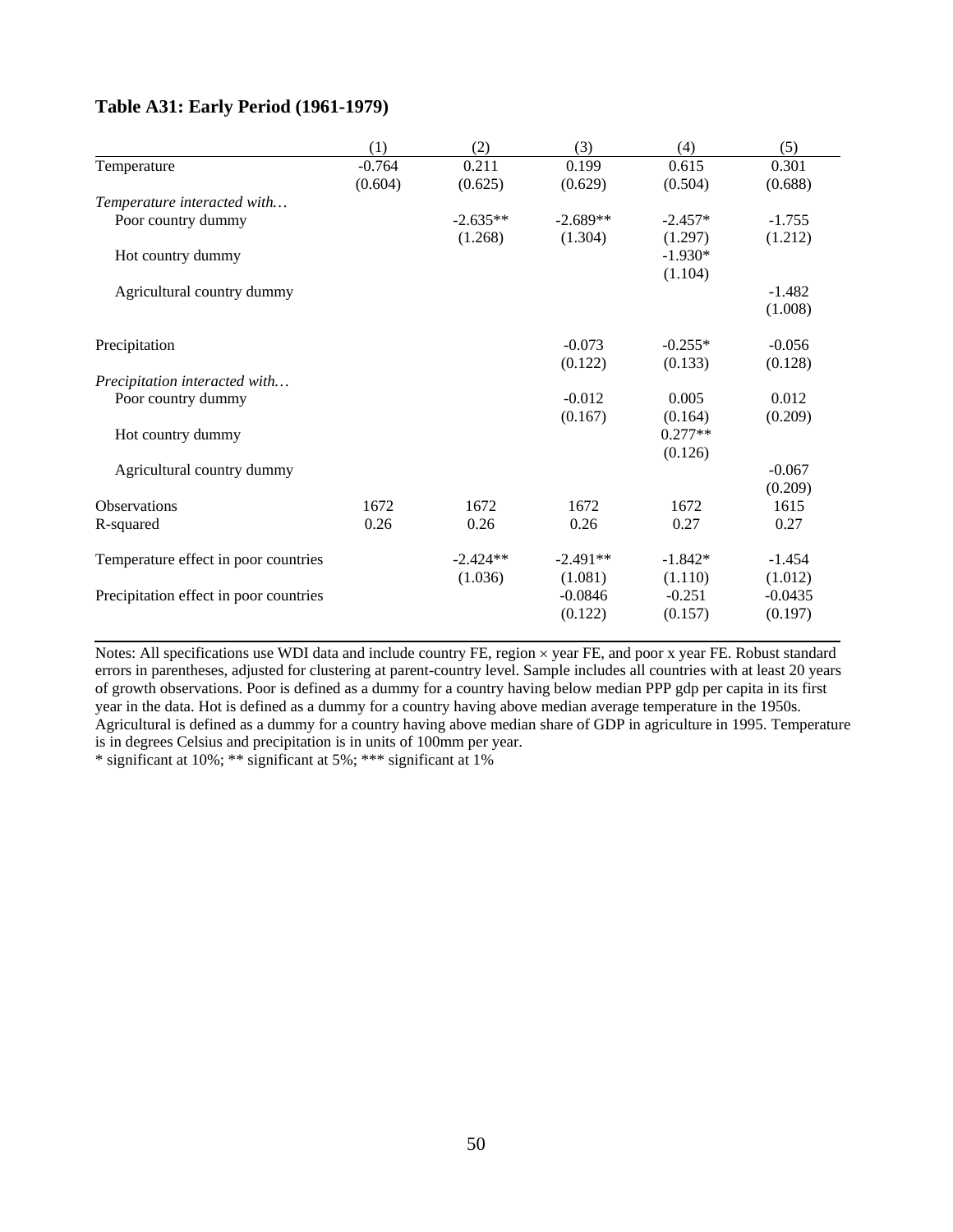### **Table A32: Later Period (1980-2003)**

|                                        | (1)      | (2)         | (3)         | (4)         | (5)         |
|----------------------------------------|----------|-------------|-------------|-------------|-------------|
| Temperature                            | $-0.203$ | 0.355       | 0.332       | 0.290       | 0.319       |
|                                        | (0.318)  | (0.338)     | (0.337)     | (0.327)     | (0.366)     |
| Temperature interacted with            |          |             |             |             |             |
| Poor country dummy                     |          | $-1.709***$ | $-1.670***$ | $-1.694***$ | $-1.961***$ |
|                                        |          | (0.550)     | (0.547)     | (0.547)     | (0.695)     |
| Hot country dummy                      |          |             |             | 0.189       |             |
|                                        |          |             |             | (0.635)     |             |
| Agricultural country dummy             |          |             |             |             | 0.477       |
|                                        |          |             |             |             | (0.652)     |
| Precipitation                          |          |             | $-0.118**$  | $-0.173*$   | $-0.121**$  |
|                                        |          |             | (0.057)     | (0.090)     | (0.058)     |
| Precipitation interacted with          |          |             |             |             |             |
| Poor country dummy                     |          |             | 0.134       | 0.133       | 0.087       |
|                                        |          |             | (0.114)     | (0.110)     | (0.137)     |
| Hot country dummy                      |          |             |             | 0.087       |             |
|                                        |          |             |             | (0.102)     |             |
| Agricultural country dummy             |          |             |             |             | 0.070       |
|                                        |          |             |             |             | (0.132)     |
| <b>Observations</b>                    | 2112     | 2112        | 2112        | 2112        | 2040        |
| R-squared                              | 0.26     | 0.27        | 0.27        | 0.27        | 0.27        |
| Temperature effect in poor countries   |          | $-1.354***$ | $-1.339***$ | $-1.404***$ | $-1.642**$  |
|                                        |          | (0.466)     | (0.459)     | (0.458)     | (0.710)     |
| Precipitation effect in poor countries |          |             | 0.0159      | $-0.0402$   | $-0.0336$   |
|                                        |          |             | (0.103)     | (0.110)     | (0.127)     |

Notes: All specifications use WDI data and include country FE, region × year FE, and poor x year FE. Robust standard errors in parentheses, adjusted for clustering at parent-country level. Sample includes all countries with at least 20 years of growth observations. Poor is defined as a dummy for a country having below median PPP gdp per capita in its first year in the data. Hot is defined as a dummy for a country having above median average temperature in the 1950s. Agricultural is defined as a dummy for a country having above median share of GDP in agriculture in 1995. Temperature is in degrees Celsius and precipitation is in units of 100mm per year.

\* significant at 10%; \*\* significant at 5%; \*\*\* significant at 1%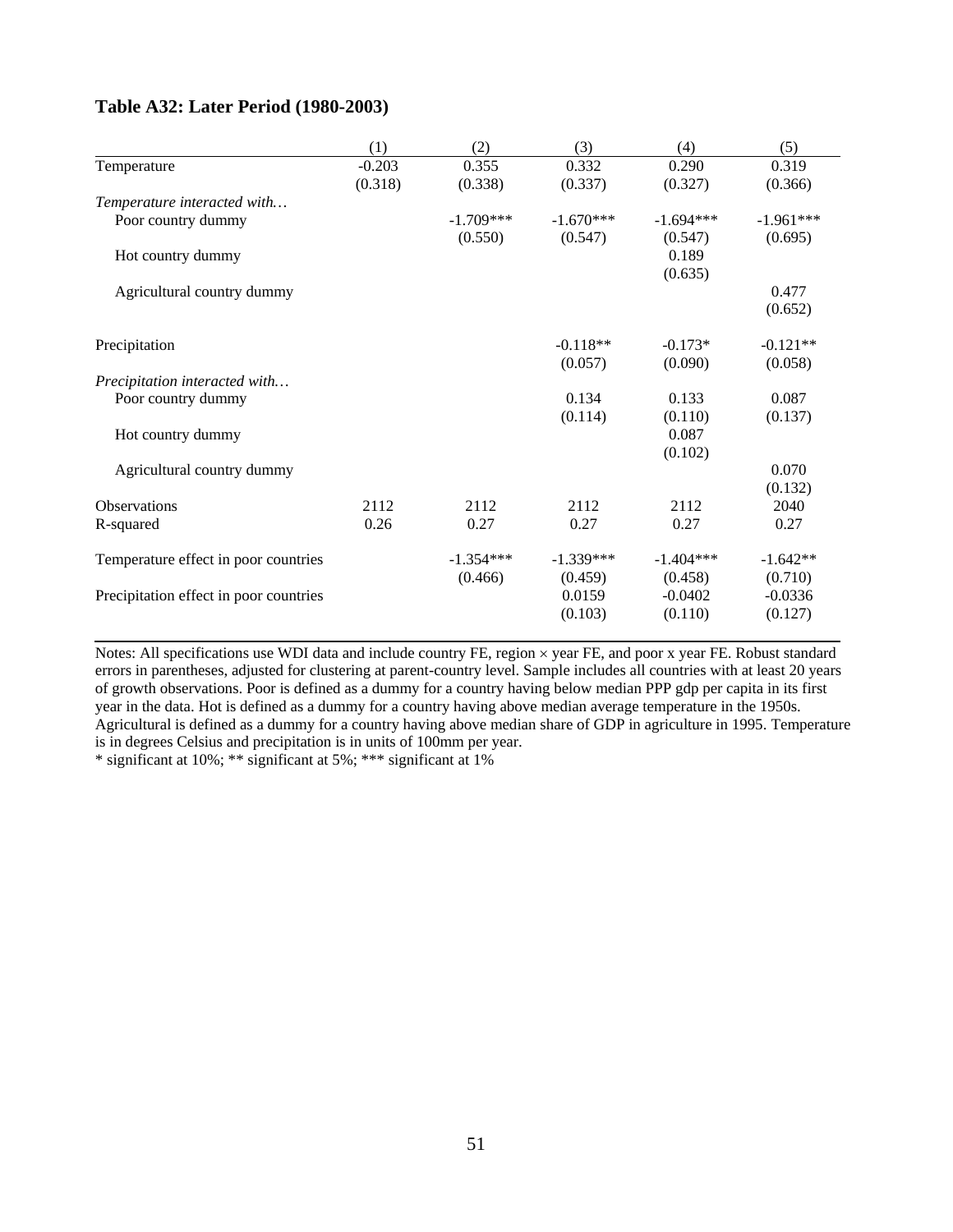# <span id="page-51-0"></span>**Section 15: Miscellaneous Further Information and Results**

# **Table A33: Country List**

| Country                                    | Code       | <b>Temperature</b> |
|--------------------------------------------|------------|--------------------|
| <b>Poor - Eastern Europe and Central</b>   |            |                    |
| Asia                                       |            |                    |
| Romania                                    | <b>ROM</b> | 9.06               |
| Poor - Latin America                       |            |                    |
| <b>Bolivia</b>                             | BOL        | 18.80              |
| Dominican Republic                         | <b>DOM</b> | 25.27              |
| Ecuador                                    | <b>ECU</b> | 20.41              |
| Guatemala                                  | <b>GTM</b> | 20.98              |
| Haiti                                      | HTI        | 24.22              |
| Honduras                                   | <b>HND</b> | 24.03              |
|                                            |            |                    |
| <b>Poor - Middle East and North Africa</b> |            |                    |
| Egypt                                      | <b>EGY</b> | 21.15              |
| Morocco                                    | <b>MAR</b> | 16.94              |
| Syria                                      | <b>SYR</b> | 17.31              |
| Tunisia                                    | <b>TUN</b> | 18.49              |
| Turkey                                     | <b>TUR</b> | 12.13              |
| <b>Poor - South and East Asia</b>          |            |                    |
| Bangladesh                                 | <b>BGD</b> | 25.59              |
| <b>Bhutan</b>                              | <b>BTN</b> | 11.41              |
| China                                      | <b>CHN</b> | 13.66              |
| India                                      | <b>IND</b> | 25.21              |
| Indonesia                                  | <b>IDN</b> | 25.56              |
| Korea, Republic of                         | <b>KOR</b> | 11.25              |
| Malaysia                                   | <b>MYS</b> | 26.03              |
| Mongolia                                   | <b>MNG</b> | $-1.03$            |
| Nepal                                      | NPL        | 20.20              |
| Pakistan                                   | <b>PAK</b> | 22.54              |
| Papua New Guinea                           | <b>PNG</b> | 21.93              |
| Philippines                                | PHL        | 25.51              |
| Solomon Islands                            | <b>SLB</b> | 27.24              |
| Sri Lanka                                  | <b>LKA</b> | 26.80              |
| Thailand                                   | <b>THA</b> | 26.83              |
| Vanuatu                                    | <b>VUT</b> | 24.61              |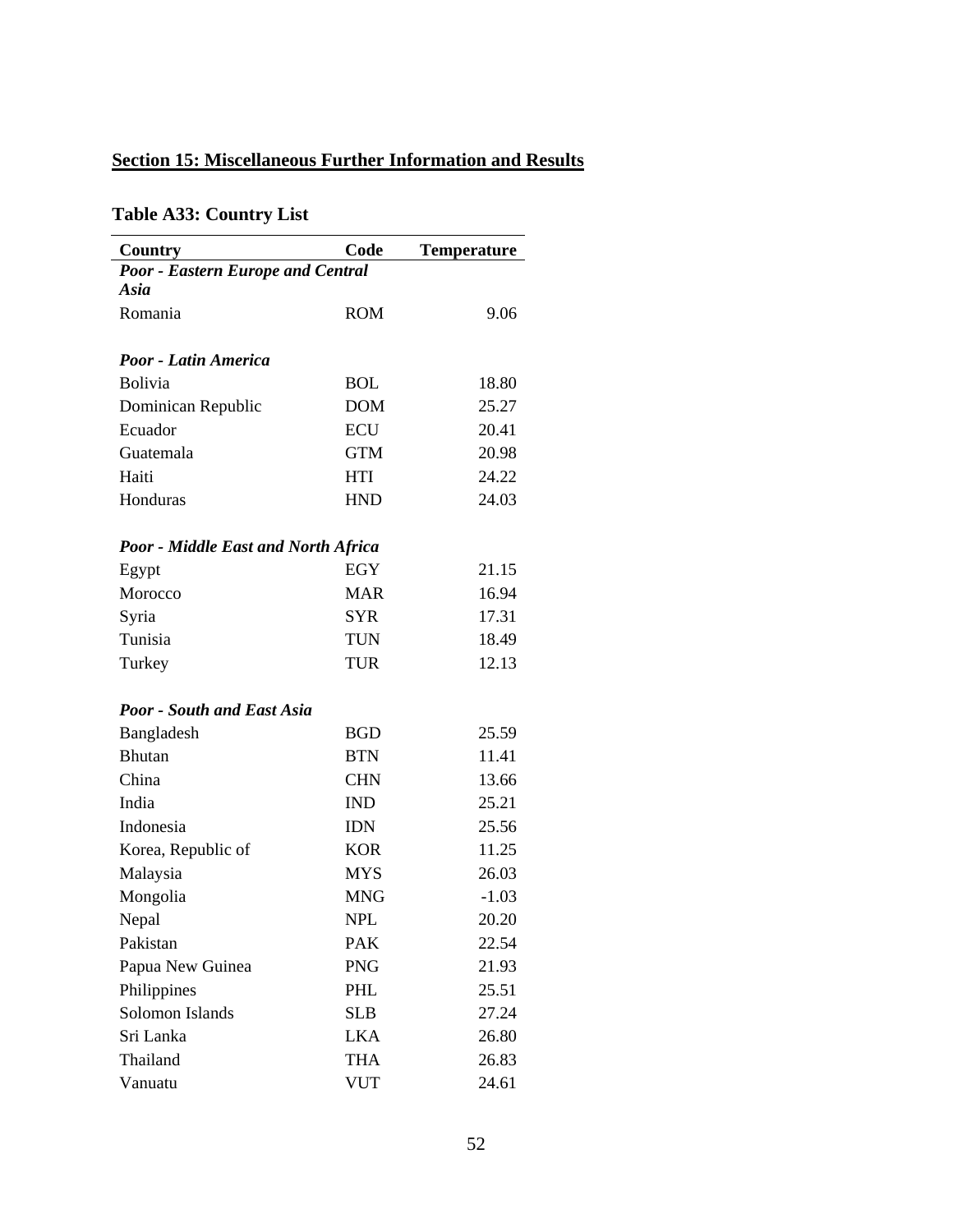# *Poor - Sub Saharan Africa*

| Angola                   | AGO        | 22.51 |
|--------------------------|------------|-------|
| Benin                    | <b>BEN</b> | 27.02 |
| <b>Botswana</b>          | BWA        | 20.88 |
| <b>Burkina Faso</b>      | <b>BFA</b> | 27.69 |
| <b>Burundi</b>           | <b>BDI</b> | 20.15 |
| Cameroon                 | <b>CMR</b> | 24.24 |
| Cape Verde               | <b>CPV</b> | 23.51 |
| Central African Republic | <b>CAF</b> | 24.32 |
| Chad                     | <b>TCD</b> | 27.81 |
| Comoros                  | <b>COM</b> | 25.79 |
| Congo, Dem. Rep.         | <b>ZAR</b> | 23.20 |
| Congo, Republic of       | COG        | 24.10 |
| Cote d'Ivoire            | <b>CIV</b> | 26.13 |
| Gambia, The              | <b>GMB</b> | 26.17 |
| Ghana                    | <b>GHA</b> | 26.56 |
| Guinea-Bissau            | <b>GNB</b> | 26.73 |
| Kenya                    | <b>KEN</b> | 20.03 |
| Lesotho                  | <b>LSO</b> | 12.22 |
| Liberia                  | LBR        | 25.79 |
| Madagascar               | <b>MDG</b> | 20.73 |
| Malawi                   | <b>MWI</b> | 22.72 |
| Mali                     | MLI        | 28.30 |
| Mauritania               | <b>MRT</b> | 28.56 |
| Mozambique               | <b>MOZ</b> | 24.34 |
| Niger                    | <b>NER</b> | 28.14 |
| Nigeria                  | <b>NGA</b> | 26.73 |
| Rwanda                   | <b>RWA</b> | 19.76 |
| Senegal                  | <b>SEN</b> | 27.21 |
| Sierra Leone             | <b>SLE</b> | 26.07 |
| Somalia                  | SOM        | 26.73 |
| Sudan                    | <b>SDN</b> | 27.71 |
| Togo                     | <b>TGO</b> | 26.18 |
| Uganda                   | <b>UGA</b> | 22.37 |
| Zambia                   | ZMB        | 21.49 |
| Zimbabwe                 | <b>ZWE</b> | 20.62 |
|                          |            |       |

# *Rich - Eastern Europe and Central Asia*

| Albania         | AL B       | 13.30 |
|-----------------|------------|-------|
| <b>Bulgaria</b> | <b>BGR</b> | 10.01 |
| Cyprus          | <b>CYP</b> | 19.61 |
| Hungary         | <b>HUN</b> | 10.29 |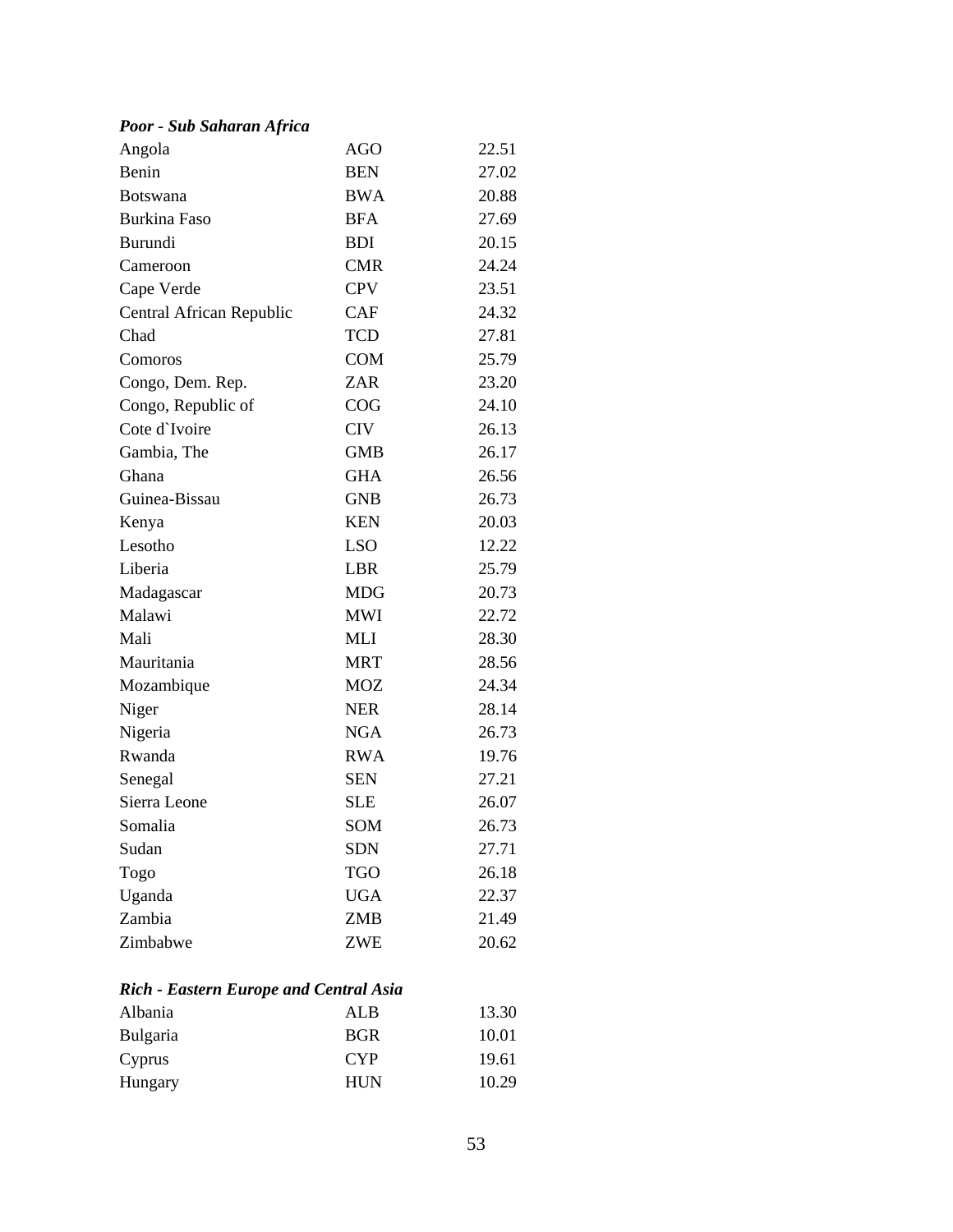### *Rich - Latin American Countries*

| Argentina                                  | <b>ARG</b> | 17.15 |
|--------------------------------------------|------------|-------|
| <b>Bahamas</b>                             | <b>BHS</b> | 25.07 |
| <b>Belize</b>                              | <b>BLZ</b> | 25.51 |
| <b>Brazil</b>                              | <b>BRA</b> | 21.91 |
| Chile                                      | <b>CHL</b> | 11.34 |
| Colombia                                   | <b>COL</b> | 21.41 |
| Costa Rica                                 | <b>CRI</b> | 22.31 |
| El Salvador                                | <b>SLV</b> | 23.30 |
| Guyana                                     | <b>GUY</b> | 26.82 |
| Jamaica                                    | <b>JAM</b> | 24.72 |
| Mexico                                     | <b>MEX</b> | 18.63 |
| Nicaragua                                  | <b>NIC</b> | 25.59 |
| Panama                                     | PAN        | 24.86 |
| Paraguay                                   | <b>PRY</b> | 22.20 |
| Peru                                       | <b>PER</b> | 13.78 |
| St. Vincent & Grenadines                   | <b>VCT</b> | 26.05 |
| Suriname                                   | <b>SUR</b> | 26.70 |
| Trinidad &Tobago                           | <b>TTO</b> | 25.81 |
| Uruguay                                    | <b>URY</b> | 17.21 |
| Venezuela                                  | <b>VEN</b> | 25.34 |
| <b>Rich - Middle East and North Africa</b> |            |       |
| Algeria                                    | <b>DZA</b> | 16.79 |
| Iran                                       | <b>IRN</b> | 14.15 |
| Israel                                     | <b>ISR</b> | 19.91 |
| Jordan                                     | <b>JOR</b> | 17.62 |
| Kuwait                                     | <b>KWT</b> | 25.39 |
| Libya                                      | LBY        | 20.27 |
| Oman                                       | <b>OMN</b> | 25.26 |
| Saudi Arabia                               | SAU        | 25.21 |
| <b>United Arab Emirates</b>                | <b>ARE</b> | 26.82 |
| <b>Rich - South and East Asia</b>          |            |       |
| <b>Brunei</b>                              | <b>BRN</b> | 26.96 |
| Fiji                                       | <b>FJI</b> | 23.87 |
| Japan                                      | <b>JPN</b> | 13.15 |
| Samoa                                      | <b>WSM</b> | 26.03 |

# *Rich - Sub Saharan Africa*

| Gabon            | GAB        | 24.61 |
|------------------|------------|-------|
| <b>Mauritius</b> | <b>MUS</b> | 24.11 |
| South Africa     | <b>ZAF</b> | 17.50 |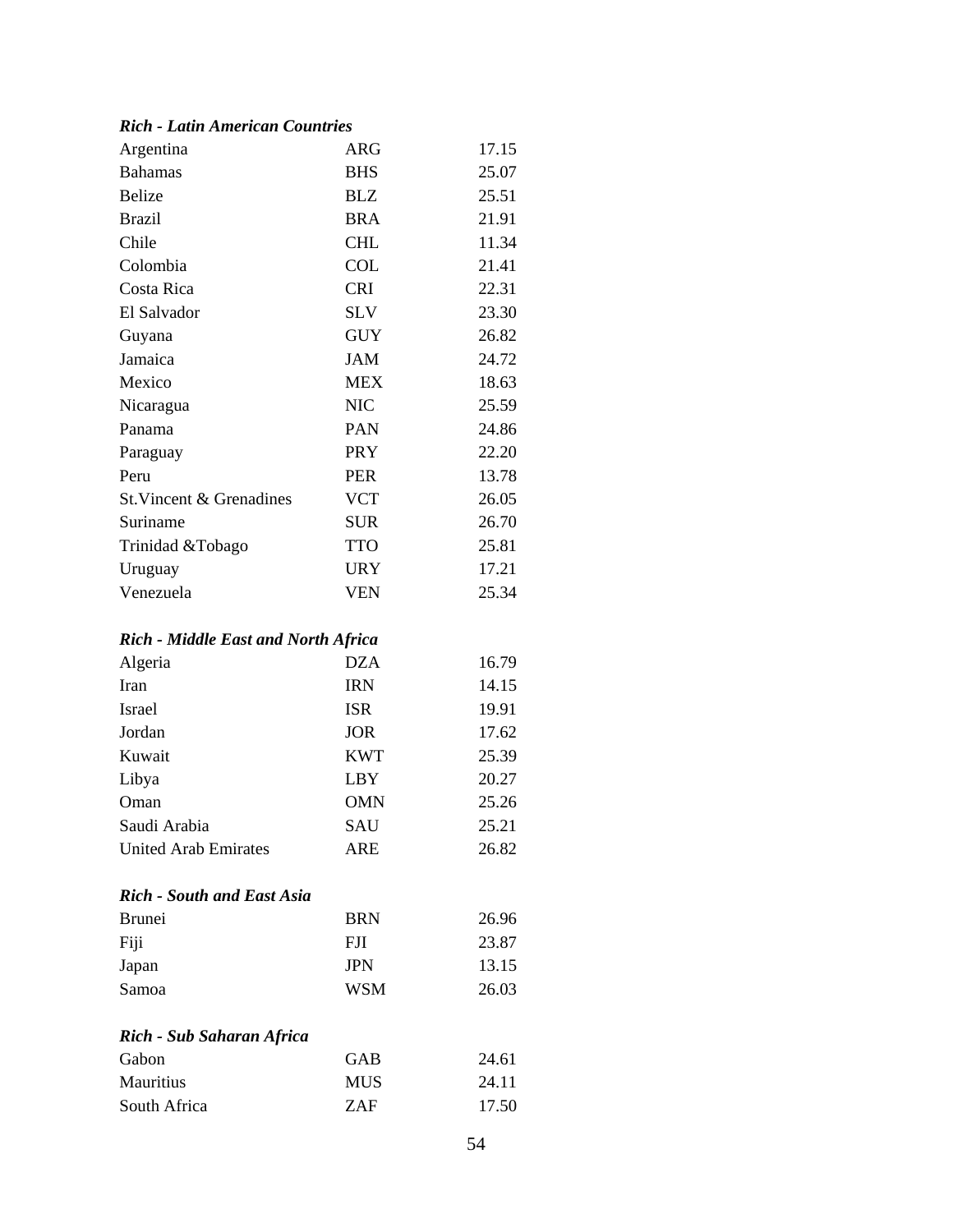| Swaziland                                  | <b>SWZ</b> | 20.69 |
|--------------------------------------------|------------|-------|
| <b>Rich - Western Europe and Offshoots</b> |            |       |
| Australia                                  | <b>AUS</b> | 15.96 |
| Austria                                    | <b>AUT</b> | 7.61  |
| Belgium                                    | <b>BEL</b> | 9.98  |
| Canada                                     | CAN        | 4.95  |
| Denmark                                    | <b>DNK</b> | 7.87  |
| Finland                                    | <b>FIN</b> | 3.28  |
| France                                     | <b>FRA</b> | 10.66 |
| Germany                                    | <b>DEU</b> | 8.90  |
| Greece                                     | <b>GRC</b> | 14.63 |
| Iceland                                    | <b>ISL</b> | 2.53  |
| Ireland                                    | <b>IRL</b> | 9.17  |
| Italy                                      | <b>ITA</b> | 11.84 |
| Luxembourg                                 | <b>LUX</b> | 9.09  |
| Netherlands                                | <b>NLD</b> | 9.91  |
| New Zealand                                | <b>NZL</b> | 11.98 |
| Norway                                     | <b>NOR</b> | 3.62  |
| Portugal                                   | <b>PRT</b> | 15.06 |
| Spain                                      | ESP        | 13.91 |
| Sweden                                     | <b>SWE</b> | 5.45  |
| Switzerland                                | <b>CHE</b> | 5.31  |
| <b>United Kingdom</b>                      | <b>GBR</b> | 9.19  |
| <b>United States</b>                       | <b>USA</b> | 12.96 |

Note: Temperature is the mean population-weighted temperature for the country over the sample period.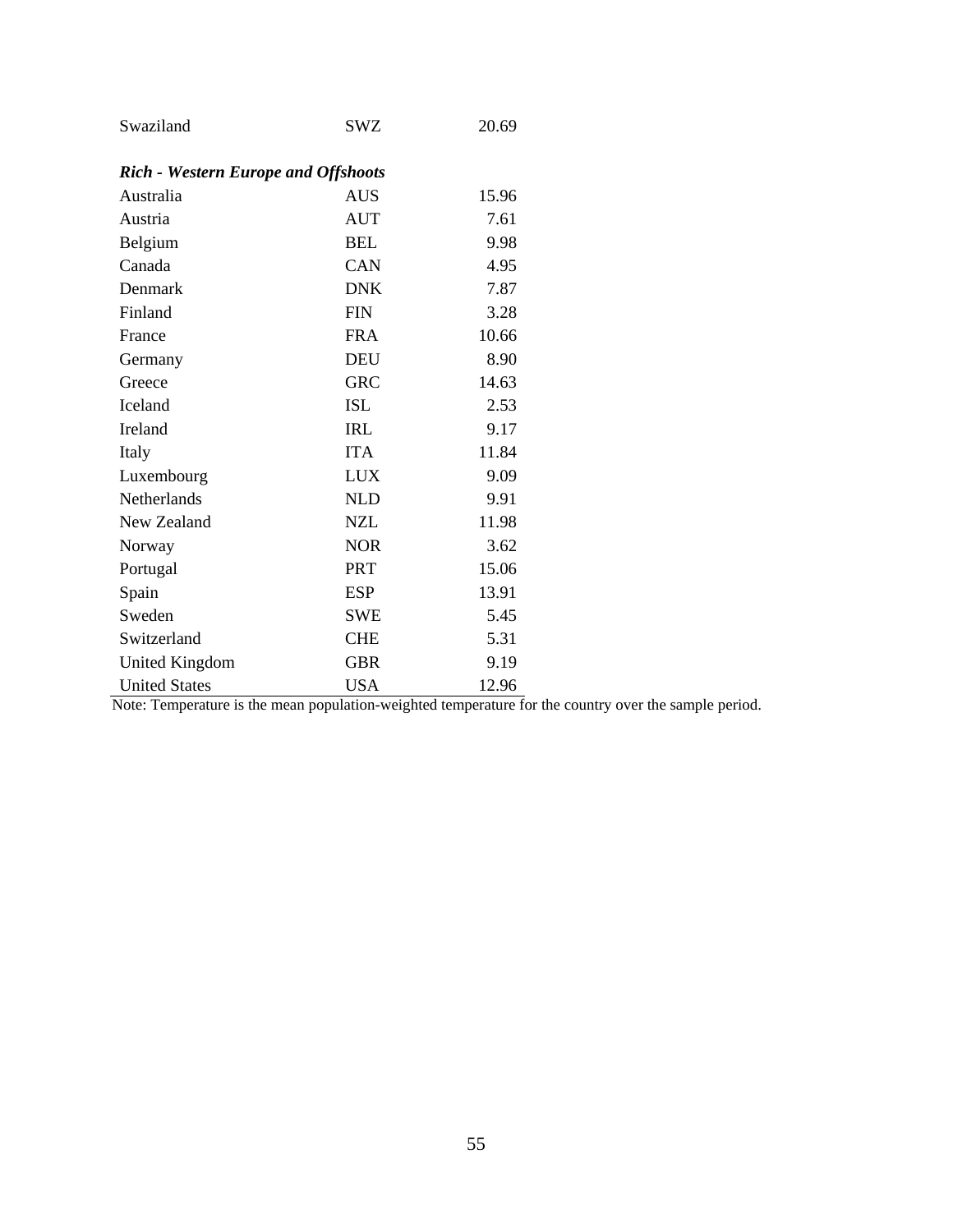| Temp * Poor           | $-1.580***$ | Temp * Rich           | 0.234     |
|-----------------------|-------------|-----------------------|-----------|
|                       | (0.579)     |                       | (0.356)   |
| $L1: Temp * Poor$     | 0.627       | $L1$ : Temp $*$ Rich  | 0.168     |
|                       | (0.481)     |                       | (0.323)   |
| L2: Temp * Poor       | $-0.354$    | $L2$ : Temp $*$ Rich  | 0.172     |
|                       | (0.586)     |                       | (0.273)   |
| L3: Temp * Poor       | $-0.152$    | $L3$ : Temp $*$ Rich  | $-0.137$  |
|                       | (0.506)     |                       | (0.286)   |
| L4: Temp * Poor       | 0.3         | L4: Temp * Rich       | $-0.144$  |
|                       | (0.505)     |                       | (0.270)   |
| $L5$ : Temp $*$ Poor  | $-0.339$    | L5: Temp * Rich       | $-0.479*$ |
|                       | (0.492)     |                       | (0.290)   |
| L6: Temp * Poor       | 0.615       | L6: Temp $*$ Rich     | 0.100     |
|                       | (0.586)     |                       | (0.282)   |
| $L7$ : Temp $*$ Poor  | 0.659       | $L7$ : Temp $*$ Rich  | $-0.318$  |
|                       | (0.581)     |                       | (0.354)   |
| L8: Temp * Poor       | $-0.35$     | $L8$ : Temp $*$ Rich  | 0.031     |
|                       | (0.612)     |                       | (0.317)   |
| $L9: Temp * Poor$     | $-0.377$    | $L9$ : Temp $*$ Rich  | $-0.063$  |
|                       | (0.515)     |                       | (0.332)   |
| $L10$ : Temp $*$ Poor | 0.092       | $L10$ : Temp $*$ Rich | 0.248     |
|                       | (0.560)     |                       | (0.297)   |

**Table A34: Full Set of Lags Reported for 10 Lag model**

Notes: The specification uses WDI data and include country FE, region  $\times$  year FE, and poor x year FE. Robust standard errors in parentheses, adjusted for two-way clustering at parent-country and year-region levels. Sample includes all countries with at least 20 years of growth observations. The specification also includes Precipitation  $\times$ Poor and Precipitation  $\times$  Rich, with the same number of lags as the temperature variables shown in the table.  $*$ significant at 10%; \*\* significant at 5%; \*\*\* significant at 1%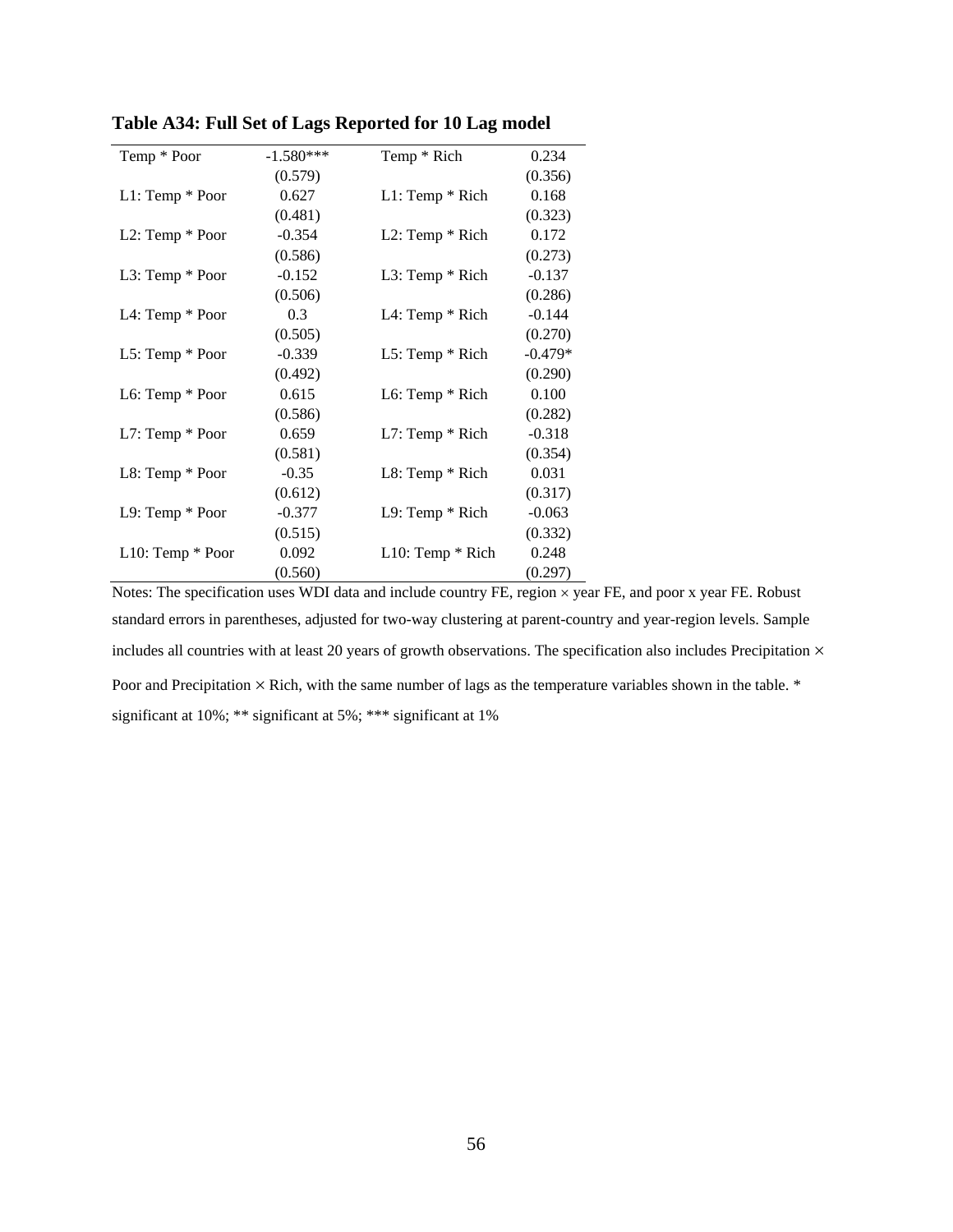# **Table A35: Heterogeneity by Initial Precipitation**

|                                        | (1)         | (2)         |
|----------------------------------------|-------------|-------------|
| Temperature                            | 0.262       | 0.262       |
|                                        | (0.311)     | (0.368)     |
| Temperature interacted with            |             |             |
| Poor country dummy                     | $-1.610***$ | $-1.603***$ |
|                                        | (0.485)     | (0.476)     |
| Rainy country dummy                    |             | 0.006       |
|                                        |             | (0.383)     |
| Precipitation                          | $-0.083*$   | $-0.058$    |
|                                        | (0.050)     | (0.098)     |
| Precipitation interacted with          |             |             |
| Poor country dummy                     | $0.153*$    | $0.155**$   |
|                                        | (0.078)     | (0.079)     |
| Rainy country dummy                    |             | $-0.029$    |
|                                        |             | (0.112)     |
| <b>Observations</b>                    | 4924        | 4924        |
| R-squared                              | 0.22        | 0.22        |
| Temperature effect in poor countries   | $-1.347***$ | $-1.341***$ |
|                                        | (0.408)     | (0.442)     |
| Precipitation effect in poor countries | 0.0698      | 0.0970      |
|                                        | (0.058)     | (0.114)     |

Notes: All specifications use WDI data and include country FE, region × year FE, and poor x year FE. Robust standard errors in parentheses, adjusted for clustering at parent-country level. Sample includes all countries with at least 20 years of growth observations. Poor is defined as a dummy for a country having below median PPP gdp per capita in its first year in the data. Hot is defined as a dummy for a country having above median average temperature in the 1950s. Agricultural is defined as a dummy for a country having above median share of GDP in agriculture in 1995. Temperature is in degrees Celsius and precipitation is in units of 100mm per year.

 $\overline{\phantom{a}}$ 

\* significant at 10%; \*\* significant at 5%; \*\*\* significant at 1%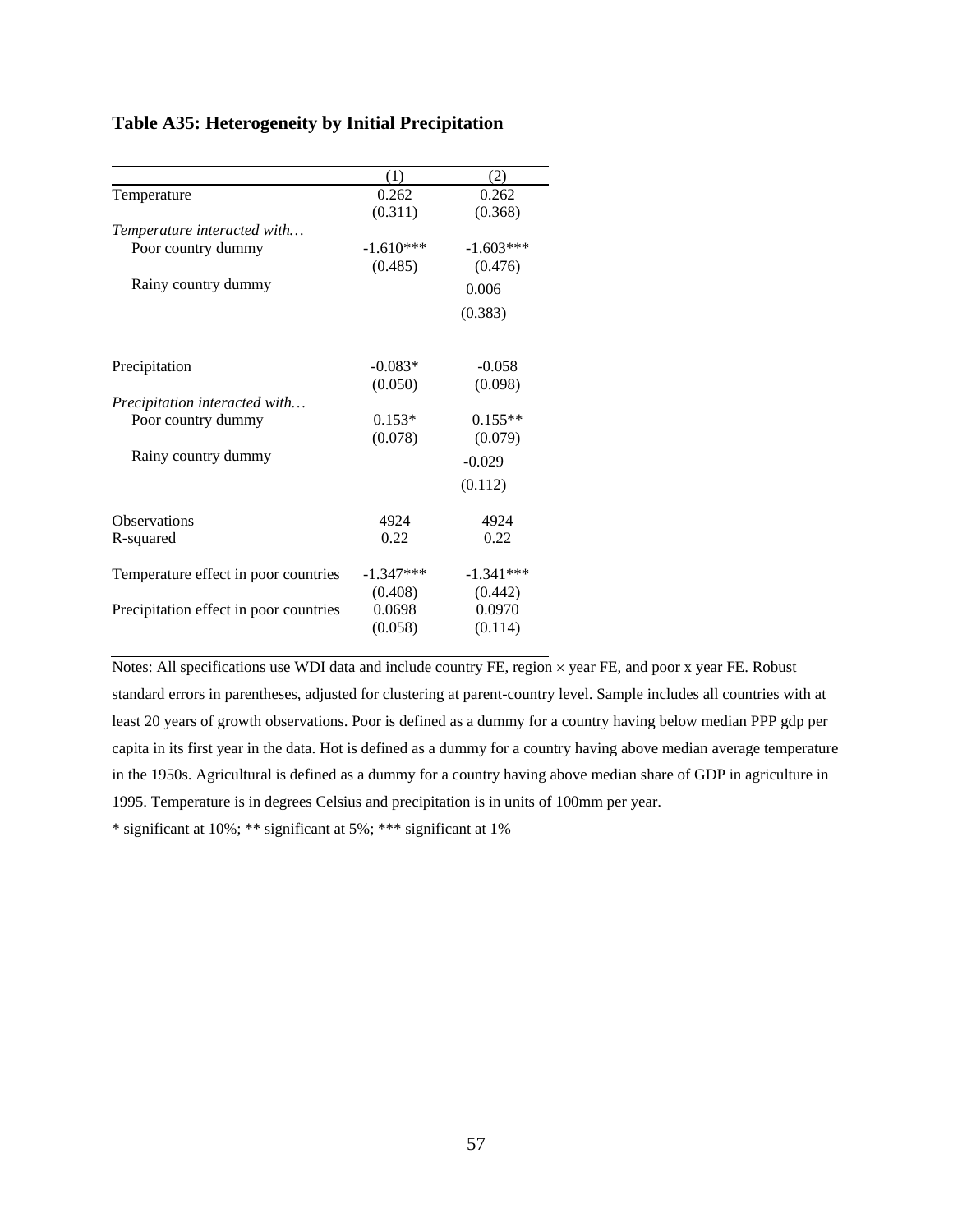# **Table A36: Political economy effects**

|                            | (1)                                  | (2)                      | (3)                        | (4)                                    |
|----------------------------|--------------------------------------|--------------------------|----------------------------|----------------------------------------|
|                            | Any change in<br><b>POLITY</b> score | Improvement in<br>Polity | Deterioration in<br>Polity | <b>POLITY</b><br>interregnum<br>period |
| Temperature                | $-0.013$                             | $-0.009$                 | 0.001                      | $-0.016**$                             |
|                            | (0.009)                              | (0.007)                  | (0.005)                    | (0.007)                                |
| Temperature X              | $0.040**$                            | 0.005                    | 0.015                      | $0.029**$                              |
| Poor                       | (0.016)                              | (0.014)                  | (0.010)                    | (0.013)                                |
| Precipitation              | $-0.001$                             | $-0.001$                 | 0.000                      | 0.001                                  |
|                            | (0.003)                              | (0.002)                  | (0.002)                    | (0.001)                                |
| Precipitation X            | $-0.008$                             | $-0.007*$                | 0.002                      | $-0.005*$                              |
| Poor                       | (0.005)                              | (0.004)                  | (0.003)                    | (0.003)                                |
| Obs.<br>Temperature        | 5388                                 | 5388                     | 5388                       | 5388                                   |
| effect in poor             | $0.027*$                             | $-0.003$                 | $0.016*$                   | 0.013                                  |
| countries<br>Precipitation | (0.015)                              | (0.013)                  | (0.009)                    | (0.012)                                |
| effect in poor             | $-0.009**$                           | $-0.008**$               | 0.001                      | $-0.004$                               |
| countries                  | (0.004)                              | (0.003)                  | (0.002)                    | (0.003)                                |

Notes: All columns use data from the POLITY IV dataset and include country FE, region  $\times$  year FE, and poor x year

FE. Robust standard errors in parentheses, adjusted for two-way clustering at parent-country and year-region levels.

\* significant at 10%; \*\* significant at 5%; \*\*\* significant at 1%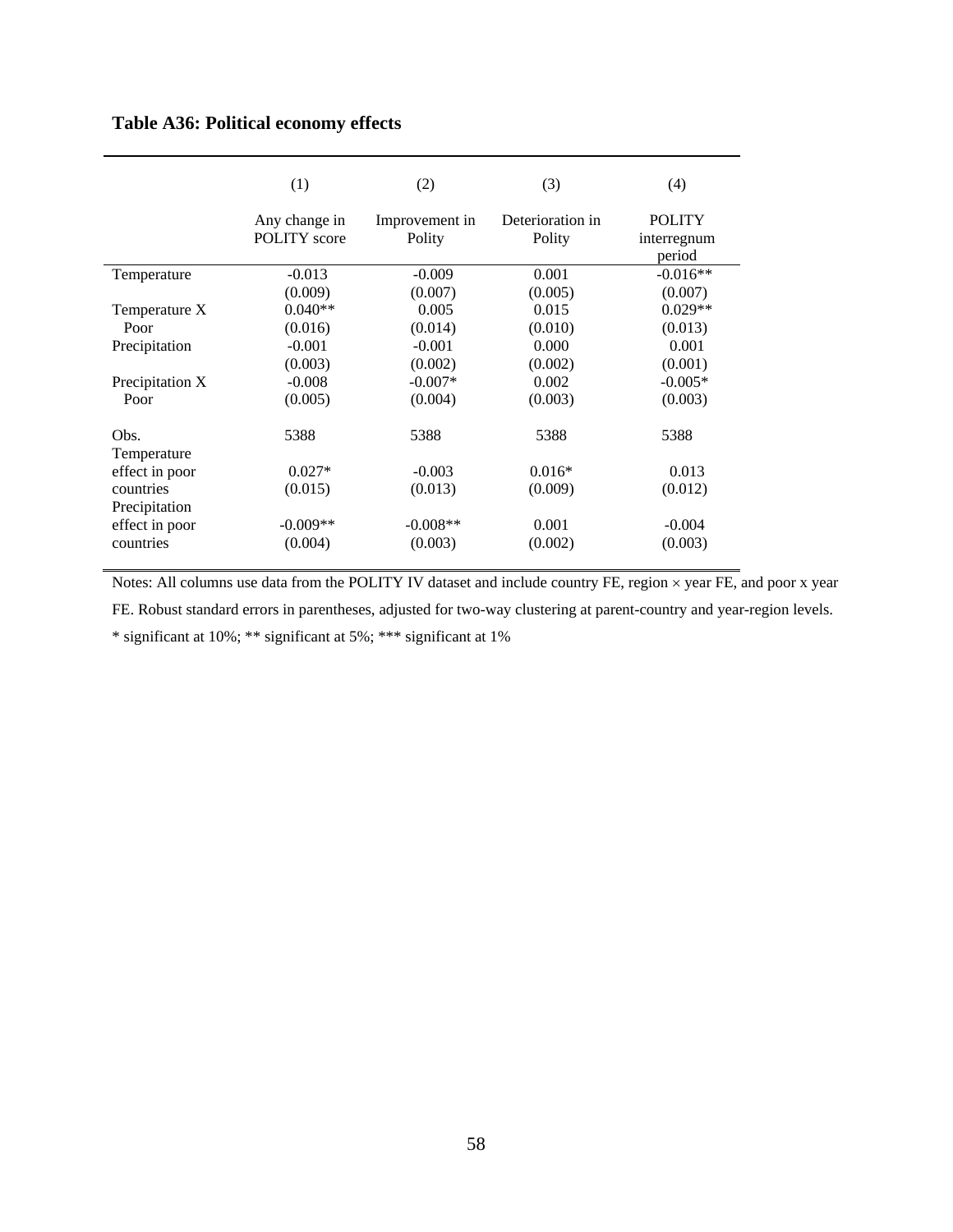| 10 leads<br>$-2.012***$<br>(0.570) |
|------------------------------------|
|                                    |
|                                    |
|                                    |
| 0.675                              |
| (0.509)                            |
| $-0.212$                           |
| (0.503)                            |
| $-0.092$                           |
| (0.494)                            |
| 0.400                              |
| (0.330)                            |
| $-0.124$                           |
| (0.300)                            |
| $-0.054$                           |
| (0.282)                            |
| $-0.248$                           |
| (0.254)                            |
| <b>YES</b>                         |
| 3665                               |
| 0.23                               |
|                                    |
| 1.349                              |
| (0.972)                            |
| $-1.022$                           |
| (0.642)                            |
|                                    |

### **Table A37: Models with leads (WDI)**

Notes: All specifications use WDI data and include country FE, region × year FE, and poor x year FE. Robust standard errors in parentheses, adjusted for clustering at parent-country level. Sample includes all countries with at least 20 years of growth observations. Columns  $(6) - (8)$  also include temperature lags interacted with poor and rich, with the number of lags equal to the number of leads given in the column headings. Columns (4) and (7) also include the 4<sup>th</sup> and 5<sup>th</sup> leads – and, in column (7), lags - of Tem x Poor and Tem x Rich. Similarly columns (5) and (8) also include the  $4<sup>th</sup>$  through  $10<sup>th</sup>$  leads – and, in column (8), lags - of Tem x Poor and Tem x Rich; those coefficients are suppressed in the table to save space.. Sum of all leads in poor countries shows the sum of all of the leads of Tem x Poor included in the regression; sum of all leads in rich countries is calculated analogously.\* significant at 10%; \*\* significant at 5%; \*\*\* significant at 1%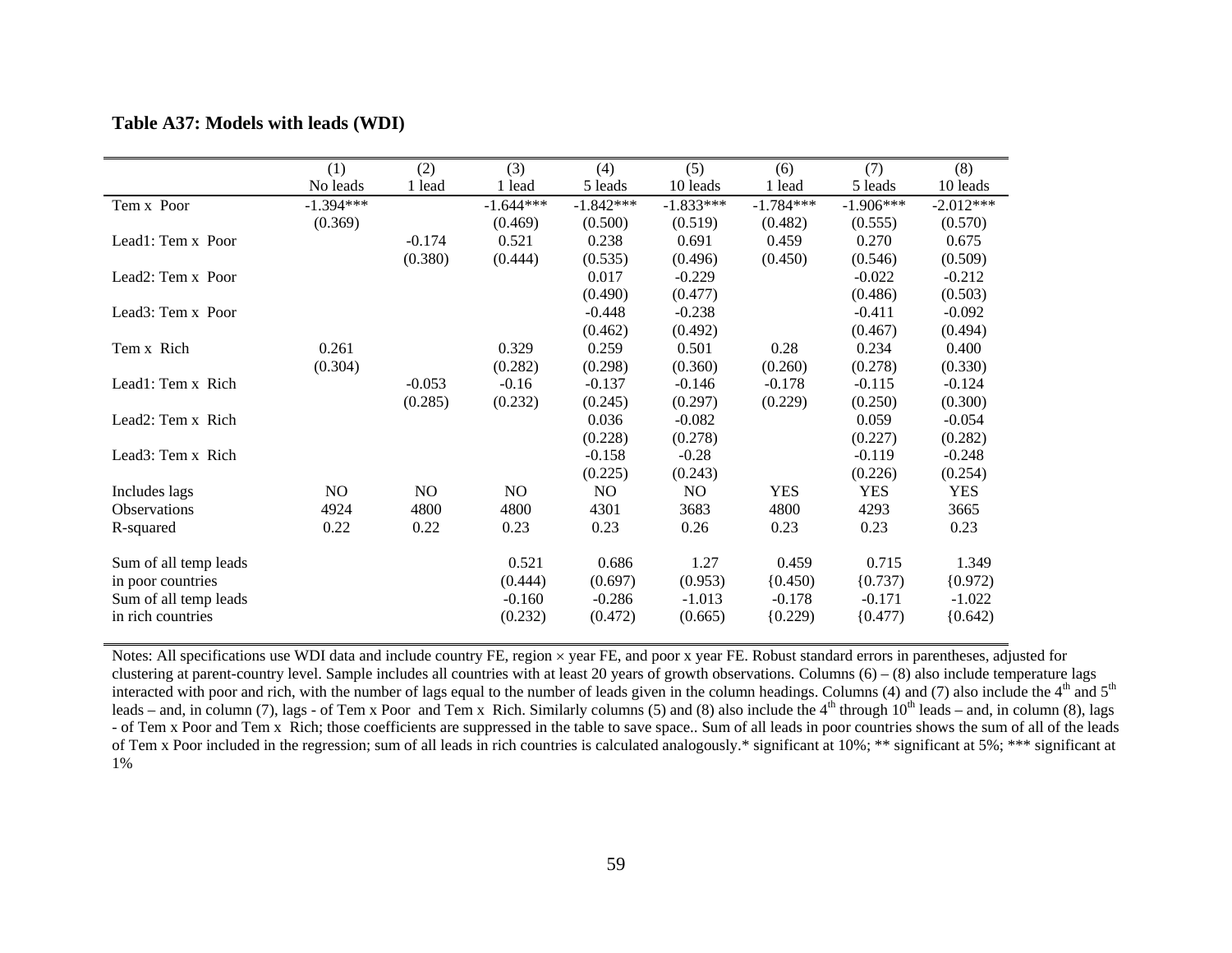|                                | (1)        | (2)      | (3)        | (4)       | (5)      | (6)        | (7)        | (8)        |
|--------------------------------|------------|----------|------------|-----------|----------|------------|------------|------------|
|                                | No leads   | 1 lead   | 1 lead     | 5 leads   | 10 leads | 1 lead     | 5 leads    | 10 leads   |
| Tem x Poor                     | $-1.087**$ |          | $-1.231**$ | $-1.042*$ | $-1.265$ | $-1.123**$ | $-0.900*$  | $-1.623**$ |
|                                | (0.442)    |          | (0.513)    | (0.534)   | (0.850)  | (0.468)    | (0.518)    | (0.779)    |
| Lead1: Tem x Poor              |            | $-0.066$ | 0.404      | 0.206     | 0.650    | 0.449      | 0.352      | 0.959      |
|                                |            | (0.745)  | (0.812)    | (0.853)   | (1.114)  | (0.906)    | (0.907)    | (1.329)    |
| Lead <sub>2</sub> : Tem x Poor |            |          |            | 0.572     | 0.435    |            | 0.580      | 0.524      |
|                                |            |          |            | (0.676)   | (0.721)  |            | (0.746)    | (0.821)    |
| Lead3: Tem x Poor              |            |          |            | 0.225     | 0.300    |            | 0.156      | 0.316      |
|                                |            |          |            | (0.488)   | (0.479)  |            | (0.498)    | (0.534)    |
| Tem x Rich                     | 0.219      |          | 0.266      | 0.225     | $0.456*$ | 0.234      | 0.297      | $0.576**$  |
|                                | (0.210)    |          | (0.213)    | (0.216)   | (0.254)  | (0.232)    | (0.227)    | (0.282)    |
| Lead1: Tem x Rich              |            | 0.003    | $-0.093$   | $-0.193$  | $-0.202$ | $-0.107$   | $-0.234$   | $-0.209$   |
|                                |            | (0.248)  | (0.252)    | (0.268)   | (0.299)  | (0.252)    | (0.275)    | (0.331)    |
| Lead2: Tem x Rich              |            |          |            | $-0.044$  | $-0.038$ |            | 0.112      | 0.017      |
|                                |            |          |            | (0.313)   | (0.354)  |            | (0.293)    | (0.367)    |
| Lead3: Tem x Rich              |            |          |            | 0.412     | 0.511    |            | 0.479      | 0.654      |
|                                |            |          |            | (0.409)   | (0.467)  |            | (0.452)    | (0.549)    |
| Includes lags                  | NO.        | NO.      | NO.        | NO.       | NO.      | <b>YES</b> | <b>YES</b> | <b>YES</b> |
| <b>Observations</b>            | 6014       | 5879     | 5879       | 5337      | 4657     | 5879       | 5108       | 4092       |
| R-squared                      | 0.14       | 0.15     | 0.15       | 0.15      | 0.18     | 0.15       | 0.16       | 0.18       |
| Sum of all temp leads          |            | $-0.066$ | 0.404      | 0.231     | 0.364    | 0.449      | 0.363      | 0.871      |
| in poor countries              |            | (0.745)  | (0.812)    | (1.021)   | (1.191)  | (0.906)    | (1.206)    | (1.430)    |
| Sum of all temp leads          |            | 0.003    | $-0.093$   | 0.420     | 0.457    | $-0.107$   | 0.682      | 0.631      |
| in rich countries              |            |          |            |           |          |            |            |            |
|                                |            | (0.248)  | (0.252)    | (0.596)   | (0.891)  | (0.252)    | (0.690)    | (1.140)    |

#### **Table A38: Models with leads (PWT)**

Notes: All specifications use PWT data and include country FE, region × year FE, and poor x year FE. Robust standard errors in parentheses, adjusted for clustering at parent-country level. Sample includes all countries with at least 20 years of growth observations. Columns  $(6) - (8)$  also include temperature lags interacted with poor and rich, with the number of lags equal to the number of leads given in the column headings. Columns (4) and (7) also include the  $4<sup>th</sup>$  and  $5<sup>th</sup>$ leads – and, in column (7), lags - of Tem x Poor and Tem x Rich. Similarly columns (5) and (8) also include the  $4<sup>th</sup>$  through  $10<sup>th</sup>$  leads – and, in column (8), lags - of Tem x Poor and Tem x Rich; those coefficients are suppressed in the table to save space.. Sum of all leads in poor countries shows the sum of all of the leads of Tem x Poor included in the regression; sum of all leads in rich countries is calculated analogously.\* significant at 10%; \*\* significant at 5%; \*\*\* significant at 1%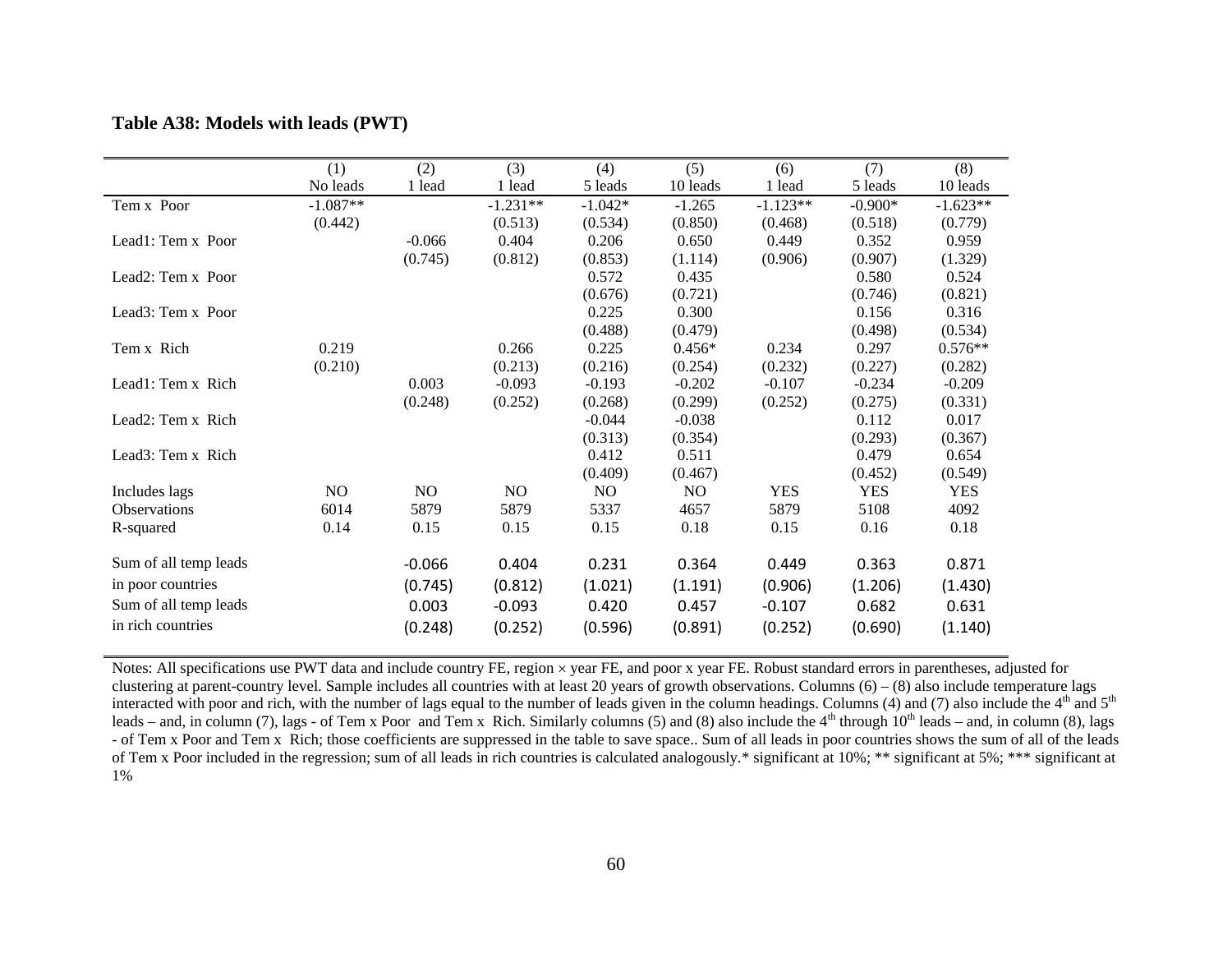|                                 | (1)                | (2)         |  |
|---------------------------------|--------------------|-------------|--|
|                                 | <b>Full Sample</b> |             |  |
| Tem x Above Country Mean        | 0.013              |             |  |
|                                 | (0.272)            |             |  |
| Tem x Poor x Above Country Mean | $-1.399**$         |             |  |
|                                 | (0.618)            |             |  |
| Tem x Below Country Mean        | $-0.008$           |             |  |
|                                 | (0.286)            |             |  |
| Tem x Poor x Below Country Mean | $-1.398**$         |             |  |
|                                 | (0.637)            |             |  |
| Tem x Hot Country               |                    | 0.488       |  |
|                                 |                    | (0.463)     |  |
| Tem x Poor x Hot Country        |                    | $-1.550*$   |  |
|                                 |                    | (0.912)     |  |
| Tem x Cold Country              |                    | 0.123       |  |
|                                 |                    | (0.204)     |  |
| Tem x Poor x Cold Country       |                    | $-1.217***$ |  |
|                                 |                    | (0.420)     |  |
| <b>Observations</b>             | 6014               | 6014        |  |
| R-squared                       | 0.15               | 0.14        |  |
| Tem effect: poor and temp above | $-1.386**$         |             |  |
| country mean                    | (0.562)            |             |  |
| Tem effect: poor and temp below | $-1.406**$         |             |  |
| country mean                    | (0.577)            |             |  |
| Tem effect: poor and hot        |                    | $-1.062$    |  |
|                                 |                    | (0.811)     |  |
| Tem effect: poor and cold       |                    | $-1.095***$ |  |
|                                 |                    | (0.354)     |  |

### **Table A39: Examining Non-Linearities in Temperature**

Notes: All specifications use PWT data and include country FE, region × year FE, and poor x year FE. Robust standard errors in parentheses, adjusted for clustering at parent-country level. Sample includes all countries with at least 20 years of growth observations. Poor is defined as a dummy for a country having below median PPP gdp per capita in its first year in the data. Hot is defined as a dummy for a country having above global median average temperature in the 1950s, and cold is defined analogously. Above is a dummy equal to one if a country's temperature was above the country average in a given year, and equal to zero otherwise. Below is defined analogously. Temperature is in degrees Celsius. \* significant at 10%; \*\* significant at 5%; \*\*\* significant at 1%